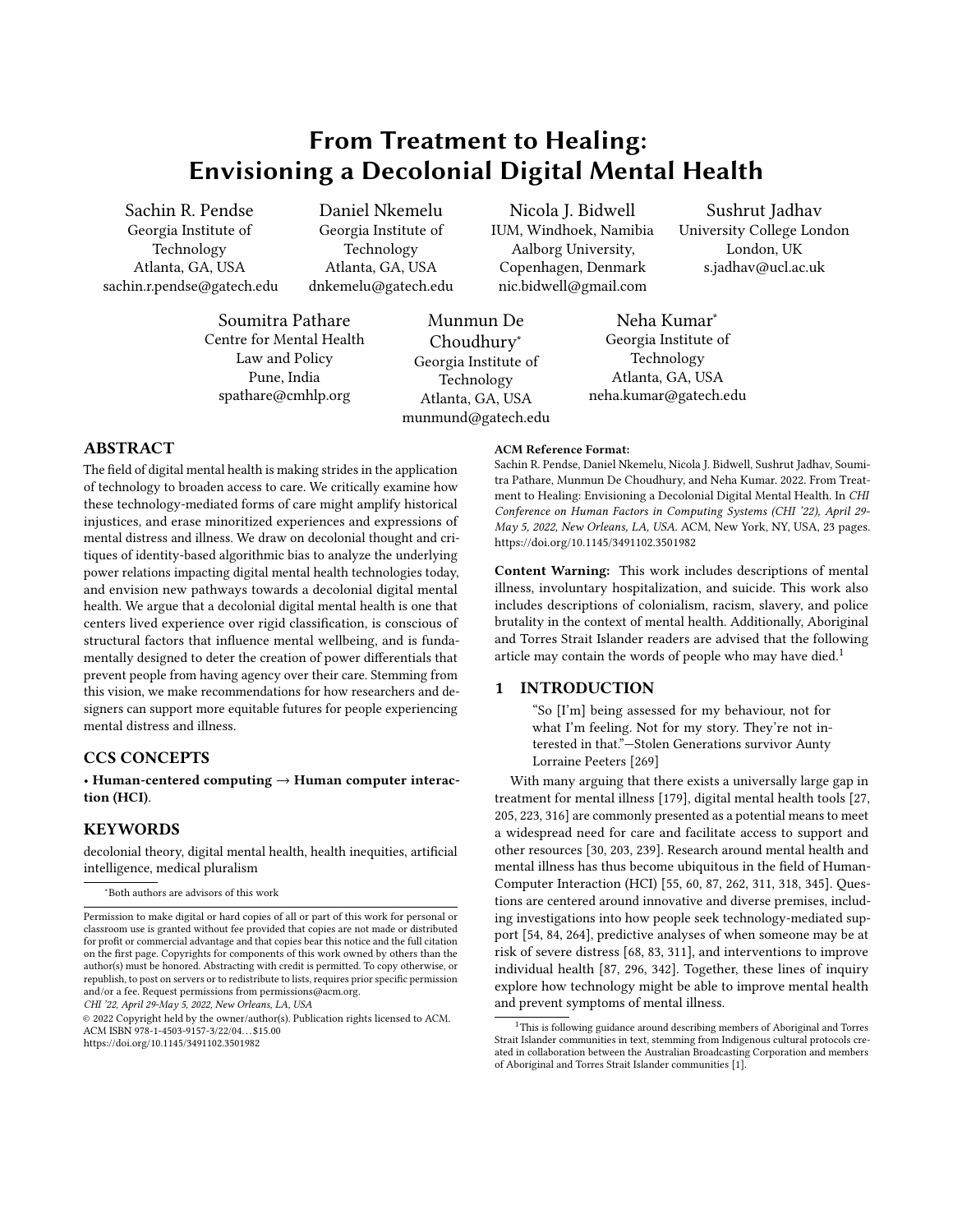Although the concepts of "mental health" and "mental illness" are frequently used to motivate research directions, investigations in HCI around how these concepts have been constructed and stabilized [\[188,](#page-19-3) [266,](#page-20-4) [340\]](#page-22-3) are only just beginning [\[66,](#page-16-6) [67,](#page-16-7) [98,](#page-17-3) [192,](#page-19-4) [313\]](#page-21-4). It is well documented in literature around the history of psychiatry [\[110,](#page-17-4) [199\]](#page-19-5) that colonial power relations have been defning factors for what forms of distress have been validated by clinicians as being "mental illness" and provided care, and what forms of distress have been ignored. Defnitions of mental health and mental illness have been used by institutions of power to exclude multiply marginalized people from care [\[140\]](#page-18-1), infringe on human rights [\[158,](#page-18-2) [198,](#page-19-6) [229\]](#page-19-7), and silence political dissidents [\[23,](#page-16-8) [212,](#page-19-8) [231\]](#page-19-9). More work is thus needed to investigate the conceptualizations of health and illness that underlie the design of digital mental health tools, and understand whose needs those conceptualizations might marginalize. To do so necessitates a deeper look into the history of how power relations have infuenced the conceptual defnition and categorization of mental health.

The veil of scientifc objectivity that psychiatry provided was often used to justify oppression by state and medical actors who worked for colonial governments, and link defnitions of mental health to racist categories. For example, British colonial psychiatrists diagnosed patients and created mental health policies by generalising diverse African cultures as "tribal" and measuring the extent to which a person was "detribalized"<sup>2</sup>. Colonial psychiatrists argued that one could judge an individual's propensity to mental illness based on this racist metric, and would later use it to argue that rates of schizophrenia were higher among Black populations [\[140,](#page-18-1) [199,](#page-19-5) [308\]](#page-21-5). Though these assumptions were racist and false [\[35,](#page-16-9) [193,](#page-19-10) [194\]](#page-19-11), the scientifc framing that they took on had an infuence on future mental health discourse and rhetoric around the world [\[111,](#page-17-5) [308\]](#page-21-5). That infuence survives today through racial and other identity-based biases in constructs used to diagnose mental illness [\[200,](#page-19-12) [243\]](#page-20-5). Diagnostic scales derived from those constructs, including those with identity-based biases [\[50,](#page-16-10) [200,](#page-19-12) [243,](#page-20-5) [256\]](#page-20-6), are often used uncritically in digital mental health applications to mea-sure the efficacy of interventions [\[138,](#page-18-3) [189,](#page-19-13) [203,](#page-19-2) [275\]](#page-20-7). The use of these scales and their underlying frameworks around mental illness can also often be seen in mental health research done within HCI [\[68,](#page-16-5) [311\]](#page-21-1).

Recent work in computing has sought to understand how historical and contemporary forms of exclusion, marginalization, and oppression are propagated [\[31\]](#page-16-11) or augmented [\[53\]](#page-16-12) by the design of diferent algorithms and technologies [\[74,](#page-17-6) [248\]](#page-20-8). A growing body of research within HCI also works to understand how colonialism and coloniality might underlie how HCI is conceptualized and practiced [\[90,](#page-17-7) [150\]](#page-18-4), and envisions what practices to decolonize HCI might look like [\[10,](#page-15-1) [190,](#page-19-14) [234,](#page-19-15) [339\]](#page-21-6). Bhambra et al. [\[33](#page-16-13) in [222\]](#page-19-16) defne coloniality as being the continued power dynamics that are a legacy of "the historical processes of dispossession, enslavement, appropriation and extraction [. . .] central to the emergence of the modern world". Understandings of what a decolonizing process might look like are polyvocal, and Lazem et al. [\[190\]](#page-19-14) conceptualize it as being

"concerned with how researchers, wherever located, might contribute to dismantling and re-envisioning existing power relations, resisting past biases, and balancing Western heavy infuences in technology design" in the context of HCI.

By being a core rationale for the frst classifcations of mental health and illness [\[96,](#page-17-8) [107,](#page-17-9) [110\]](#page-17-4), coloniality lies at the center of how mental health and illness are understood and treated [\[72,](#page-17-10) [111,](#page-17-5) [199\]](#page-19-5). Following past explorations of power dynamics, coloniality, and mental health [\[28,](#page-16-14) [65,](#page-16-15) [105,](#page-17-11) [120,](#page-17-12) [238\]](#page-20-9), we turn a critical lens to how the concepts of mental health and illness are understood and practiced in the emerging feld of digital mental health. We ask two questions:

- (1) How might current methods in digital mental health propagate historical power relations and patterns of oppression?
- (2) How might we design technology-mediated mental health methods and spaces that are fundamentally decolonial?

To address the questions above, we proceed to analyze the underlying coloniality of three components of popular digital mental health applications—interfaces that connect people in distress to resources, applications that evaluate or classify individual mental health, and applications created to predict and intervene in an individual's future mental health states. We choose these specifc components as a result of them being the most prominent application areas within digital mental health that have been studied in prior HCI research [\[55,](#page-16-2) [59,](#page-16-16) [68,](#page-16-5) [311,](#page-21-1) [318\]](#page-21-2). We situate the design of these components in historical patterns of marginalization around the identifcation, treatment, and care of mental distress or illness. Through foregrounding the underlying colonial history of how mental health and illness are understood, we argue that digital mental health applications—as currently designed—are complicit in propagating historical patterns of exclusion and inequality.

Anchoring our understanding of these applications in past work around coloniality and decolonization [\[33,](#page-16-13) [190,](#page-19-14) [214,](#page-19-17) [320\]](#page-21-8), and following past work in HCI [\[10,](#page-15-1) [90,](#page-17-7) [150,](#page-18-4) [190,](#page-19-14) [234,](#page-19-15) [339\]](#page-21-6), we provide recommendations for designers and researchers in digital mental health to take steps towards creating what we conceptualize as a decolonial digital mental health. Given the long history associated with intersections between colonialism and mental health, we draw on a diverse and global set of research in our conception of a decolonial digital mental health, including work around the history of psychiatry and colonialism, literature from medical anthropology, cultural psychiatry, and empirical work in clinical science and HCI.

To ensure that marginalized forms of distress are recognized and validated in these tools, we urge researchers and designers to center lived experience, center power relationships, and center structural factors in their work. By moving from models of care centered around treatment to models of care centered around broader and more holistic healing, we argue that a decolonial digital mental health can empower people experiencing mental distress<sup>3</sup> to have more agency over their own care and wellbeing.

<sup>&</sup>lt;sup>2</sup>Colonial psychiatrists rarely engaged with the cultural specifics of different indigenous communities, and any studies done reproduced racist assumptions about social orders and hierarchies of intelligence or ability [\[140,](#page-18-1) [169,](#page-18-5) [298\]](#page-21-7).

<sup>3</sup>Following Pendse et al. [\[261\]](#page-20-10), we use the term "mental distress" to refer to symptoms of mental illness without a formal, psychiatric diagnosis. However, we recognize the power dynamics and privilege that go into the ability to be diagnosed formally by medical professionals.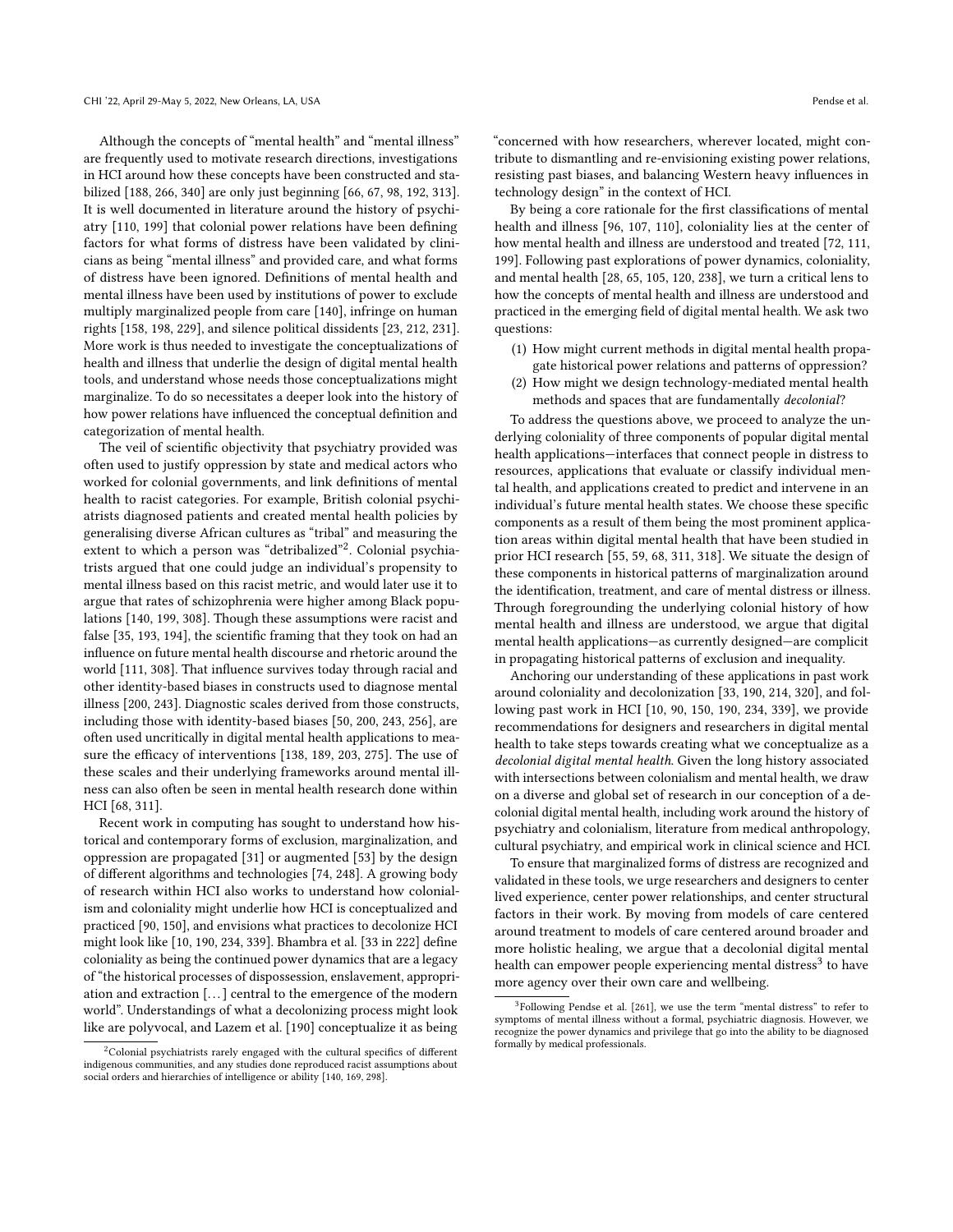## 2 COLONIALITY, COMPUTING, AND A DECOLONIAL DIGITAL MENTAL HEALTH

In this section, we begin by discussing past work around marginalization within HCI and computing. We then look specifcally at how coloniality and colonialism have been understood within HCI and computing, with a particular focus around how decolonial theory has been interpreted and integrated into HCI research. We end by describing our understanding of colonialism, coloniality, and decoloniality as they apply to digital mental health.

## 2.1 Marginalization and HCI

Scholars in computing have noted the potential for technologymediated support (particularly support that makes use of AI) to hide structural inequities and broaden gaps in access [\[100\]](#page-17-13), make resourceslessinclusive or accessible [\[24\]](#page-16-17), and further propagate forms of marginalization from society [\[53,](#page-16-12) [248,](#page-20-8) [285\]](#page-20-11). Recent explorations of technology-mediated marginalization have included racial and gender identity biases in facial recognition algorithms [\[53,](#page-16-12) [285\]](#page-20-11) and in natural language processing (NLP) algorithms [\[47,](#page-16-18) [48\]](#page-16-19). Other work within HCI has described the role of marginalization in how computing research is conducted and practiced, and its implications for researchers, stakeholders, and users. For example, Ogbonnaya-Ogburu et al. [\[247\]](#page-20-12) discuss the implications of racism (both individual and systematic) on how HCI is researched and practiced, noting the implications of critical race theory for the feld. Similarly, Rode [\[280\]](#page-20-13) and Bardzell [\[22\]](#page-16-20) consider the implications of feminist theory for HCI, and Light [\[197\]](#page-19-18) and Spiel et al. [\[299\]](#page-21-9) consider the role of queer theory for HCI. Researchers have also discussed the implications of intersectionality on how computing research is conducted, particularly with regards to who is able to participate in research and beneft from its products [\[97,](#page-17-14) [184,](#page-18-6) [273,](#page-20-14) [274,](#page-20-15) [286\]](#page-20-16). Other researchers have leveraged theories from philosophy to better understand power dynamics within HCI, including anarchism [\[170\]](#page-18-7) or humanism [\[21\]](#page-16-21). This work is broadly oriented towards creating a feld of computing and designing technology that is much more inclusive, equitable, and conscientious of past injustices, and explicitly choosing not to design technology that supports oppression or marginalization [\[24,](#page-16-17) [74,](#page-17-6) [123\]](#page-17-15).

### 2.2 Coloniality and HCI

One dimension of marginalization that scholars in computing have begun to more deeply analyze is the impact of colonialism and coloniality on computing. In particular, an interrogation of computational artifacts as laden in cultural and political constructs infuenced by colonialism has gained signifcant attention in computing research [\[8,](#page-15-2) [40,](#page-16-22) [44,](#page-16-23) [90,](#page-17-7) [150,](#page-18-4) [190,](#page-19-14) [222\]](#page-19-16). Though colonial relationships may (in some cases) have been discontinued, the unequal power dynamics between former colonial powers and their former colonies as initially expressed in the physical exploitation of human, land, and natural resources have morphed into modern ways of being, of doing, and of knowing; one in which computing is a culprit. The persistence of power dynamics infuenced by colonialism, as well as the structures designed to uphold and propagate those power dynamics, are what decolonial theorists dub coloniality [\[33,](#page-16-13) [214\]](#page-19-17).

Despite the glaring input of ideas and resources from former colonies in the design and production of technology in the West,

these technologies are implemented and deployed with the intention to erase and dominate the cultures, pedagogies, and languages of the former colonies [\[16\]](#page-16-24). For example, the felds of ubiquitous computing [\[90\]](#page-17-7) and artifcial intelligence [\[222\]](#page-19-16) have been largely driven by expansionist framings and outlooks which foster a universalized system of knowledge production and its computing applications, erasing local knowledge. Coloniality in computing as practiced today manifests itself in the assumption that knowledge is unevenly distributed, that one-sided computing solutions can have universal relevance, and that certain parts of the world should mirror the "development" in other parts. As Ali [\[8\]](#page-15-2) puts it, "It is not so much that computing has a colonial impulse, but rather—as decolonial thinkers might argue—it is colonial through and through."

Researchers in HCI have taken diferent approaches to understand the nature of colonialism and coloniality in computing, including leveraging both postcolonial theory [\[150\]](#page-18-4) and decolonial theory [\[222\]](#page-19-16). As Lazem et al. [\[190\]](#page-19-14) describe, while related, there are important diferences between these related forms of inquiry. Postcolonial theory forms its basis in analyzing "the colonial legacy left behind once colonialist structures have been removed," whereas decolonial theory is centered around fundamentally "[dismantling] epistemological and ontological coloniality" [\[132,](#page-18-8) [190,](#page-19-14) [215\]](#page-19-19). Rather than centering the impacts of colonialism or colonialist structures (and thus, the institutions who created those structures) as postcolonial theory often does, a decolonial lens seeks to shift towards decentering the dominance of any given institution, and foreground those power relations that create centers [\[8\]](#page-15-2) to work towards eliminating them.

### 2.3 Decoloniality and Decolonization

Tuck and Yang argue that the only route to decolonization is "repatriation of land simultaneous to the recognition of how land and relations to land have always already been diferently understood and enacted; that is, all of the land, and not just symbolically" [\[320\]](#page-21-8). Through this work, we hope to foreground how the power relations of colonialism are reproduced within and through digital mental health applications, with those power relations being rooted in in the continued extraction of land and the domination of Native, Indigenous, Aboriginal, First Nations, and Adivasi peoples.

Citing Cesaire [\[63\]](#page-16-25), Tuck and Yang note the importance of answering what colonialism is "specifcally" when discussing decolonization, given the potential for language around decolonization to be co-opted to hide complicity in the extraction and appropriation of land stolen from Indigenous, Native, Aboriginal, First Nations, and Adivasi peoples. In this paper, our specifc scoping of colonialism is how "the historical processes of dispossession, enslavement, appropriation and extraction [. . .] central to the emergence of the modern world" [\[33\]](#page-16-13) continue to disempower those experiencing mental distress and deny them their needed care. In formulating pathways towards a decolonial digital mental health, we foreground how these continued power relations (or what other theorists [\[33,](#page-16-13) [214,](#page-19-17) [222\]](#page-19-16) have called coloniality) have an infuence on digital mental health applications, technologies, and algorithms.

We are conscious of the potential for our argument in this paper to be complicit in colonization without a recognition of the role of stolen land in decolonization, and explicitly affirm the fundamental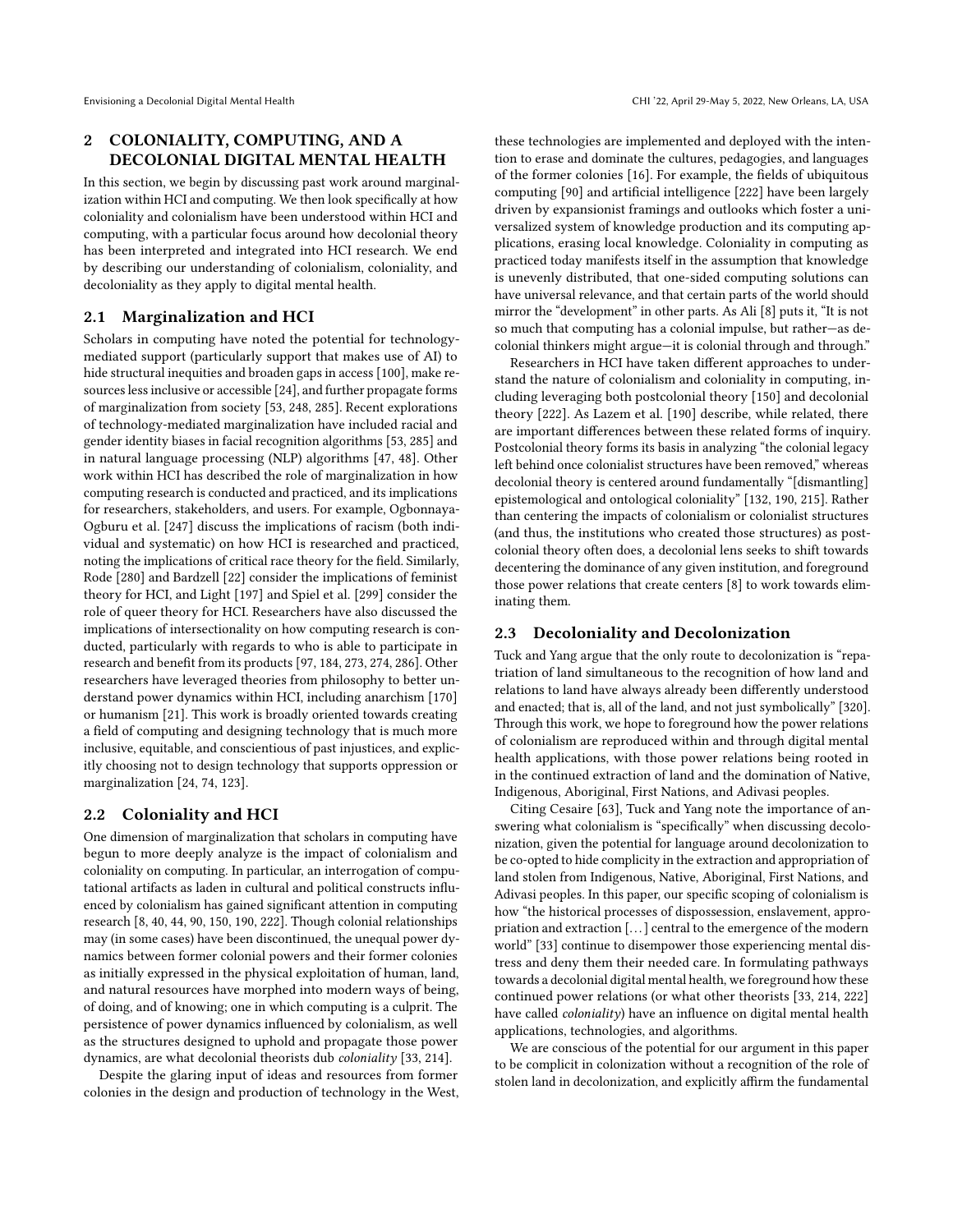role that land and resources play in colonialism and coloniality. As Tuck and Yang [\[319,](#page-21-10) [320\]](#page-21-8) and Fanon [\[104\]](#page-17-16) argue, mental distress is inseparable from the colonization of land. This has been abundantly discussed in the context of occupation and confict, both historical and present day [\[125,](#page-17-17) [136\]](#page-18-9).

We also recognize that diferent incarnations of oppression [\[343\]](#page-22-4), though rooted in the conquest of land, do not exist in a vacuum and are interconnected with each other as well as with their roots in land and resource theft. As described by past theorists and historians [\[33,](#page-16-13) [104,](#page-17-16) [214,](#page-19-17) [238\]](#page-20-9), colonialism included the subjugation of knowledge, culture, and Indigenous practices, all built upon landbased oppression, but also including harms that cannot be amended or repaired solely from the repatriation of land. Put simply, how useful is repatriated land if an individual still does not have any freedom or sufficient resources to practice their knowledge, culture, or any other traditional practices?

Nonetheless, with nationalist politics on the rise globally [\[42,](#page-16-26) [95\]](#page-17-18), we are also conscious of the potential for our argument to be used to propagate harm in the name of a return to some imaginary of a precolonial form of society or governance [\[237\]](#page-20-17). Following Oyedemi's writing on decoloniality in the South African academic context and the concept of polycentrism as decolonization [\[257\]](#page-20-18), we understand decolonization not necessarily to be a return to pre-colonial culture, but to "go to the past, as Mungwini [\[230](#page-19-20) in [257\]](#page-20-18) notes, not in order to stay there, but solely to excavate knowledge that can be of value to the present" [\[257\]](#page-20-18).

We intentionally choose to call our vision of a digital mental health that is non-hierarchical, inclusive, community-centered, and allows for greater agency over wellbeing a decolonial digital mental health. We do so to explicitly acknowledge the role that colonialism and coloniality have played in creating a mental health (and consequently, a digital mental health) that has prevented people from accessing care based on their own experiences of mental distress and illness, or risk harm in pursuing care on their own terms. As we conceptualize it, a decolonial digital mental health fundamentally resists the impulse of technology-mediated care to abstract people's forms of expressing and experiencing distress based on what can be easily treated and ignore those forms of distress that do not ft into Western models of distress or care, such as structural or social forms of distress [\[155,](#page-18-10) [177,](#page-18-11) [219\]](#page-19-21) that may require social, political, or economic change for relief.

As the feld of digital mental health begins to expand globally [\[62,](#page-16-27) [239\]](#page-20-1), a lack of attention to these colonial impulses runs the risk of causing people experiencing minoritized forms of distress to continue to have their distress unheard, particularly as Western ways of evaluating mental health or illness continue to be globalized. Like Ali notes [\[8\]](#page-15-2) in his description of decolonial computing, through a decolonial digital mental health, we hope to decenter the dominance of models of illness and care that are predicated on the treatment of individual symptoms, and progress towards a digital mental health that thinks holistically about healing, including the importance of structural or identity-based factors. Our vision of a decolonial digital mental health thus difers from a theoretical post-colonial digital mental health in that we urge designers to both respond to historical power relations and disable continued power inequities from propagating or taking on new forms when creating new digital mental health interventions.

## 3 ACKNOWLEDGING STOLEN LAND AND OUR POSITIONALITY

Land Acknowledgment: We begin by acknowledging and affirming the centrality of stolen land and resources, the displacement of Indigenous, Native, Aboriginal, First Nations, and Adivasi peoples, and the denial of Indigenous, Native, Aboriginal, First Nations, and Adivasi autonomy over the land in both colonialism and coloniza-tion.<sup>[4](#page-0-0)</sup> We acknowledge and affirm Indigenous, Native, Aboriginal, First Nations, and Adivasi peoples (also noting that these terms and abstractions are those created by Western, colonial powers in the pursuit of land theft [\[20,](#page-16-28) [265,](#page-20-19) [278\]](#page-20-20)) as the traditional stewards of the land. This paper was written by authors sitting on the native lands of Indigenous peoples. In North America, this includes (but is not limited to) the indigenous lands of the Muscogee Creek Nation. In Namibia, we acknowledge all tribal groups and the Indigenous groups of former times [\[3,](#page-15-3) [7,](#page-15-4) [235\]](#page-19-22). Additionally, as part of this land acknowledgment, we hope to also acknowledge the role that caste has played in subjugating the land rights of Dalit and Adivasi communities by upper caste individuals and communities, a continued process that has stretched millennia [\[43,](#page-16-29) [64,](#page-16-30) [157,](#page-18-12) [175,](#page-18-13) [209\]](#page-19-23). In foregrounding the role that land plays in colonization, we also encourage readers to investigate the Indigenous and colonized lands where they may be reading from and contemplate their relationship with it.<sup>[5](#page-0-0)</sup>

Following Tuck and Yang [\[320\]](#page-21-8), we recognize and affirm that colonialism (in its external, internal, and settler forms) are rooted in the (continued) pursuit of land stolen from Indigenous, Native, Aboriginal, First Nations, and Adivasi peoples by colonizers. Consequently, we also recognize and affirm that complete *decolonization* can never be independent from the repatriation of land to Indigenous, Native, Aboriginal, First Nations, and Adivasi peoples from colonizers. We also note that framing land as property (historically done along with designating the bodies of enslaved peoples as property [\[319,](#page-21-10) [320\]](#page-21-8)) is a colonial ontology, and that decolonization and repatriation of land must operate within Indigenous, Native, Aboriginal, First Nations, and Adivasi ontologies around repairing and re-establishing traditional relationality [\[57\]](#page-16-31).

Our Positionality: This paper includes authors from diverse backgrounds, including diversity in national origin, citizenship, caste, race, and gender identity. These simple terms, however, were constructed by colonial powers, infuenced by coloniality, and by other oppressive power relations and thus do not necessarily do justice to the nuanced ways that the authors of this paper engage with the multiple identities and/or privileges they hold. Given the topic of this paper, we believe it is important to note that some of the paper's authors have lived experience of mental illness, of identity discrimination, and interacting with care systems created for those experiencing mental illness globally. We view our work as part of a broader decolonizing agenda within HCI [\[10,](#page-15-1) [190,](#page-19-14) [339\]](#page-21-6), one that indeed affirms the centrality of land in decolonization [\[320\]](#page-21-8). We also acknowledge that by choosing to publish this work at a specifc

<sup>&</sup>lt;sup>4</sup>This land acknowledgment is adapted from that of the collective authors of Decolonial Pathways: Our Manifesto for a Decolonizing Agenda in HCI Research and

Though limited in scope, one such place to do so can be found at [https://native](https://native-land.ca/)[land.ca/.](https://native-land.ca/)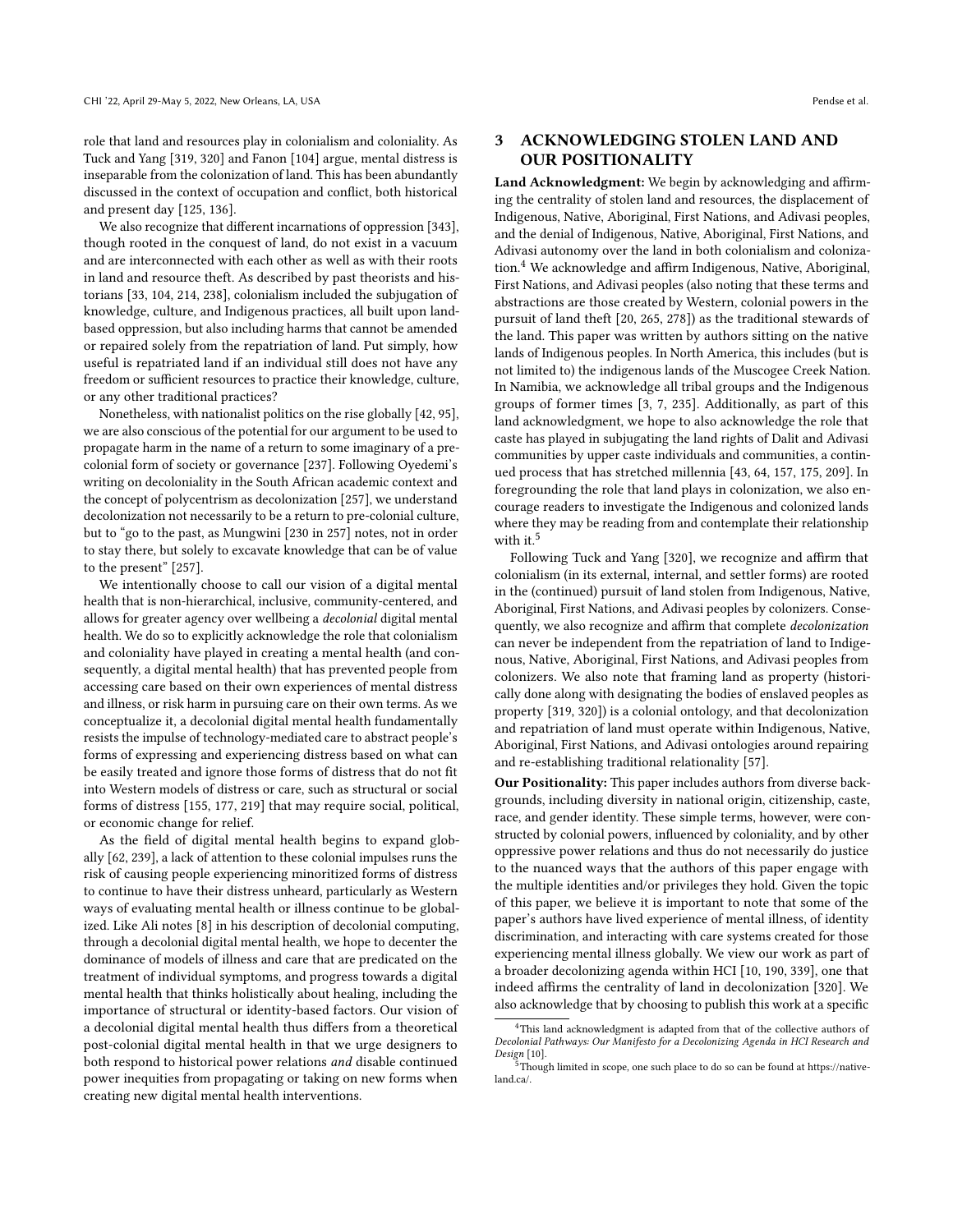academic venue (within HCI) that requires us to write in English and with limitations on authorship among other constraints, we may be complicit in supporting an elite academic space that often also perpetuates colonial inequity [\[150,](#page-18-4) [190,](#page-19-14) [247\]](#page-20-12). However, by publishing this work at such a venue, we also hope that our research will spark discussions around coloniality and mental health that lead to greater inclusion of minoritized perspectives and people in both mental health and in the feld of HCI.

## 4 THE CREATION OF A DIGITAL "MENTAL HEALTH"

There exists signifcant enthusiasm among medical professionals and clinicians when considering the potential for technology to make mental healthcare more accessible. Some psychiatrists have argued that the use of artifcial intelligence (AI) might result in more standardized and objective measures of mental health, going so far as to say that AI could "save" psychiatry and "solve" national mental health crises [\[92\]](#page-17-19). This excitement, a response to historical criticisms arguing that psychiatry is not a real medical science [\[167\]](#page-18-14), underlies the feld of digital mental health. In this section, we describe the development of the feld of digital mental health, outline primary application areas, and describe common methods. We then outline the history of the creation of mental health as a concept, highlighting the infuence of colonialism on its construction and methods used to study mental health and illness.

## 4.1 A History of Technology-Mediated Care

4.1.1 Early Forms of Technology-Mediated Care. Tal and Torous describe digital mental health (also often called mental health technology [\[272\]](#page-20-21), computational psychiatry [\[226\]](#page-19-24), or digital psychiatry [\[137,](#page-18-15) [315\]](#page-21-11)) as broadly being the feld of research into technologies that "advance mental health, and especially psychiatric rehabilitation" [\[309\]](#page-21-12). Digital mental health technologies do so through the use of new sensors and data to better understand the "functional, social, and emotional experiences of illness and recovery at a personalized and quantifed level" as well as through "[assessing] and [monitoring] mental health on a population level and [providing] early interventions and resources to those in need, regardless of their location" [\[309\]](#page-21-12). Following past research in digital mental health, we take a broad view of what constitutes a digital mental health technology, adding online support groups [\[27,](#page-16-0) [124\]](#page-17-20), teletherapy [\[344\]](#page-22-5), and suicide hotlines [\[262,](#page-20-2) [264,](#page-20-3) [344\]](#page-22-5) to this defnition.

Much of the work done to provide care en masse across long distances was pioneered in the wake of the Second World War, when there was a new biomedical [\[340\]](#page-22-3) awareness of mental illness and a greater need for accessible care. As Zeavin [\[344\]](#page-22-5) notes in The Distance Cure, this sudden widespread need for mental health care after World War II led psychoanalysts to experiment with providing their services over distance to groups of people (rather than individuals), such as letters, news columns, or radio broadcasts. Zeavin notes that radio in particular was framed by revolutionary psychiatrists Fanon [\[103\]](#page-17-21) and Guattari [\[133\]](#page-18-16) as being a means to unite people in revolution against colonialism and deterritorialization, towards better quality of life and mental health. Their framings of how technology could beneft mental health were clearly linked

to how colonization has a continued infuence on mental health, outside of solely individual factors.

Following World War II, clinicians began to experiment with technology-mediated psychiatric services, including using videoconferencing to provide psychiatric services [\[116,](#page-17-22) [295\]](#page-21-13) to people in rural areas, Indigenous communities, and communities of veterans, beginning in the late 1950s. In parallel, it was also in the 1950s that suicide hotlines began to operate [\[322,](#page-21-14) [344\]](#page-22-5), beginning with Chad Varah's Samaritans helpline in 1953. Mental health professionals began to utilize the afordances of these new media technologies to provide care to more people than was previously possible. However, the nature of how potential users were understood had an infuence on the design of the care system—for example, the second American suicide hotline was created by a member of the queer community in the context of widespread stigma against the LGBTQ community of San Francisco [\[344\]](#page-22-5). The hotline was entirely volunteer-led (unlike other hotlines at the time), and prospective volunteers had to prove that they were not "prejudiced against people of color and gay people, or judgmental about sex" [\[208,](#page-19-25) [344\]](#page-22-5). These intentional design decisions had a signifcant infuence on both the kind of care that was produced by the hotline system broadly, and the people who availed care from it.

4.1.2 Computing and Mental Health. Recent developments in computing have led to new forms of technology-mediated care. These include chatbots [\[117\]](#page-17-23), which have their roots in Joseph Weizenbaum's explorations of the Turing Test via ELIZA [\[335,](#page-21-15) [344\]](#page-22-5), or online mental health support groups, which have their roots in specifc boards within broader online communities [\[113\]](#page-17-24) and an older tradition of peer support from the ex-patient, mental health consumer, and psychiatric survivor movements [\[4,](#page-15-5) [5\]](#page-15-6). However, unlike earlier iterations of technology-mediated care in which data was never necessarily meant to be kept long-term or analyzed [\[344\]](#page-22-5), these new forms of care produce signifcant amounts of data, or what is often called digital trace data [\[211\]](#page-19-26). This data can come from diverse sources, including posts on social media [\[67,](#page-16-7) [68\]](#page-16-5) or in support groups [\[81,](#page-17-25) [268\]](#page-20-22), wearable technologies [\[141,](#page-18-17) [187,](#page-19-27) [323\]](#page-21-16), or passively collected smartphone data (also called personal sensing) [\[49,](#page-16-32) [202,](#page-19-28) [244,](#page-20-23) [317,](#page-21-17) [328,](#page-21-18) [329\]](#page-21-19). The use of this data to better understand and classify lived experience is often called digital phenotyping [\[148,](#page-18-18) [249\]](#page-20-24). This framing draws on both the concept of a phenotype from genetic science, or an organism's observable characteristics, often observed as "appearances, signs, and symptoms of disease" [\[338\]](#page-21-20) in medical contexts, as well as Dawkins's conceptualization of extended phenotypes [\[79,](#page-17-26) [156\]](#page-18-19). Through a strong grounding in concepts from life sciences, psychiatrists have expressed enthusiasm about the potential for digital phenotyping to be a more accurate and objective measure of an individual's mental health [\[149\]](#page-18-20), as utilized in digital mental health interventions. Digital mental health interventions are used broadly in both the Global North and Global South [\[62,](#page-16-27) [164,](#page-18-21) [239,](#page-20-1) [331\]](#page-21-21), and much has been written about the potential for digital mental health tools to connect people to care in resource constrained environments globally [\[30,](#page-16-1) [203,](#page-19-2) [316\]](#page-21-0)

Researchers have begun to critique technosolutionist approaches to designing and evaluating digital mental health interventions. For example, Bemme et al. [\[29\]](#page-16-33) urge researchers and practitioners to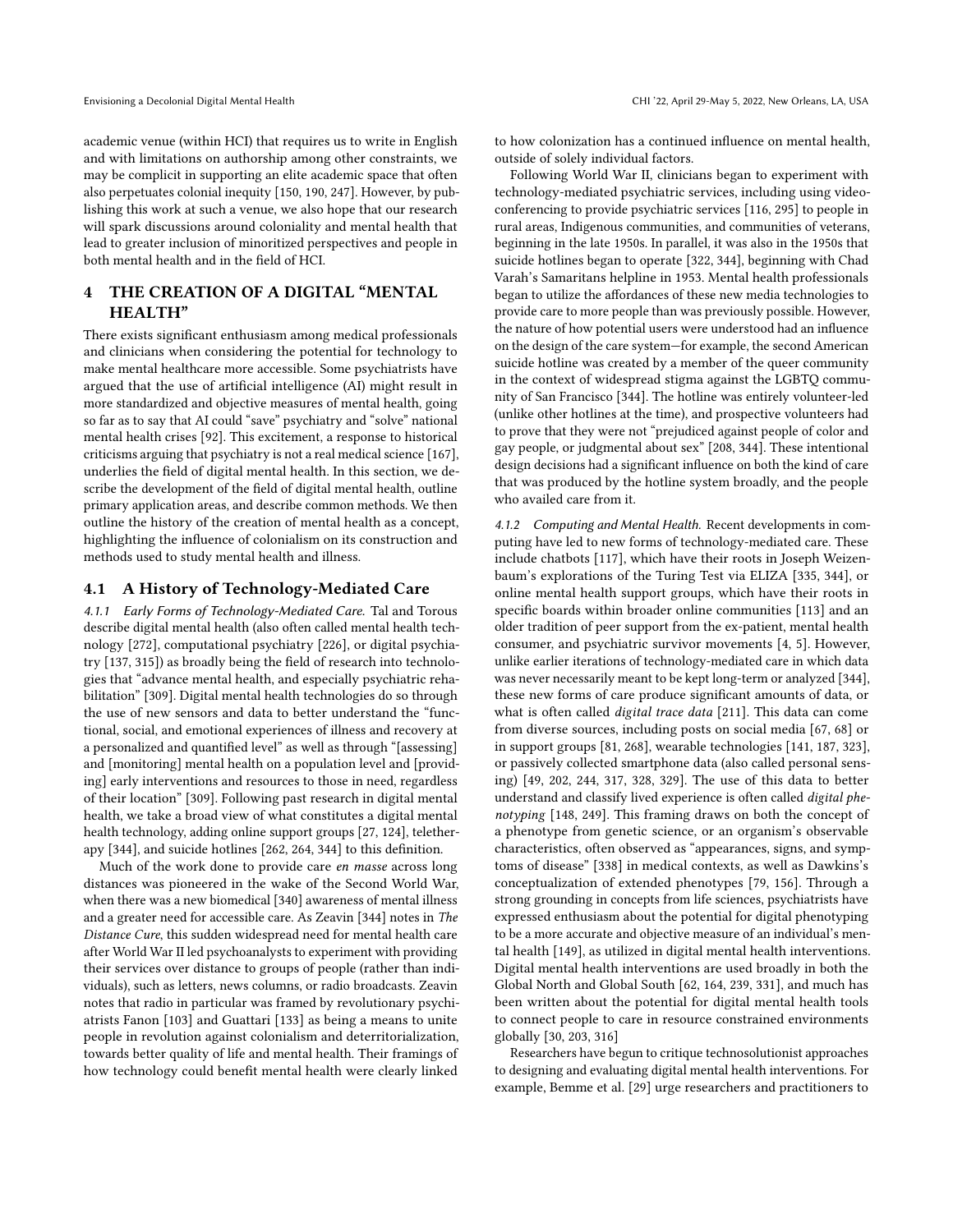think more deeply about the futures that digital mental health applications that make use of passive sensing data promise, whose labor those futures may depend on, and who might be excluded from those futures. Mohr et al. [\[224\]](#page-19-29) critique the top-down approach associated with digital mental health tools, rooted in a traditional belief that clinical experience supersedes lived experience. They urge practitioners to work alongside people with lived experience with mental illness when creating new applications. Chancellor et al. [\[67\]](#page-16-7) discuss predictive algorithms that make use of social media data, and note the potential for these algorithms to be used for surveillance and discrimination by bad actors, such as to increase insurance premiums for those who appear to be at a higher risk of depression. In addition, Ernala et al [\[98\]](#page-17-3) note that, in an attempt to scale mental health predictive algorithms to large datasets, researchers have been misled to use behavioral proxies as ground truths of mental health state, often resulting in poor construct validity or practical utlity for the person with lived experience of a mental illness. Most recently, building on these perspectives, Thieme et al. [\[311\]](#page-21-1)'s systematic review advocated for providing "concrete suggestions for a stronger integration of human-centered and multi-disciplinary approaches in research and development" of digital mental health interventions and mental health predictive algorithms.

Building on past critiques, we draw attention to the infuence that colonialism and coloniality have had on how the concept of mental health and illness are defned within digital mental health interventions. We argue that, through uncritically leveraging concepts and metrics of mental health from psychiatry, digital mental health interventions risk reproducing biases from the history of how (Western) psychiatry has been practiced, hide the infuence of structural factors on mental health, and place users at risk of surveillance-related harms.

## 4.2 The Colonial Origins of "Mental Health"

4.2.1 The Creation of Mental Illness as Threat. The framing of psychological distress as part of a broader "health" that was within the domain of treatment by community healers can be seen throughout the world historically [\[72\]](#page-17-10), with beliefs generally being rooted in a paradigm that situated distress as the result of imbalances in the body. Some examples include the concept of depression being the result of an affliction of the heart in Ancient Egypt [\[240\]](#page-20-25) and of black bile in Ancient Greece [\[144\]](#page-18-22), or traditional African medicine's focus on intersections of disharmony between spiritual environments, social contexts, and the body [\[284,](#page-20-26) [304\]](#page-21-22). Though there were some early forms of institutional care, such as medieval Islamic hospitals that treated those who could not afford home care [\[72,](#page-17-10) [88\]](#page-17-27), pre-colonial care was often provided by community members or healers, and took place at the home or at religious sites [\[72,](#page-17-10) [221\]](#page-19-30). Treatments (at institutions, religious sites, or the home) varied with regards to their level of humaneness, with some treatments being characterized by psychosocial and holistic interventions, and others centered around chaining [\[72\]](#page-17-10), exorcism [\[109\]](#page-17-28), or internment in a cellar [\[267\]](#page-20-27).

The carceral and European $6$  [\[109\]](#page-17-28) framing of mental distress and psychiatric symptoms as an innate and individual threat to the general public led to the creation of the asylum system [\[267\]](#page-20-27), in which individuals were thought to be beyond treatment and that segregation was thought the only way of averting societal violence. People interred in asylums were thought by many to be cursed or lacking in humanity, were called "lunatics" or "mad" [\[267\]](#page-20-27). As part of this paradigm, treatment of what was understood to be an innate and unchangeable faw was not seen as possible [\[140\]](#page-18-1).

As a result of massive worldwide European colonialism, the mental illness as societal threat paradigm became the prevailing paradigm concerning people experiencing mental distress or psychiatric symptoms globally, to the point that even countries that were not colonized by European states (such as Japan or Thailand) created asylums [\[72\]](#page-17-10). Asylums were primarily used as places for the treatment of European nationals, leaving Indigenous people to traditional and home care. This was a result of both the high expense of maintaining asylums for colonial governments, as well as the colonial belief that Indigenous people were less-developed and thus less likely to experience mental illness [\[140,](#page-18-1) [169,](#page-18-5) [284\]](#page-20-26). However, asylums were also used as facilities for incarcerated people to be moved to when prisons were too full [\[140\]](#page-18-1), and it is likely that asylums were also used to imprison political dissidents who were speaking out against colonial rule [\[99\]](#page-17-29), as a form of social control.

These beliefs around racial inferiority motivated the creation of classifcation systems for mental illness. Emil Kraepelin, widely deemed "the father of biological psychiatry" [\[340\]](#page-22-3), created some of the frst models to abstract and classify mental illness [\[110\]](#page-17-4), and arguing that mental illness was the result of genetics and biological abnormality. However, in an endeavor to see how presentations of mental illness difered between populations [\[96\]](#page-17-8), Kraepelin found that the Indigenous Javanese population did not express guilt along with depressed afect. He rationalized this diference through a racial lens, calling the Indigenous Javanese population "a psychically underdeveloped population" and equating them to "immature European youth" [\[107,](#page-17-9) [181\]](#page-18-23). Kraepelin later helped create the German Psychiatric Research Institute, which framed people with mental illness as being an innate threat to society, and worked to create a database of people who might have mental illness[\[110,](#page-17-4) [334\]](#page-21-23). This work ultimately resulted in "the sterilisation campaigns of the 1930s and fnally the actual medical killing of people diagnosed by psychiatrists as incurably schizophrenic." [\[110\]](#page-17-4).

4.2.2 A Movement Towards Mental Health. The global deinstitutionalization of people interred in asylums happened in parallel with widespread global movements towards independence, selfrule, and decolonization, and in parallel with the paradigm shift towards managed treatment of "mental illness." Cohen et al. [\[72\]](#page-17-10) note that several factors infuenced the movement from a custodial to a treatment based model in the Global North, including widespread awareness of the violent nature of the asylum, the discovery of cholorpromazine as the frst medication that targeted specifc symptoms found in asylums. Gofman, though known well in HCI

As Fernando [\[109\]](#page-17-28) notes, "there is no evidence that the brutalities connected with how mental health was seen in medieval Europe, such as burning of witches or the inquisition of the Catholic Church, existed in (say) the Mughal Empire in India or the Empire of Mali in West Africa."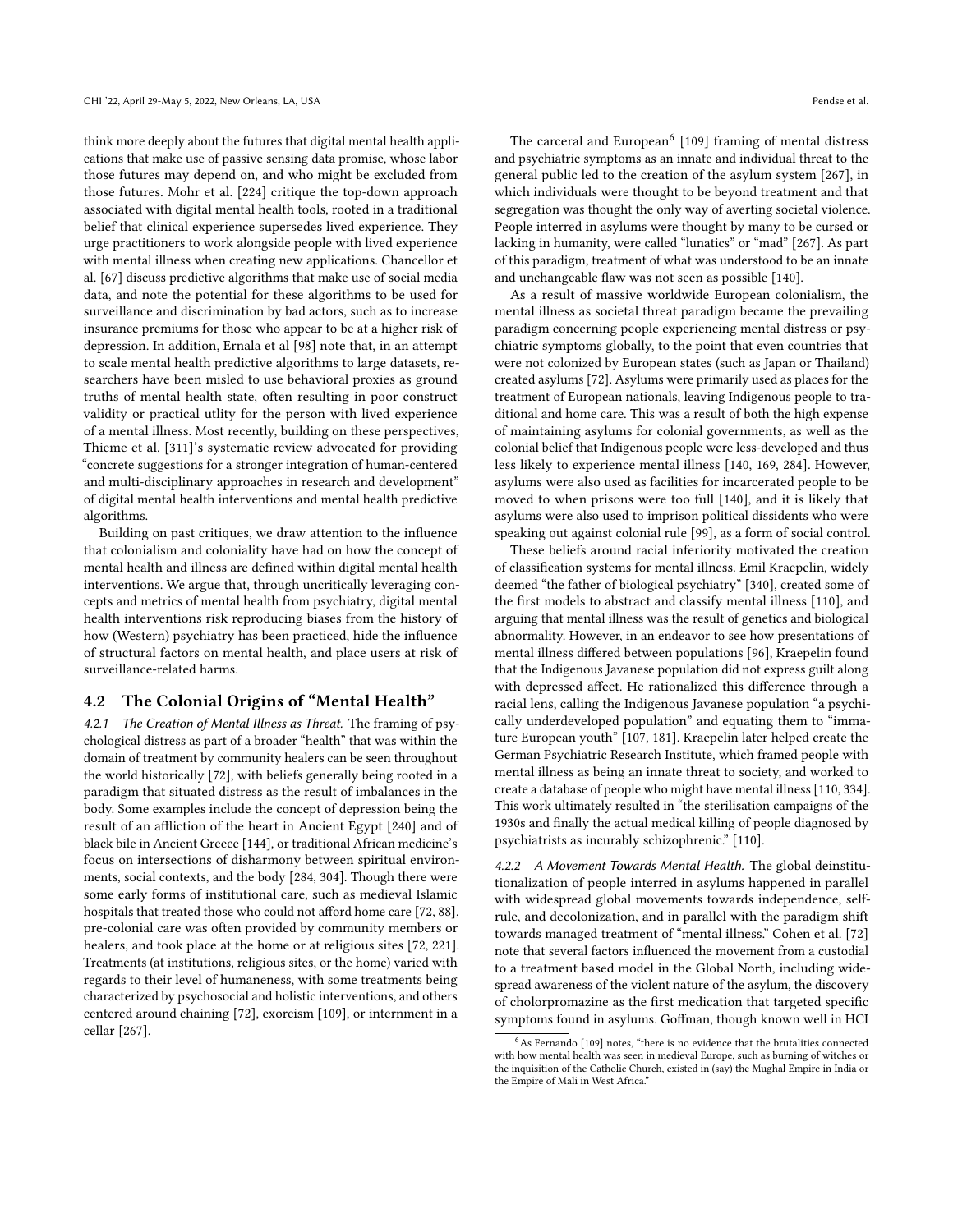for his writings on self-presentation [\[129\]](#page-17-30), was a core thinker of the deinstitutionalization movement, writing several books on the topic [\[127,](#page-17-31) [128\]](#page-17-32). However, deinstitutionalization itself was not always independent of colonial values—Keller [\[169\]](#page-18-5) describes how the "foundational myth" of Pinel's "liberation of the insane" from their chains in France became a justifcation for French psychiatrists as part of France's "civilizing" mission in Algeria, Tunisia, and Morocco. As Keller goes on to note, "violent forms of oppression could be construed by their practitioners as humanitarian interventions designed to save the colonized from wretchedness and disorder" [\[169\]](#page-18-5).

With the global deinstitutionalization of asylums, movements around "mental hygiene" and wellbeing, tied to the idea that outpatient treatment and prevention can be helpful for people experiencing mental distress, also became popular in this time [\[106\]](#page-17-33). These initiatives were championed by activists with lived experience with mental illness, such as Cliford Beers [\[28\]](#page-16-14), and were spread globally (and reinterpreted in diferent cultural, societal, and political contexts) via Western-educated psychiatrists [\[23,](#page-16-8) [140,](#page-18-1) [340\]](#page-22-3) who went back to their native countries after their education abroad. Stemming from contemporary developments in medical sciences, such as germ theory or vaccination [\[106\]](#page-17-33), the mental hygiene movement took on a biomedical framing to mental distress. Contemporary writings use the terms mental health and mental hygiene interchangeably, with Beers himself using the term "mental health" to refer to his own states of health and "mental hygiene" to refer to a broader movement towards public mental health [\[28\]](#page-16-14) in 1929.

War and confict were also central to how this new concept of mental health was understood and practiced. Wu [\[340\]](#page-22-3) notes that the push by British and American psychiatrists to screen out potential soldiers who may have mental disorders from fghting in World War II, as well as later efforts by American psychiatrists to treat combat neurosis or shell shock, were instrumental to the idea that mental illness can be treated and is not an innate quality. Many war psychiatrists later became infuential in the creation of how mental health was understood and defned at the WHO [\[340\]](#page-22-3). It was also in this period after the deinstitutionalization of asylums, a period in which different actors looked to rehabilitate individuals with mental illness, that forms of psychotherapy (such as Freudian psychoanalysis, psychodynamic psychotherapies, or cognitive-behavioral therapies) became popular for mental distress [\[75,](#page-17-34) [121,](#page-17-35) [122,](#page-17-36) [340,](#page-22-3) [344\]](#page-22-5).

The frst recorded use of the term "mental health" as a feld of health was in 1946 [\[32\]](#page-16-34). As a result of the 1948 International Congress on Mental Health [\[340\]](#page-22-3), by 1949, the World Health Organization (WHO) had an Expert Committee specifcally devoted to issues around mental health [\[251,](#page-20-28) [340\]](#page-22-3). In parallel, the World Federation for Mental Health was founded in 1948 to investigate local understandings of mental ilness, towards "[diverting] psychiatrists away from the 'psychiatric imperialism' that attempted to impose Western standards of behavior on other cultures" [\[340\]](#page-22-3). It was not till 1950 that the WHO released a defnition for "mental health," defning it as "a condition, subject to fuctuations due to biological and social factors, which enables the individual to achieve a satisfactory synthesis of his own potentially conficting, instinctive drives; to form and maintain harmonious relations with others; and to participate in constructive changes in his social and physical environment" [\[32,](#page-16-34) [252\]](#page-20-29).

Though conscientious of contextual factors, this defnition was not untouched by colonial factors—of the nine people on the Committee that created this defnition, only one was not from a country in the Global North, and all members of the Committee were from the Americas [\[252\]](#page-20-29). Just three years later, the WHO published a report by the ethnopsychiatrist J. C. Carothers entitled The African Mind in Health and Disease: A Study in Ethnopsychiatry, which framed "Africans" as being more likely to have "mental breakdowns" [\[140\]](#page-18-1) as they moved to cities and were "detribal-ized" [\[61,](#page-16-35) [140\]](#page-18-1). This work used theories from Carothers's psychiatric practice in Nigeria to try to suggest and justify that Black Americans had higher rates of schizophrenia or psychosis as a result of a higher rate of "detribalization" [\[61,](#page-16-35) [140\]](#page-18-1), ideas that were later adopted by American asylum administrations [\[308\]](#page-21-5). Wu [\[340\]](#page-22-3) notes that even though contemporary anthropologists spoke out against this racist belief in inferior intellect among members of indigenous African communities, Margaret Mead and other prominent WHO stakeholders researching culture and mental health remained silent. The bias associated with these racist writings (such as the idea that Black individuals are more predisposed to psychosis or schizophrenia) can be seen in contemporary diagnostic and classifcation tools [\[200,](#page-19-12) [243\]](#page-20-5), such as the Diagnostic and Statistical Manual of Mental Disorders (DSM) [\[14\]](#page-15-7), a common tool for psychiatric classification and diagnosis<sup>7</sup>.

Though extremely common in psychiatry, as Jadhav [\[153\]](#page-18-24) notes, simple scale-based questionnaires and categorizations ignore the existence of diverse epistemologies across cultures around emotion and mental health, and can result in the unintentional pathologization or treatment of ordinary (non-distressing) emotion. Even in open-ended methods of creating and evaluating emotion (such as Expressed Emotions research [\[159\]](#page-18-25)), validity is evaluated via interrater reliability of how the (often Western) researchers evaluate the qualitative data and create concepts from them. As a result of interrater reliability privileging the concepts created by the majority, important minority cultural variations end up being erased. Rather, Jadhav proposes an alternative method of determining that factors in identity-based or structural factors, or what he dubs cultural validity:

> "If the validity of an instrument refers to actually measuring what it purports to measure with reference to the truthfulness of a theory, cultural validity extends to contextualise validity within the specifc community being studied. It follows that theories and instruments need to be 'grounded' within that culture, if they have to be considered valid. Grounding implies researchers do not begin with a priori notions but instead develop theoretical constructs that refect local concerns including indigenous theories, participant voices, priorities and values."

In the following section, we describe how Western epistemologies around illness and care are operationalized in digital mental health applications, and how those applications create and propagate identity-based bias. We leverage cultural validity as one core method in transitioning to a decolonial digital mental health.

 $^7$ A full glossary of acronyms from psychiatric, clinical, and related literature can be found at the end of this work.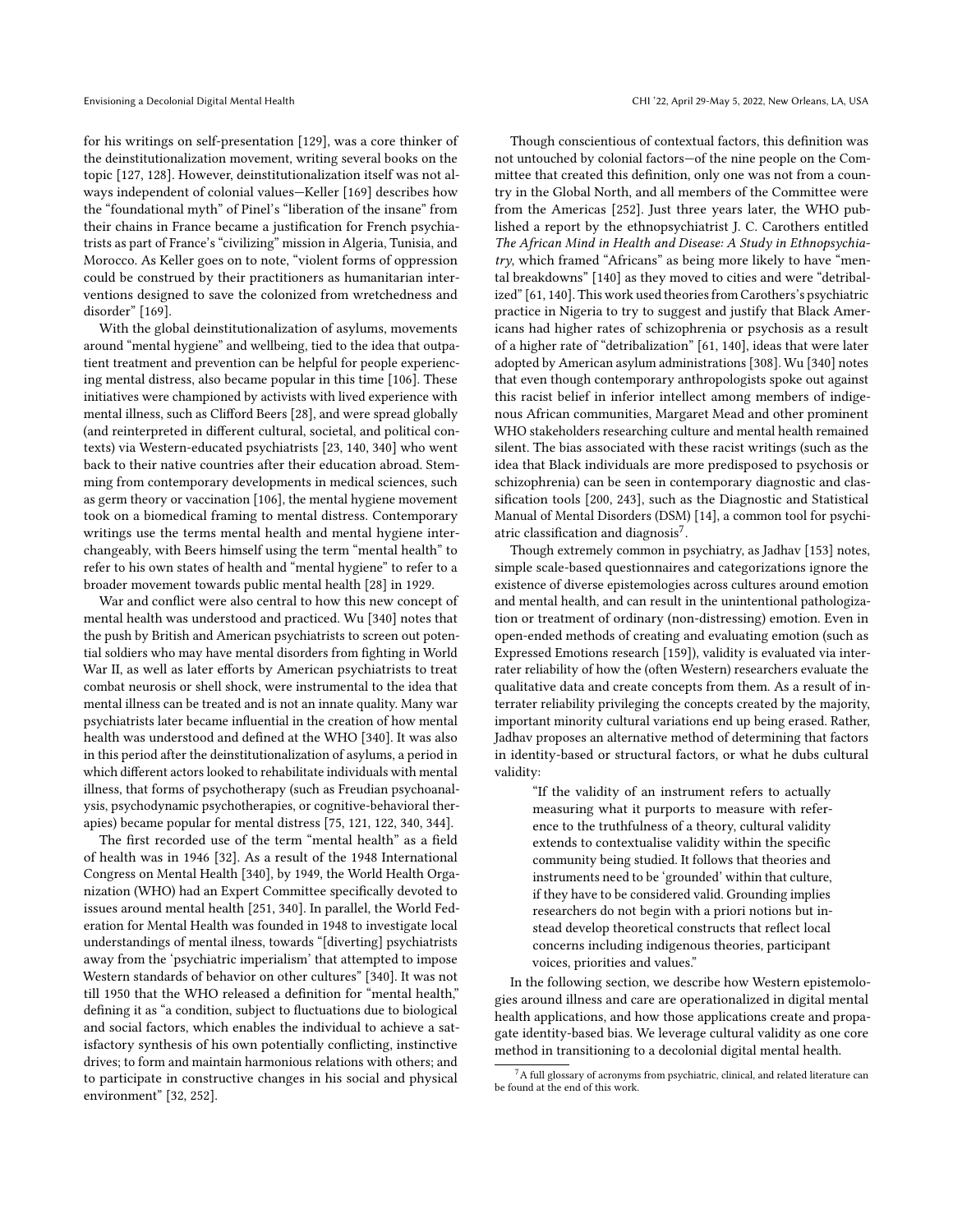# HEALTH

In this section, we analyze the coloniality embedded in three separate application areas within digital mental health—the design of personal interfaces to connect people to care, the design of systems to classify mental illness based, and applications created to predict or intervene in future mental health states. We argue that current methods in digital mental health can erase minoritized forms of distress, make it more difficult for people to find care, and potentially put individuals in distress at risk of surveillance or harm.

### 5.1 Personal Interface Design

5.1.1 Current Methods in Digital Mental Health. Following research done in digital health [\[185,](#page-18-26) [233\]](#page-19-31), digital mental health tools are often conceptualized as clinical interventions, similar to medication or a course of therapy. Researchers tend to evaluate these interventions using similar methods as in clinical science to test the efectiveness of a given digital mental health tool through randomized controlled efficacy trials [\[224\]](#page-19-29). To quantify efficacy, researchers often use scales from psychiatry or related felds [\[62,](#page-16-27) [183,](#page-18-27) [189,](#page-19-13) [224,](#page-19-29) [279\]](#page-20-30), which would be used in a clinical setting to measure changes in symptom intensity or prevalence after administering an intervention.

Unlike interventions in clinical settings, digital mental health often makes use of "naturalistic" [\[38,](#page-16-36) [224,](#page-19-29) [321\]](#page-21-24) data. This data is collected throughout the daily life of a participant rather than solely by a professional in a clinic. Analysis of that data is then tied to some measure of efficacy, either created by the research team or borrowed from a clinical construct in psychiatry. Some researchers and practitioners will relate variations in data to symptoms as measured by a psychometric screening scale [\[62,](#page-16-27) [183,](#page-18-27) [189,](#page-19-13) [279\]](#page-20-30) or to a diagnosis [\[205\]](#page-19-0) as grounded in the DSM or International Classifcation of Diseases (ICD) [\[253\]](#page-20-31). Still, others will not go so far as to make correlations with clinical constructs, and instead use the level of the end user's engagement with the application as a measure of supposed efficacy [\[69,](#page-16-37) [242\]](#page-20-32). These researchers and practitioners argue that the underlying therapy provided has been shown to be efective, and posit that any amount of engagement with the interface must result in positive beneft to the user. However, this argument ignores that their specifc interface for that therapy has not yet been shown to be clinically efective [\[314\]](#page-21-25).

If digital mental health practitioners make use of clinical constructs, the efficacy of an intervention is often judged solely on whether specifc symptoms are reduced, or if a clinical ground truth and the intervention's predicted diagnosis associate, statistically. Given the remitting and relapsing nature of mental illness, a simple reduction of symptoms over a short period of time does not mean that there is sustained relief [\[165\]](#page-18-28). Mohr et al. [\[223\]](#page-19-1) thus urge practitioners and researchers in digital mental health to move towards a solution-based approach, or "prioritizing the development of a solution to a practical problem over the production of generalizable efficacy knowledge that might be correct in abstract but does not represent or translate to any specifc real-world setting." They argue that mental health technologies must move towards leveraging the unique afordances that technology presents and

5 THE COLONIALITY OF DIGITAL MENTAL provide experiences that are not directly transposed from clinical interventions.

> Given the importance of identity in how people experience and express mental health [\[36,](#page-16-38) [176,](#page-18-29) [245,](#page-20-33) [261,](#page-20-10) [264\]](#page-20-3), a solution-based approach must consider more carefully how identity might infuence user engagement with an interface and what kind of care they might need over time. Rather than engaging with static representations of a solution, interventions must think broadly about the character of long-term healing for a user, given the identities they have and account for the diverse forms of care that might bring them relief [\[37\]](#page-16-39). Models for creating interfaces directed towards long-term healing can be seen in historical forms of resistance towards colonization or colonial power dynamics. In the next two subsections, we describe the implications of two examples how decoloniality has been practiced when creating new forms of mental health care—Thomas Adeoye (T.A.) Lambo's pioneering work incorporating Indigenous and biomedical models of care in post-independence Nigeria [\[140,](#page-18-1) [284\]](#page-20-26) and global psychiatric survivor/user and ex-patient movements towards peer-based models of recovery, formed in response to widespread involuntary commitment and institutionalization [\[28,](#page-16-14) [65,](#page-16-15) [85,](#page-17-37) [118,](#page-17-38) [154,](#page-18-30) [246,](#page-20-34) [336\]](#page-21-26). In each subsection, we discuss how these pioneering forms of ofine care might translate to digital contexts.

> 5.1.2 T.A. Lambo and the Decolonization of the Nigerian Mental Health Care System. Newly formed states in the Global South, often left with the relics of colonial healthcare systems (such as asylums or psychiatric hospitals), suddenly had the power to implement new visions of mental health care [\[72,](#page-17-10) [210\]](#page-19-32). T.A. Lambo's work to transition Nigeria's psychiatric system from being colonial and ethnopsychiatric to transcultural [\[140,](#page-18-1) [284\]](#page-20-26), including a renewed focus on blending traditional methods of healing with psychiatric methods of treatment, was particularly infuential globally [\[140\]](#page-18-1). Lambo's paradigm also has important implications for the design of inclusive interfaces for digital mental health.

> Lambo became the head of a colonial mental hospital in Abeokuta in 1954 in a newly independent Nigeria, having been educated under Maudsley Hospital's patient-centered paradigm in the UK. Lambo returned to Nigeria at a time when psychiatry was associated with incarceration and colonial dominance, particularly given extensive media coverage of the poor treatment of institutionalized people at Yaba asylum [\[140,](#page-18-1) [284\]](#page-20-26). Taking over the administration of care at Aro Mental Hospital, Lambo sought to create an outpatient experience for people who needed care that involved hospital staf as well as family members, local community members, and traditional healers in several villages adjacent to the Aro grounds [\[140\]](#page-18-1). To empower care seekers, as part of a new decolonial psychiatric system, patients were admitted on a voluntary basis and could leave whenever they wanted [\[15\]](#page-16-40), including those who were labeled as being "dangerous."

> Lambo recognized the importance of local context and cultural understandings of illness, and integrated them into the Aro model of mental health care, including involving traditional medical practitioners. Lambo was particularly focused on the therapeutic process of healing rather than treatment. As Heaton notes, integrating community medical practitioners alongside European trained medical practitioners "allowed for patients to be treated within cultural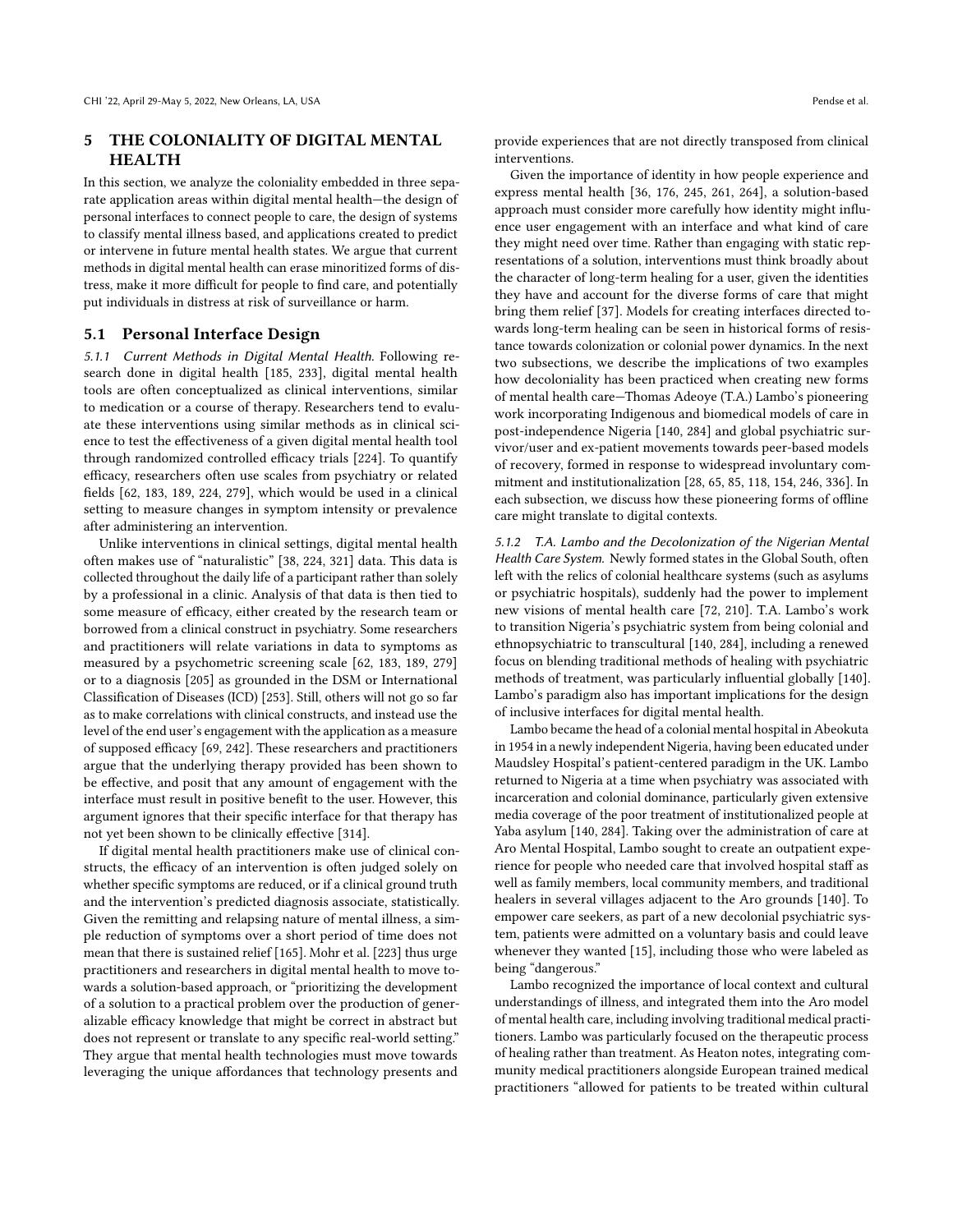frameworks with which they were familiar and comfortable" [\[140\]](#page-18-1). Given a colonial and essentialist history of framing African individuals as less able to have mental health issues, Lambo saw his role in combating these racist narratives to be a part of the decolonization process. He tied his research paradigm to the universality of human psychology, but was considerate of diferences in illness experience and care.

Subsequent studies around this paradigm included those of the 1960 Cornell-Aro Mental Health Research Project, which sought to compare incidence of psychiatric disorder between the Yoruba com-munity in Nigeria and a small rural community in Canada [\[193,](#page-19-10) [194\]](#page-19-11), a pioneering paper for research methods in the emerging feld of transcultural psychiatry [\[140\]](#page-18-1). In particular, the Cornell-Aro study was successful because it intentionally kept diagnosis as general and malleable (based on incoming research results) as possible, choosing to "employ a general category for afective disturbance and see what patterns turned up in it" [\[140,](#page-18-1) [193\]](#page-19-10) rather than predetermined diagnostic categories. The team was able to show signifcant similarities between both the Canadian and Nigerian population, working against racist narratives about comparative prevalences of mental illness.

Research in digital mental health is often oriented towards achieving generalizable and scalable outcomes [\[98,](#page-17-3) [249\]](#page-20-24). As a result of this push towards generalizability and scalability, interventions often target specifc symptoms [\[147\]](#page-18-31), instead of exploring holistic forms of care that might more sustainably help a person experiencing mental distress or illness, as Lambo considered when decolonizing Nigeria's mental healthcare system.

Pruksachatkun et al. [\[268\]](#page-20-22) and Pendse et al. [\[263\]](#page-20-35) describe how NLP algorithms created to predict whether someone is feeling better on an online mental health forum fail when data is disaggregated between people from primarily countries in the Global North and people from India. De Choudhury et al. [\[84\]](#page-17-1), along similar lines, found through psycholinguistic analysis of social media disclosures of mental illness, that people in countries of the Global South selfdisclose and express themselves diferently compared to their peers in the Global North, although both selected groups spoke in the same language, English. Taken together, if attention is not paid to the specifc ways that people in the minority express distress, it is possible that NLP algorithms created to match people to care might fail to detect distress in posts from users in the minority group. In turn, this prevents their access to the same resources as others in the community. Users in the minority are thus forced to frame their distress in ways that are recognized and validated by the interface, often rooted in clinical constructs [\[263\]](#page-20-35), rather than Lambo [\[193,](#page-19-10) [194\]](#page-19-11) or Jadhav's [\[153\]](#page-18-24) focus on keeping labels general, malleable, and culturally grounded.

5.1.3 Psychiatric Survivor Movements As Responses to Coloniality. Though mental health and illness were often framed as biomedical issues, over the course of the 19th and 20th centuries, it was common for judicial and carceral bodies to be the deciding factor in an individual's diagnosis of mental illness [\[5,](#page-15-6) [267\]](#page-20-27). In their history of psychiatric survivor movements, Adame et al. [\[5\]](#page-15-6) note that individuals were institutionalized in asylums for non-medical reasons, such as "poverty, race, culture, sexual orientation, or the failure to meet gendered expectations in one's marriage" [\[5,](#page-15-6) [131,](#page-18-32) [287\]](#page-20-36). In

these institutions, individuals were often subjected to trauma and abuse, including involuntary commitment, sedation, and coercion into treatment by staff [\[5\]](#page-15-6).

In the 1970s, enabled by a combination of deinstitutionalization and greater U.S. national consciousness around marginalization, ex-patients began to organize "to speak on behalf of themselves and to reassert their rights after being subject to involuntary psychiatric treatment" [\[5\]](#page-15-6). They characterized themselves as psychiatric survivors (also called the consumer/survivor/ex-patient or user/survivor movement [\[5\]](#page-15-6)), or people who had survived their encounters with an abusive or inconsiderate approaches to psychiatry. In analyzing and speaking about the power dynamics of their treatment within the psychiatric system, survivors often leveraged analyses of colonialism [\[93\]](#page-17-39), and understood themselves to be people colonized by the psychiatric system. In the context of these movements, peer support became popular [\[332\]](#page-21-27). A peer support model, or one in which people with similar lived experience are able to support others, was well-suited to the diverse ways that survivors understood their experiences [\[5\]](#page-15-6). In a peer support model, infuenced by the values of the psychiatric survivor movement, recovery is self-defined and centers "hope, identity, and personal responsibility" over functioning or the elimination of symptoms [\[271,](#page-20-37) [332\]](#page-21-27).

Psychiatric survivor movements, like grassroots and communitybased movements, have aims that are localized to regional contexts and needs [\[85,](#page-17-37) [118,](#page-17-38) [246\]](#page-20-34). For example, the Cape Town Declaration [\[246\]](#page-20-34) from the Pan African Network of People with Psychosocial Disabilities draws attention to the intersections between colonialism, slavery, and psychiatry: "The history of psychiatry haunts our present. Our people remain chained and shackled in institutions and by ideas which our colonisers brought to our continent." A common value among these movements is the principle that individuals must have agency over how they achieve recovery, with care itself arising out of mutual and consentful interactions with various sources of aid, including both biomedical and community-based institutions. This complementary "coexistence of multiple medical subsystems" [\[18\]](#page-16-41) is often referred to as medical pluralism. It is often discussed in the context of creating mental health interventions globally that are conscientious of cultural factors and power relations [\[255\]](#page-20-38).

The values of medical pluralism, grounded in diverse understandings of recovery and care, could serve to make digital mental health interventions more accessible and inclusive. It has been observed that searching for symptoms is one method that individuals experiencing the early stages of mental distress or illness come to better understand what they are experiencing, and look for care [\[46,](#page-16-42) [56\]](#page-16-43). However, in many cases, the recommended resources from search engines for mental illness are often linked to specifc symptoms, such as expressions of suicidal ideation [\[71,](#page-17-40) [201,](#page-19-33) [264\]](#page-20-3). For example, Google offers the nine item Patient Health Questionnaire (PHQ-9) to users who have searched for keywords associated with depression [\[126\]](#page-17-41), and directs those who might have severe symptoms to seek help from biomedical resources. Similarly, social platforms like Tumblr provide public service announcements containing pointers to helplines and related resources on searches concerning DSMenlisted symptoms [\[80\]](#page-17-42). A medically plural approach might be expansive with regard to when resources are recommended, given the diversity of symptoms that are expressed when experiencing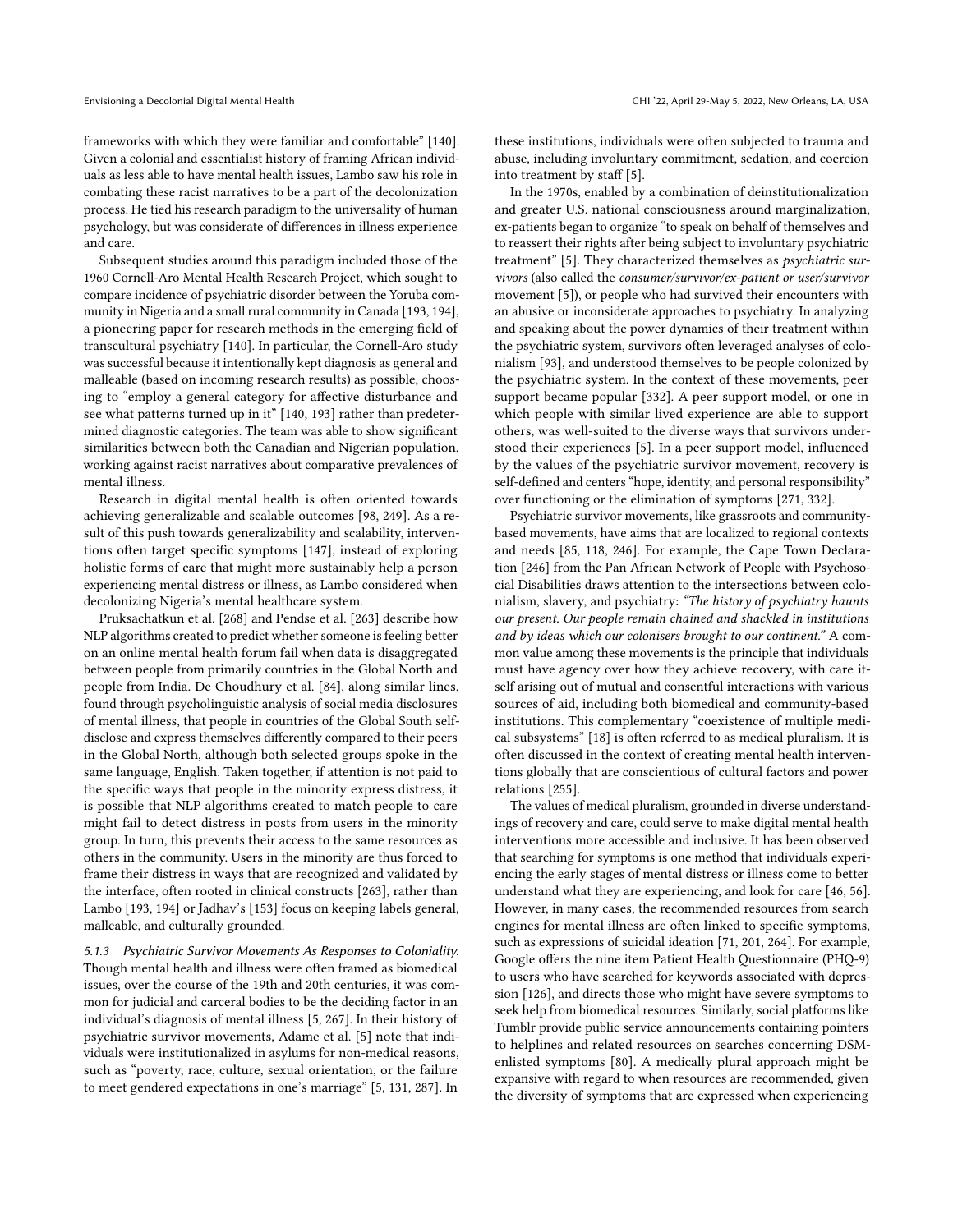mental distress or illness. Additionally, search engines could enable people to try diferent psychometric scales outside of solely the PHQ-9, and particularly make use of those that have been validated, both clinically and culturally, with diverse populations [\[256\]](#page-20-6). With regards to resources recommended, a medically plural approach to health information might recommend specifc online support communities based on the ways that an individual has expressed their distress [\[263\]](#page-20-35), rather than solely recommending psychiatric resources.

There are strong associations between poverty, income, and mental illness. However, support provided via digital mental health interfaces often does not address this important factor in the kind of care people need when in distress. As Haushofer et al. [\[139\]](#page-18-33) note, cash transfers and aid are particularly impactful for mental health. In their comparative study of cash transfers and psychotherapy in Kenya, Haushofer et al. found that stable cash transfers increased psychological wellbeing more than solely psychotherapy, and at equal level of psychotherapy and cash transfers. The benefit of financial aid for mental health can be seen in the case of peer support, in which members can support each other through mutual fnancial aid [\[13\]](#page-15-8). Though these structural factors are an important part of care, digital mental health interventions are often more focused on treating individual symptoms rather than thinking more broadly about care. As Jain and Jadhav [\[155\]](#page-18-10) argue in their examination of programs for widespread care in India, psychiatric medication is often used as a primary measure to help people experiencing mental illness due to the ease of delivery. However, this approach and the framing of mental illness as solely biomedical obscure structural factors that continue to cause trauma among people with mental illness, and could be mitigated via policy. Similarly, as Mills and Hilberg note in their analysis of government-designed digital mental health applications in India [\[220\]](#page-19-34), there is an emphasis on symptom-based care in these tools that obscures structural aspects that infuence distress and wellbeing.

Lazem et al. [\[190\]](#page-19-14) describe the belief of HCI communities in the Global South that Indigenous and local knowledge should be complementary to Western knowledge [\[6,](#page-15-9) [25,](#page-16-44) [135,](#page-18-34) [151,](#page-18-35) [166,](#page-18-36) [180,](#page-18-37) [225,](#page-19-35) [303,](#page-21-28) [306,](#page-21-29) [307\]](#page-21-30). As Lambo's work to integrate Indigenous healing and work from the psychiatric survivor movement show, there are feasible ways to integrate diverse models of how people understand care. Care can foreground complementary forms of healing, both from Indigenous and biomedical sources, validated clinically or culturally (or through some user-driven combination of the both), towards an individual's understanding of what their own recovery might look like. As demonstrated by Lambo's work, it is most important that care is culturally and contextually sensitive, and as demonstrated by psychiatric survivor movements, it is important that individuals have agency over how their distress is understood, the kind of care they receive, and how that care is administered.

### 5.2 Classifcation and Measurement

5.2.1 The Use of Diagnostic Scales in Digital Mental Health Interventions. Citing Bowker and Star's work interrogating how medical disorders are created through measurement [\[51\]](#page-16-45), Alkhatib [\[9\]](#page-15-10) describes how AI algorithms represent the world as a collection of simplifed metrics that ignore important parts of personal experience. This argument can be extended to how mental distress and illness are classifed in digital mental health applications. Through leveraging clinical constructs and psychometric scales that do not incorporate local forms of distress, digital mental health interventions can globalize Western forms of care and marginalize minority forms of distress by design [\[74\]](#page-17-6).

A frst approach to measuring symptoms of mental illness is the use of psychometric scales [\[261\]](#page-20-10). These scales<sup>[8](#page-0-0)</sup> (such as the Beck Depression Inventory [\[26\]](#page-16-46), PHQ-9 [\[182\]](#page-18-38), or GAD-7 [\[301\]](#page-21-31)) are often created to be short and easy to answer; validated based on how well they correlate with a formal diagnosis with a Structured Clinical Interview [\[302\]](#page-21-32) done by a clinician or medical professional trained to diagnose mental illness. As a result of their brevity, these scales are often used in digital mental health studies to screen or evaluate the symptoms of people experiencing mental illness, such as in the case of cognitive-behavioral therapy apps [\[204,](#page-19-36) [217\]](#page-19-37), chatbots [\[76,](#page-17-43) [293\]](#page-21-33), and to validate that someone has a mental illness in the case of predicting mental illness from social media [\[45\]](#page-16-47) or wearable data [\[73,](#page-17-44) [328–](#page-21-18)[330\]](#page-21-34). As a result of their use in clinical contexts, these metrics are framed as an objective standard for a ground truth in measuring whether a person is experiencing mental illness although, in recent years, HCI scholars have advocated for moving away from this approach [\[66,](#page-16-6) [98\]](#page-17-3). Critically, the clinical constructs these scales are based on (such as the DSM [\[200,](#page-19-12) [243\]](#page-20-5)) and the derived scales (such as the PHQ-9 [\[256\]](#page-20-6)) have notable identity-based biases. We describe the social and colonial origins of these identity-based biases, and their implications for measuring the efficacy of digital mental health tools.

5.2.2 Societal Biases and Classification. Hirshbein [\[143\]](#page-18-39) describes how societal assumptions about gender and mental illness were instrumental to how depression was frst measured and formalized as a diagnostic category. Prior to the introduction of medication in clinical practice, patients were not routinely given specifc diagnoses—if at all, they were classifed as either having "dementia praecox" (an early framing of schizophrenia) or "manic-depressive psychosis" [\[143\]](#page-18-39). "Melancholia," an early precursor to depression, was framed as a symptom of one of these classifcations [\[152\]](#page-18-40). Depression was separated into a diagnostic category based on how specifc clusters of symptoms were responding to specifc types of medication, and more participants were recruited with those symptoms to confirm the efficacy of the treatment.

However, as Hirshbein describes, common societal beliefs that women were more likely to experience depression resulted in more women being recruited for these new clinical trials without question, and researchers created psychometric scales that were specifcally meant to measure improvement of specific observed symptoms of depression in women. This carried on past the 1950s, with even the creation and validation of the PHQ-9 having two samples of participants that were 60% and 100% women as recently as 2001 [\[182\]](#page-18-38). Hirshbein describes this as a self-fulflling cycle in which diagnostic tools that were ft to gendered expressions of depression were used to select participants for medication trials. As a result of the primarily female sample used to create those tools, and the diferences

 $8$ Extended descriptions of these scales can be found in the Glossary of Terms at the end of this work.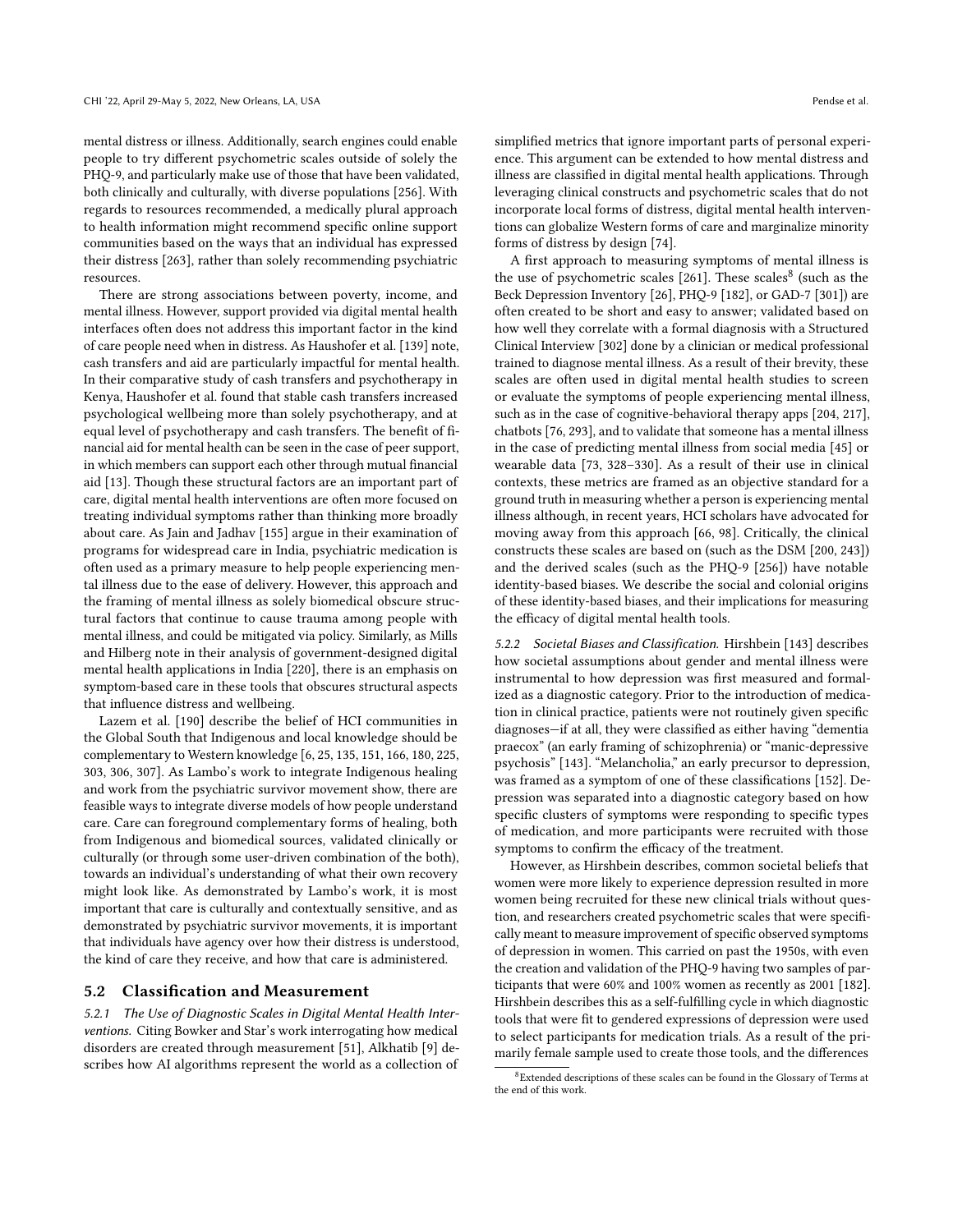in symptom presentation between men and women, more women were selected for psychiatric research.

The perceived psychiatric objectivity of these metrics resulted in a common belief that women were simply more "depressed" than men. The PHQ-9, derived from this societal belief, is commonly used in a variety of digital mental health applications [\[73,](#page-17-44) [76,](#page-17-43) [82,](#page-17-45) [204,](#page-19-36) [217,](#page-19-37) [293,](#page-21-33) [330\]](#page-21-34). Though the PHQ-9 has been shown to measure depression at similar levels of clinical validity between cisgender and heterosexual men and women [\[50,](#page-16-10) [310\]](#page-21-35), it is possible that a strict use of the PHQ-9 as a diagnostic tool might ignore other symptom clusters that are not present in the PHQ-9. For example, Borgogna et al. [\[50\]](#page-16-10) fnd that the PHQ-9 is not as sensitive to the depression symptoms experienced by gay men, questioning women, queer men, and genderqueer-M (male assigned at birth) individuals.

5.2.3 Racial Biases and Classification. Racism has infuenced how schizophrenia has been historically framed and measured, particularly its movement from being framed as primarily a gendered illness (in which women were framed as having schizophrenia more than men) to a racialized illness. As Metzl [\[212\]](#page-19-8) writes, the frst edition of the DSM (DSM-I) framed classifcations of illnesses in vague terms and left much of diagnosis to the expertise of the clinician. As a result, diagnoses were not particularly consistent across clinics. As part of a push to reduce bias in clinical diagnosis of mental illness, the American Psychiatric Association aimed to make diagnoses more specifc in the next iterations of the DSM, and sent out revised versions of the DSM to clinicians in the early 1960s (before its formal publication). Schizophrenia was now characterized in the DSM-II by "masculinized hostility, violence, and aggression" [\[212\]](#page-19-8), including using universally male pronouns to describe patients with schizophrenia. "Projection," the supposed process of blaming other people for one's distress, was also called a symptom of paranoid schizophrenia.

Though the DSM was framed by psychiatrists as an objective text, it was implicitly racist in that the confation of male violence with the diagnosis of schizophrenia also overlapped with contemporary racist beliefs about Black men being more violent. This racist belief was academically supported through work and writings from colonial ethnopsychiatrists. According to Summers [\[308\]](#page-21-5), the American school of ethnology was founded upon a goal of fnding racial diferences in ability and intellect, looking to fnd evidence of "Black inferiority and the immutability of racial types." This work would often cite racist ethnographies from colonial Africa as evidence or as justifcation. Analogous to arguments made by colonists outside of the U.S., pro-slavery advocates in the U.S. argued that enslaved Black individuals would be more predisposed to violence and mental illness if free out of a lack of a "benevolent master," basing their arguments on studies "demonstrating" a higher rate of mental illness among freed Black individuals [\[308\]](#page-21-5). Racist colonial writings on African and Black inferiority were used as justifcation for the racial segregation of asylums in the U.S., and writing around asylum administration and psychiatry explicitly framed Black individuals as being more violent than white occupants. As Summers notes, "by suggesting that people of African descent coped with their psychological turmoil not by turning inward but by directing it outward, psychiatrists contributed to a discourse on black criminality" [\[308\]](#page-21-5).

Additionally, "violent" projection being a core part of the symptomatology of schizophrenia allowed psychiatrists to frame the Civil Rights Movement in the U.S. in a explicitly psychiatric way. In 1968, two New York City psychiatrists described an illness they called "protest psychosis", which they characterized a psychosis that was "colored by a denial of Caucasian values and hostility thereto." [\[52,](#page-16-48) [212\]](#page-19-8). Bromberg and Simon went so far as to even say that the act of participation in civil rights protests caused "violent schizophrenic symptoms" among Black populations [\[52,](#page-16-48) [212\]](#page-19-8). Mainstream psychiatric literature treated it as fact that Black men were more likely to have violent schizophrenia than the general population, and in fact, research was done to fnd diferences in presentation of schizophrenia between white and Black men [\[212\]](#page-19-8). Ads for anti-psychotics even featured Black men in the 1970s [\[213\]](#page-19-38). This bias towards a disproportionate diagnosis of Black men with schizophrenia has been consistently observed in applications of the DSM-IV [\[200,](#page-19-12) [243\]](#page-20-5). More research is needed to understand the persistence of this bias in revisions of the DSM, given little change in diagnostic criteria.

5.2.4 Designing Culturally Valid Metrics. Several researchers working in transcultural psychiatry and global mental health have also criticized psychometric scales as a form of ground truth for mental illness, arguing that the scales invalidate important culturallybound symptoms by not categorizing them [\[174\]](#page-18-41). Empirically, Osborn et al [\[256\]](#page-20-6) compare the applicability of the PHQ-9 with a locally co-created scale to measure experiences with depression among the Luo people of Western Kenya. Through grounding interviews with community members in the DSM-5's open-ended cultural formulation approach [\[196\]](#page-19-39), Osborn et al. identifed how the Luo people conceptualized depression, including their specifc idioms of distress and explanatory models of illness. To do so, Osborn et al. used each of the symptoms measured by the PHQ-9 as starting points for conversation, and asking individuals from the community how they expected someone who experienced those symptoms to behave or express distress, their underlying explanation for those symptoms, and how they might care for someone experiencing those symptoms. The research team then utilized an analysis of responses to create a set of 17 questions that might indicate whether a Luo individual was experiencing symptoms of depression, entitled the Luo Depression Questionnaire (LDQ-17).

The team then did community surveys to understand how related the LDQ-17 was with the PHQ-9 and other traditional Western diagnostic instruments. There were strong correlations between certain PHQ and Luo symptoms of depression, such as "little interest or pleasure" in the PHQ and "geno ni orem [inadequate hope]" among the Luo people. However, when doing a multidimensional scaling analysis of overlap between PHQ and LDQ symptoms, some seven LDQ-17 and three PHQ-9 symptoms were distinctly separate from the cluster of overlapping symptoms, and would never have been detected if solely using the PHQ-9.

As the researchers note, ensuring that a classifcation system or intervention is culturally valid cannot simply consist of adding on locally derived symptoms to existing Western diagnostic tools, as doing so might actually "over-extend the category of clinical depression to include symptoms best understood [locally] under other classifcations" [\[173](#page-18-42) in [256\]](#page-20-6). Rather, researchers must understand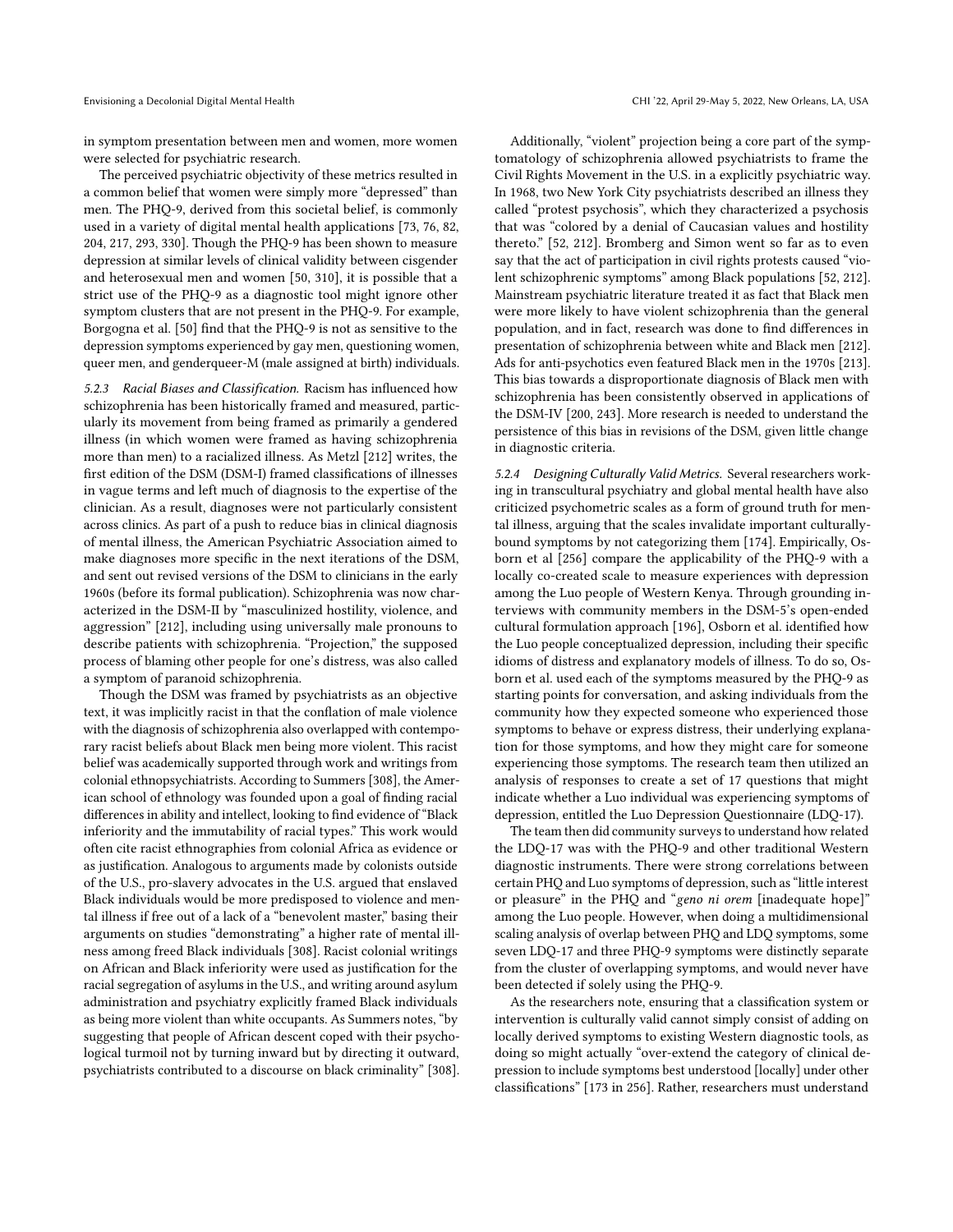how people understand certain symptoms, how they express those symptoms, and the kinds of care that they believe are most efficacious for those symptoms, and derive locally grounded diagnostic tools from this data. As Lazem et al. note [\[190\]](#page-19-14), one important piece to decolonial methods in HCI is ensuring that individuals are not forced to ft their experiences to Western classifcation systems, and incorporate Indigenous forms of knowing.

Owing to the potential to quickly capture and perform linguistic analyses of open-ended responses to questionnaires, the feld of digital mental health has signifcant potential to support the creation of locally grounded and culturally validated scales. For example, following past work analyzing the role of identity in how people express mental distress and illness online [\[84,](#page-17-1) [263,](#page-20-35) [268\]](#page-20-22), digital mental health tools could perform similar analyses to that done by Osborn et al. [\[256\]](#page-20-6). Applications could ask individuals open-ended questions about how they are feeling or the types of distress they are experiencing, parse responses, and create clusters of expressions of distress. Analysis of the clusters and their prevalence, along with information from individuals on the kinds of care they need, could infuence what resources a digital mental health tool provides users with when they are experiencing a specifc cluster of distress.

Designers must also be considerate of the meaning that appprovided classifcations and diagnoses might have to both the user as well as to society. This is particularly important given how diagnoses can be used as scapegoats for social, political, or economic forms of distress. As seen in the case of how depression scales were created to be more sensitive to women [\[143\]](#page-18-39) and how schizophrenia was weaponized as a means to silence political dissidents [\[212\]](#page-19-8), diagnoses can be used as tools to medicalize and delegitimize valid forms of societal oppression or marginalization [\[220\]](#page-19-34). Mills argues that this "psychiatrization" of ordinary distress [\[218,](#page-19-40) [219\]](#page-19-21) might allow governments to ignore poverty or other structural factors by painting distress as biological rather than societal, and treating it with medication or technological solutions alone [\[220\]](#page-19-34), instead of structural reforms.

Designers must also be cognizant of the potential for sociopolitical factors to cause over- or underdiagnosis of disorders, and work to better explain to users what specifc factors might be contributing to a diagnosis and where there may be errors. This is particularly important given the far-ranging implications of a mental health diagnosis, including stigma and associations with criminality, particularly for marginalized individuals [\[161,](#page-18-43) [163\]](#page-18-44). Through foregrounding that diagnoses are best-efort categorizations and not always accurate, designers can ensure that users have agency over their diagnosis and subsequent care, and also prevent diagnoses from being used to erase social or political issues.

It is additionally important to foreground how identity might play a role in the evident success or failure of a given digital mental health application, particularly through making demographic attributes in studies clear, and collaborating with individuals with lived experience from user communities. For example, it is possible that a given intervention may only provide relief to upper-caste, Western-educated, or male individuals. If the study team is primarily from a High Income Country or male (as most practitioners and policymakers in global mental health tend to be [\[134\]](#page-18-45)), it might be easy to miss how these demographic attributes infuence perceived success. If "successful" applications are used widely, this

has the potential to exacerbate existing difficulties in the ability of marginalized people to access care that recognizes their unique expressions of distress. Critiques of the Movement for Global Mental Health (MGMH) have, therefore, argued that interventions from the MGMH center Western [\[333\]](#page-21-36) and biological framings of illness and medication-based treatment [\[155,](#page-18-10) [218\]](#page-19-40), while marginalizing traditional forms of healing [\[336\]](#page-21-26), potentially as a result of the infuence of pharmaceutical companies [\[108\]](#page-17-46). Similar critiques could be leveled against digital mental health tools that are not considerate of structural and identity-based factors in classifcation, diagnosis, and care.

### 5.3 Surveillance, Privacy, and Safety

In their discussion of ethical tensions in social computing and mental health research, Chancellor et al. [\[67\]](#page-16-7) address the dangers of placing the ability to predict mental health states in the hands of "bad and unaccountable actors" who could use this power to harm people with mental illness. The authors describe possible threats of discrimination against people with mental illness in the provision of healthcare insurance, in credit-worthiness for loans, for targeted advertising, and in job search. However, Chancellor et al. do not discuss the potential harms of institutional and state surveillance.

Foucault [\[119,](#page-17-47) [120\]](#page-17-12) understands the asylum to be a tool of domination over people who do not ft societal or behavioral norms, and are framed as being mentally ill by those in power, such as colonizers. In Foucault's view, psychiatry forms a seemingly scientifc justifcation for the punishment and continued subversion of those that might threaten the dominance of those in power. Foucault argues that this subversion extends past a global abolition of physical asylums. After abolition, the chains of the asylum are replaced with what Foucault calls "orthopedic instruments"—apparatuses that facilitate the surveillance and control of human bodies and ability—particularly of those with mental illness. Over time, these disciplinary apparatuses are able to make themselves invisible, unlike the chains of the asylum [\[120\]](#page-17-12). In Foucault's framing, this invisible surveillance is a form of punishment for those who society might be afraid of, and a form of control over people who may become dangerous to societal norms in the future.

Rhetoric that fts into Foucault's framework can be seen in government reactions to mass shootings in the U.S. After the 2012 Sandy Hook mass shooting, a NRA representative was quoted as asking why the United States had not yet made "an active national database of the mentally ill" [\[178\]](#page-18-46). The connection between mental illness and violence is a common media narrative in the wake of mass shootings. However, of all violent crimes committed in the United States, only three percent are committed by people with serious mental illness, and people with mental illness are more likely to harm themselves than someone else, let alone commit a mass shooting [\[178\]](#page-18-46). In 2018, in the wake of the Parkland shooting, then U.S. President Donald Trump argued in favor of the reopening of asylums, being quoted as saying "part of the problem is we used to have mental institutions...where you take a sicko like this guy [the shooter]" [\[172\]](#page-18-47). Similarly, after the 2019 mass shootings in El Paso, Texas and Dayton, Ohio, the President was briefed on the use of AI, cell phone, and smartwatch data to detect and predict who might be experiencing mental illness [\[327\]](#page-21-37). This program was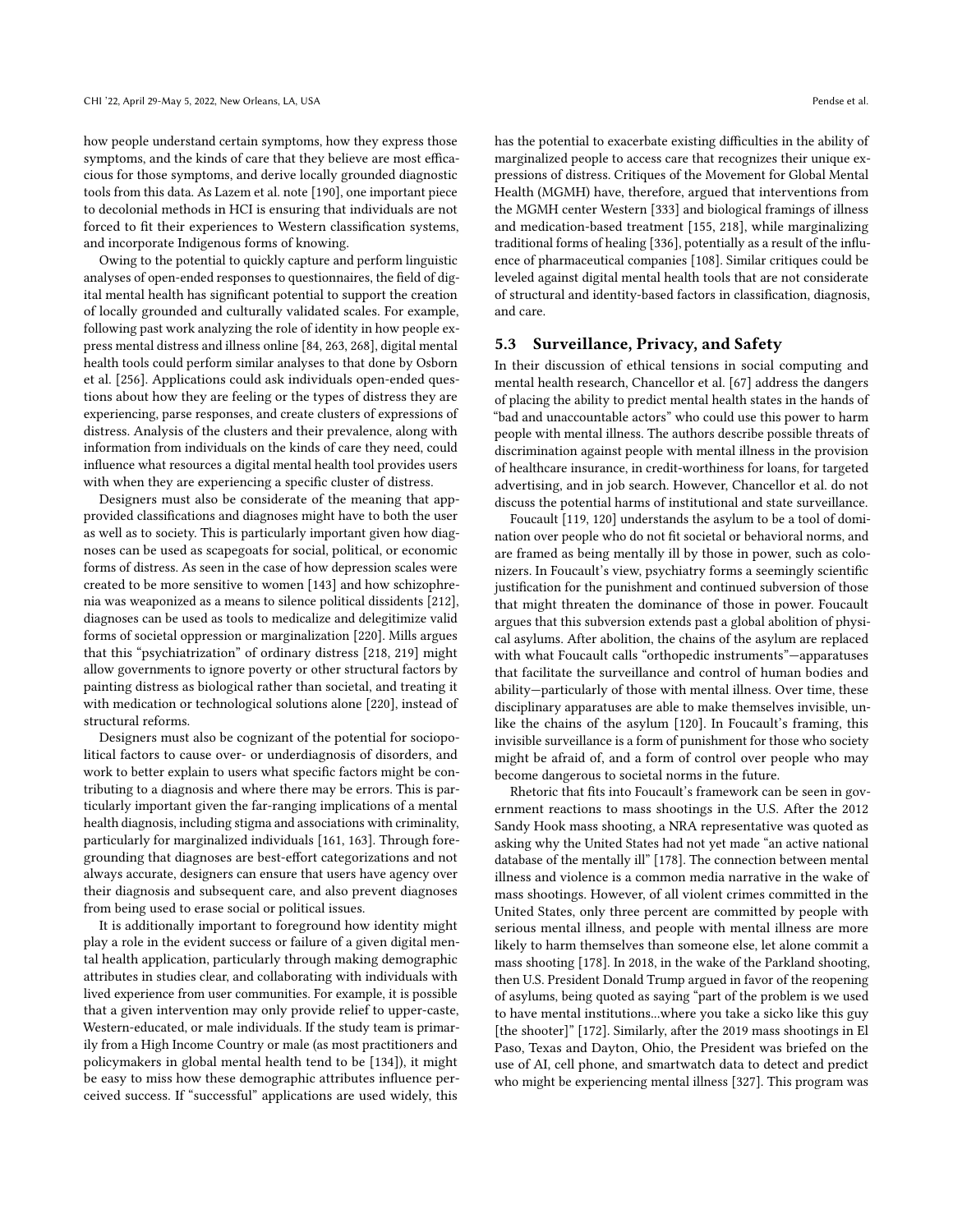titled Stopping Aberrant Fatal Events by Helping overcome Mental Extremes (SAFEHOME).

Although it was not pursued further, the prediction of mental health states via passive sources of data, such as cell phone or social media use, makes this creation of a registry of people with mental illness feasible, without the need of warrant or governmental clearance. Steele [\[305\]](#page-21-38) defnes open source intelligence (OSINT) as "unclassifed information that has been deliberately discovered, discriminated, distilled, and disseminated to a select audience in order to address a specifc question." Social media has been designated by many actors as a form of open source intelligence [\[91,](#page-17-48) [260\]](#page-20-39) due to its public availability. The surveillance of this data is legal, with 40 diferent countries doing some form of advanced social media surveillance, ranging from identifying defectors to political dissidents [\[291\]](#page-21-39).

Prediction of mental health states using AI has become incredibly popular as a method of presenting the accuracy of a given new machine learning model [\[68,](#page-16-5) [289,](#page-20-40) [294\]](#page-21-40), and the potential for early detection or expanded access to care is often presented as motivations for the value of this work. It is clear that this view is shared by some with mental illness—as Mikal et al. [\[216\]](#page-19-41) demonstrated many Twitter users with depression to be positive about the potential for their data to be used in expanding access and preventing mental health issues. However, others have expressed discomfort with automated interventions that leverage inferences of emotion from social media data. Roemmich and Andalibi [\[281\]](#page-20-41) fnd that individuals (one having disclosed lived experience of mental illness) were concerned about the potential for misprediction and overbearing surveillance in emotion recognition, and skeptical about the potential for search engine algorithms to provide useful resources based on classifcations. Commercial actors in the feld of employee wellness have proposed using facial recognition software [\[102,](#page-17-49) [146\]](#page-18-48), physiological data [\[115\]](#page-17-50), or employees' electronic communication [\[160\]](#page-18-49) to infer employee's stress levels and make administrative decisions [\[58\]](#page-16-49). Similar to Clearview AI [\[142,](#page-18-50) [290,](#page-20-42) [297\]](#page-21-41), this software could be licensed to state-based actors for surveillance under the guise of public health analysis.

Though reception of potential interventions may be mixed, many have written about the solidarity and empowerment people with lived experience feel when connecting with others in online support communities [\[258,](#page-20-43) [268,](#page-20-22) [292\]](#page-21-42) or telling the story of their illness experiences on social media [\[11,](#page-15-11) [12,](#page-15-12) [112\]](#page-17-51). To protect the agency of these people with lived experience who do fnd value from social support online, Chancellor et al. [\[67\]](#page-16-7) argue that a greater involvement of people with lived experience in the design of algorithms that predict mental health state is one means to make the process safer and more ethical. The researchers dub this concept "participatory algorithm design," and describe this process one that "include[s] key stakeholders in the research process, including clinicians, social networks, and individuals who are the object of these predictions." However, given a signifcant risk of surveillance and harm, participatory algorithm design must also incorporate accountability [\[89\]](#page-17-52), social transparency [\[94\]](#page-17-53), and explainability [\[34,](#page-16-50) [282\]](#page-20-44). Together, these principles can result in more consentful [\[145\]](#page-18-51) digital mental health applications. We describe how each principle could be practiced in the design of digital mental health applications below. 5.3.1 Accountability. Given the potential for both state and institutional actors to surveil digital mental health data and its outcomes, it is imperative that designers center accountability in the creation of digital mental health tools. Accountability might look like ensuring that individuals choose to have (or not have) their mental health state inferred from their social media data. Das et al. [\[78\]](#page-17-54) describe how social media companies can be considered "data aggregators subject to collective action (DASCAs)," as a result of a lack of regulation on data collection and analysis. The authors argue that computer-supported collective action systems, such as their Privacy for the People, could be designed to support collective protest of algorithmic harm, such as through data leverage [\[324\]](#page-21-43). Designers of social digital mental health tools might include features that intentionally support "data strikes, data poisoning, and conscious data contribution" [\[78,](#page-17-54) [324\]](#page-21-43) to ensure that users can securely express their distress on their own terms without having their expressions of distress categorized without their consent.

5.3.2 Social Transparency. Social transparency [\[94\]](#page-17-53) could take the form of communicating clearly to users how their data is being used to make predictions of their mental health state. For example, users could be given information about what features are being used to predict their mental health state, and what features are most infuential in that prediction. Leveraging Chancellor et al.'s [\[67\]](#page-16-7) ideas around participatory algorithm design, users could have the ability to add features that they believe will be more infuential at predicting their mental health state, and have the ability to not choose to have other features measured or associated with their data or online identity.

5.3.3 Explainability. Explainability would require clarity on what protocols are taken after mental health state is predicted. Currently, little or no information is provided to users about what happens after search engines or social media companies detect that they may be at risk of a mental health crisis [\[264\]](#page-20-3). Roemmich and Andalibi describe how Facebook's suicide prevention system "uses a combination of *n*-gram based linear regression and DeepText-based neural network models to flag users at risk of imminent harm" and suggests crisis resources. However, cases are also reviewed by a human reviewer, who decides whether to ask the police to complete a welfare check on the individual. Though automatically providing resources to individuals in distress can be a helpful move [\[264\]](#page-20-3), as Roemmich and Andalibi note, the use of welfare checks by police can often result in harm, particularly for marginalized people. It has been found internationally that Black men are more likely to have police be their frst point of contact with the mental health system, often in the form of a mental welfare or wellness check [\[227,](#page-19-42) [228,](#page-19-43) [241\]](#page-20-45). Black men are also more likely to be killed by police when experiencing a mental health crisis [\[312\]](#page-21-44). The racist idea that Black men might be more violent than other people was supported by colonial ethnopsychiatrists, with wide-ranging impacts today. A system that centers explainability and consent [\[145\]](#page-18-51) might alert users to detection of a potential crisis state, and ask users what kind of care they might want. This might include reaching out to friends and family, referring them to a warm line [\[77\]](#page-17-55) (stafed by people with lived experience) or other forms of efective peer support, or letting users know that an unarmed crisis intervention team would like to check in on them [\[270\]](#page-20-46).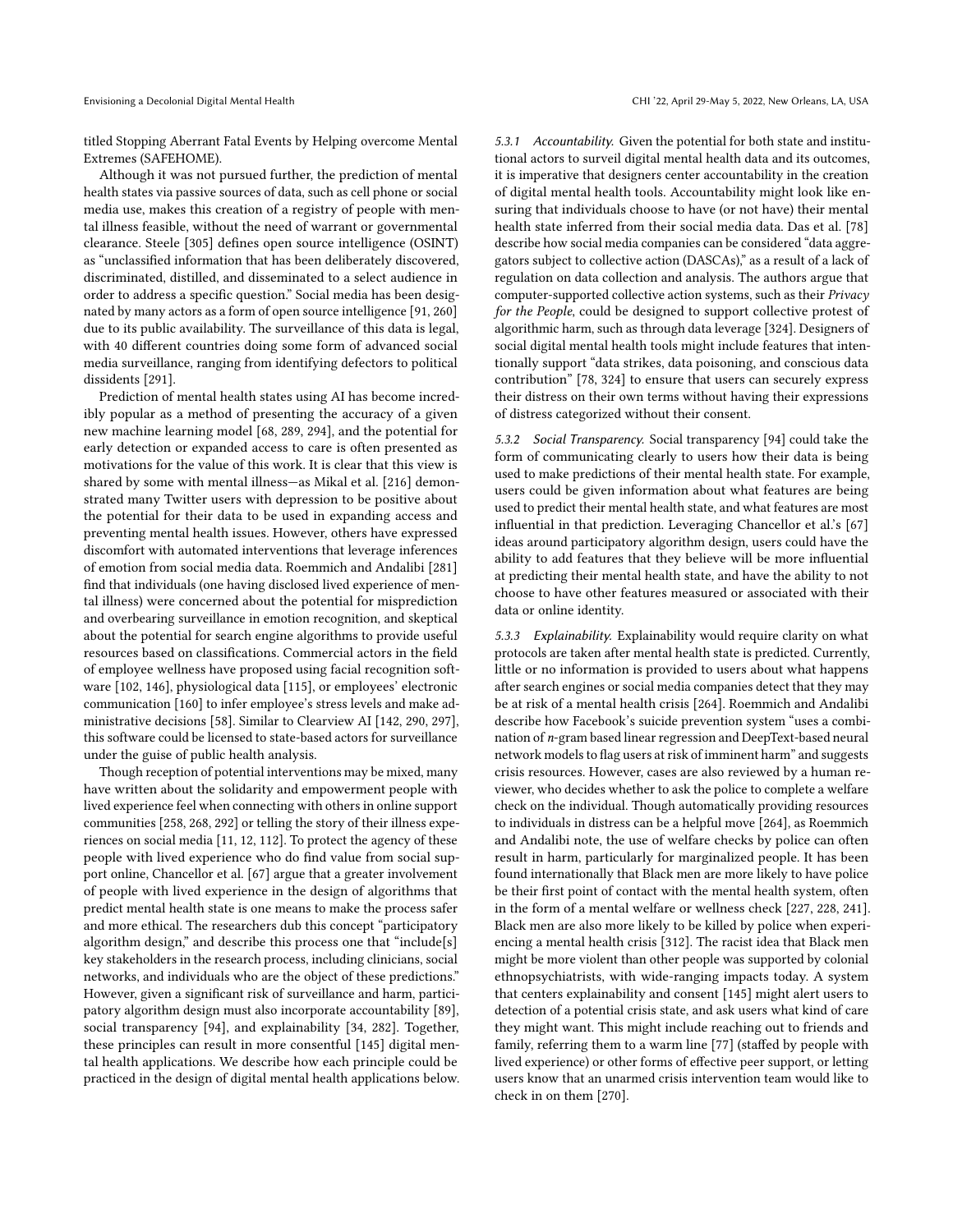### 6 DESIGNING FOR HEALING

In describing what a decolonizing process for HCI might look like, Lazem et al. [\[190\]](#page-19-14) describe the importance of deeply considering the local context. The authors detail how, among the ArabHCI [\[191\]](#page-19-44) and AfriCHI [\[2,](#page-15-13) [39\]](#page-16-51) communities, decolonization is seen as decentering colonial legacies in global HCI discourse, centering local voices and contexts in technology design, and asserting local identity. In Lazem et al.'s framing, though the bounds of what is local may vary from one community to another depending on geography or scale, a central point to locality is an interrogation of how and why Western ideas are being used (including underlying power relations), and a conscious practice of valuing and incorporating Indigenous ways of thinking and doing [\[191\]](#page-19-44).

At the core of a decolonial approach to computing lies the idea that there cannot be an abstracted or generalizable decolonial approach. Given the diverse means by which colonization was committed [\[320\]](#page-21-8), the underlying power relations of specifc spaces infuenced by coloniality can be very diferent. Additionally, core to a decolonial approach is centering Indigenous knowledge, but how that knowledge is understood and practiced is highly dependent on local epistemologies [\[86,](#page-17-56) [195,](#page-19-45) [325,](#page-21-45) [326\]](#page-21-46). Decolonization itself is a process, centered around uprooting the continued subjugation and commodifcation of local people, land resources, and contexts. We recognize that providing prescriptions for a generalizable decolonial approach while ignoring local contexts could be an act of neocolonialism [\[17](#page-16-52) in [190\]](#page-19-14).

In this section, we look specifcally at the context of digital mental health. Taking into account the long history of colonialism's infuence on conceptions of mental health and illness, we offer suggestions for designers to empower people experiencing mental distress to have agency over their own care and wellbeing. Ideas such as advocacy, community, and pluralism, that serve as the foundation for our suggestions are shared by other parts of critical and sustainable computing, such as Feminist HCI [\[22,](#page-16-20) [280\]](#page-20-13) or Anarchist HCI [\[170\]](#page-18-7). However, a decolonial lens foregrounds the specifc infuence that colonialism has had on how mental health is practiced today. Our suggestions, rooted in examples of decolonial movements and practices from the history of psychiatry, are not prescriptive—rather, we hope that they will spark more thought around how power relations and local context may be included in the design of a given application. We offer three main suggestions for designers—to center the lived experience of the potential users of their technologies, to center the power relationships that may underlie the use of their technologies, and to center the structural factors that may broadly infuence wellbeing. By doing so, we urge designers in digital mental health to move from a model that focuses around the treatment of symptoms, and towards one that more broadly considers what might bring healing to a person or community in distress.

### 6.1 Centering Lived Experience

Given the infuence of culture on how mental distress and illness are experienced, cultural validity [\[153\]](#page-18-24) must be a core part of the design process of digital mental health applications. Rather than solely using metrics from clinical psychology or psychiatry, which have biases that may not value marginalized forms of distress, researchers must use methods that are locally grounded when developing metrics to evaluate the efficacy of an intervention. Similar to Osborn's [\[256\]](#page-20-6) offline approach using the DSM-5 cultural formulation interview [\[196\]](#page-19-39), researchers could use natural language processing (NLP) algorithms to cluster free-text expressions of distress into groups of symptoms, and rate efficacy based on improvement of these culturally grounded symptom groups.

Similarly, in online mental health communities, forums are often clustered based on categories derived from clinical constructs, such as "Anxiety Support" or "Eating Disorder Support" [\[263,](#page-20-35) [292\]](#page-21-42). Rather than imposing pre-defned categories of illness on diferent communities, designers might make categories open-ended, and allow people to self-sort into categories they understand to be most in line with their illness, even if those categories may not be formal classifcations in the DSM. NLP analyses and classifcations of user input can underlie how people are sorted into communities, similar to clustering methods used in other online communities in past work [\[19,](#page-16-53) [341\]](#page-22-6). A medically plural approach to algorithm design could go even further to improve sensitivity to people's diverse descriptions of lived experience by refecting on logics about causes, symptoms and care. People express health in ways that do not dualize the body-mind-setting. For instance, traditional healers in Namibia describe the use of plants in healing within social-relational spaces, and these descriptions can be disrupted by Western representational forms [\[70,](#page-16-54) [337\]](#page-21-47). In Zambia, healers leverage complex socio-psychological relations in healing bodily symptoms and corporal affects [\[236\]](#page-19-46). AI-augmented methods could support local populations through representing a rich variety of relations without reducing them to ft into infexible medical categories and cause-and-efect narratives, so long as local populations are involved in supervising the machine learning. Additionally, such an approach would ensure that predictive algorithms have immediate value to users in distress, and that users are able to practice revertible and affirmative consent [\[145\]](#page-18-51) throughout the process.

Algorithms created to predict an individual's mental health state can follow a similar approach to classifcation, moving away from simple metrics that predict whether a person is expressing symptoms of mental illness or not. Efforts like these have begun to appear in the literature [\[346\]](#page-22-7), but can be embraced more widely, and utilize a participatory approach. In this approach, through involving users at each point of the process of creating the algorithm (including feature design, testing, and analysis of predictive results), designers can ensure that values being predicted are helpful to a potential user. A non-participatory approach could result in clinical constructs being predicted that are not meaningful to a user in distress, and could even cause harm due to the stigma associated with diagnoses.

### 6.2 Centering Power Relationships

When designing digital mental health tools and applications, designers must be considerate of the long history of people experiencing mental distress or illness not being able to access care on their own terms. Designers must ensure that applications incorporate consent in the process of connecting people to resources or help, even in the case of crisis. Only 35% of digital mental health applications have any form of crisis support [\[259\]](#page-20-47), and many interfaces will share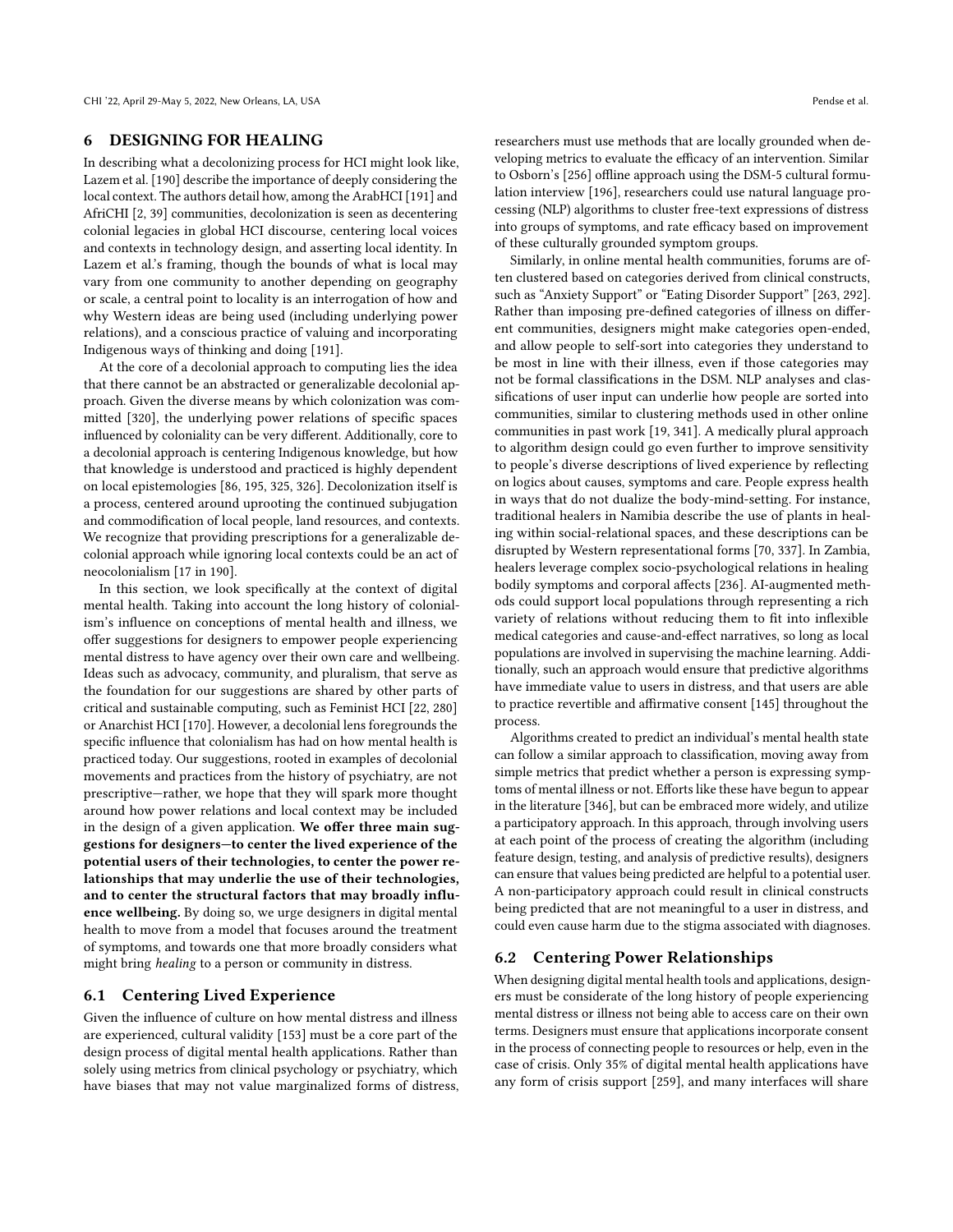data with outside authorities (including law enforcement [\[281\]](#page-20-41)) without informing a user when outside actors have been mobilized due to risk of harm. As Lamb et al. [\[186\]](#page-19-47) note, law enforcement offcers are used in crisis support as a result of a historical absence of funding for other means to deescalate and intervene. Additionally, many officers are not sufficiently trained to support people in crisis. Though it is important to intervene when an individual is at risk of crisis, alternatives to the use of "lethally armed agents" are possible, and may result in more sustained relief after a crisis [\[270\]](#page-20-46). These measures may include warm lines [\[77\]](#page-17-55), unarmed crisis intervention teams, or community response teams that are more situated in a local context.

In alignment with Chancellor et al. [\[67\]](#page-16-7), we advocate a greater involvement of people with lived experience in the creation of symptom- and risk-prediction algorithms. However, given the risk of surveillance by institutional or state actors, we urge designers to more deeply consider how their applications might be complicit in the monitoring of people with mental illness, and could contribute to discourse around criminality and mental illness. In particular, we urge designers to incorporate features into their tools that allow users to have full control over their data, what analyses are done with their data, and the ability to erase (including potentially through data poisoning [\[78,](#page-17-54) [324\]](#page-21-43)) sensitive analyses or predictions of their mental health state.

This protection of user agency and privacy must be championed by institutional actors (such as, but not limited to, the state), such as through the implementation of policies that prohibit surveillance and prediction without consent. However, given the propensity for state-based actors to surveil users, and the inherent lag between policy and technological development [\[78\]](#page-17-54), responsible design must primarily happen at an individual and community level when designers build digital mental health tools. Designers could incorporate the "right to be forgotten" [\[283\]](#page-20-48) and the "right to explanation" [\[130,](#page-18-52) [162\]](#page-18-53) in their design processes.

## 6.3 Centering Structural Factors

Popular digital mental health applications (such as chatbots [\[117\]](#page-17-23)) require consistent internet access. This can be difficult in resourceconstrained areas. We encourage designers to keep these technical constraints in mind when designing the interface for digital mental health tools, including a specifc attention to how identity-based factors might marginalize individuals from accurate representation of their experience or access to care. Care must meet people where they are at, and in an accessible way that does not continue to marginalize individual or identity-related needs. Indeed, these structures represent and reproduce systems that work to oppose plural logics and practices about health. Unequal access to telecommunications and electrical infrastructures results from colonial legacies that are perpetuated by certain economic, legal and engineering priorities that inherently exclude diverse communities [\[41\]](#page-16-55). For instance, during the move to remote education during The Coronavirus Disease 2019 (COVID-19) pandemic [\[254\]](#page-20-49), the National Campaign on Dalit Human Rights (NCDHR) and Dalit Adhikari Andolan found that the majority of surveyed Dalit and Adivasi students were not able to access or engage with online classes that their upper caste peers could [\[171\]](#page-18-54). Technology-mediated approaches

could use hybrids of online and offline resources that harness local strengths, such as providing the contact information of individuals in the community who might be willing to support an individual in distress when there is a lack of an internet connection or when a digital space may be difficult to navigate.

Understanding structural factors can help in establishing sustainable paths to efective care. Stressors can be social, economic, or political in nature and not always necessarily clinical [\[139\]](#page-18-33). As a result, the most efective care for distress may be an ecological approach that is considerate of individual context [\[168,](#page-18-55) [232\]](#page-19-48). In practice, this may look like a greater host of features included in digital mental health applications, such as fnancial support (possibly in the form of mutual aid [\[288\]](#page-20-50)) alongside mental health support. Recognition of these connections would both be functional, in that it may beneft those experiencing mental distress by accommodating forms of care that meet their needs, and symbolic, as a recognition that structural and societal constraints are a core part of how mental health is experienced, and that an ecological approach [\[168,](#page-18-55) [232\]](#page-19-48) to wellbeing is necessary. This recognition is particularly important given the potential for technology-based solutions (and their use of psychometrics) to biomedicalize mental illness and make structural factors invisible [\[219,](#page-19-21) [220\]](#page-19-34). For example, technology-based interventions may treat the symptoms of a given disorder, but not deeply consider or address the underlying conditions that cause the sustained presence of those symptoms. To ensure that structural factors are deeply considered, it is absolutely necessary that minoritized individuals and their perspectives be centered at each step of the design of a digital mental health intervention or study.

## 7 CONCLUSION

Designers, researchers, and practitioners in digital mental health have a common goal—helping people in distress fnd relief and live healthier and emotionally vibrant lives. Creating constructs that truly speak to how an individual subjectively experiences distress can be immensely challenging, with no straightforward answers and limited resources to support individuals in crisis. As a result of colonialism (and its historically propagated power dynamics), the tools and systems that currently exist to address mental distress and illness do not incorporate the diverse ways that people experience distress or support. In this work, through foregrounding how coloniality has had an infuence on how we understand mental distress and illness, we analyzed how current tools—grounded in psychiatry and psychology—end up erasing and invalidating minoritized forms of distress. We drew specifc attention to how social, political, and economic factors have infuenced the creation of mental health classifcations and treatments, while also erasing Indigenous ways of knowing and healing. Analyzing the presence of colonial classifcations and tools in digital mental health tools, we argue that digital mental health maintains these colonial inequities. We urge HCI researchers to be conscious of these power dynamics when designing digital mental health tools, and to leverage the unique affordances of technology-mediated care to imagine and create more equitable methods of understanding distress and providing care. By doing so, we believe that a decolonial digital mental health could usher in a focus away from intermittent treatment, and towards sustained healing.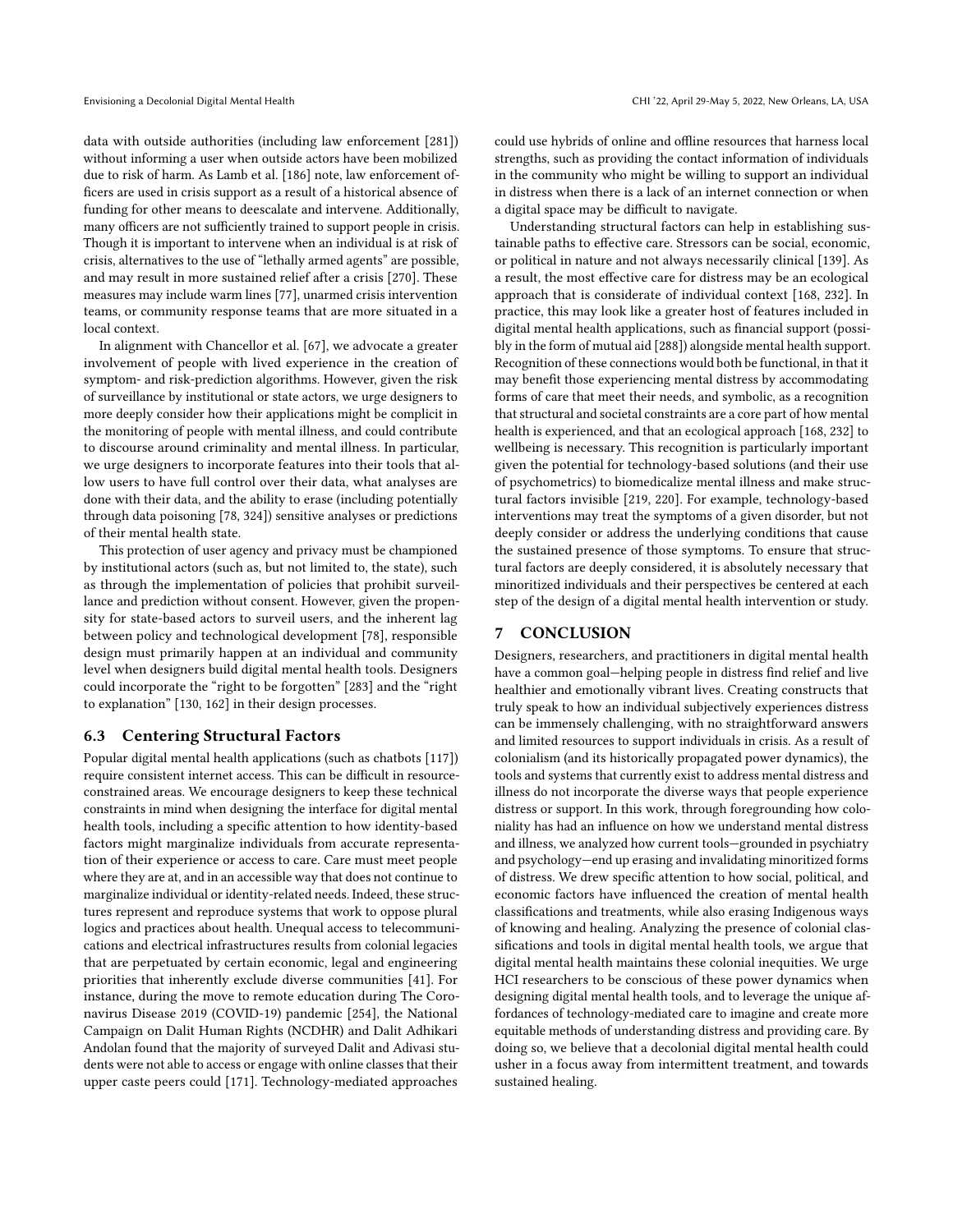### ACKNOWLEDGMENTS

Special thanks go to Dr. Matthew Heaton for conversations around T.A. Lambo's work around establishing new systems of care for mental health in Nigeria, to Dr. Harry Yi-Jui Wu for conversations around the origin of the term "mental health," to Dr. China Mills for conversations around South-South partnerships and cross-border networks of psychiatric users/psychiatric survivors/persons with psychosocial disabilities in the Global South, and to Cale Passmore for conversations around the use of land acknowledgments. For this work, Pendse was supported partly through a Microsoft gift to De Choudhury and Kumar, and Pendse and De Choudhury were partly supported through NIH grant R01MH117172 to De Choudhury.

### GLOSSARY OF TERMS

In this section, we list diferent terms associated with psychiatry or related felds that are used in this publication, and provide contextual information about each term.

Beck Depression Inventory (BDI) — The Beck Depression Inventory [\[26\]](#page-16-46) is a self-report inventory that measures the severity of symptoms of depression.

Diagnostic and Statistical Manual of Mental Disorders (DSM) — The Diagnostic and Statistical Manual of Mental Disorders is a list of mental disorders with corresponding information on diagnostic and classifcation criteria [\[206\]](#page-19-49), often used as a core underlying framework for diagnostic scales. It is published by the American Psychiatric Association. At the time of publication of this work, the current version of the DSM is the DSM-5, released in 2013 [\[14\]](#page-15-7). The DSM is the primary classifcation system used for mental disorders in the United States [\[277\]](#page-20-51), but is also used outside of the United States [\[207\]](#page-19-50). Additionally, following the release of the DSM-III, there has been substantial collaboration between developers of the DSM (from the American Psychiatric Association) and the ICD (from the WHO Division of Mental Health) [\[277\]](#page-20-51) to ensure that diagnostic criteria are similar between the two diagnostic tools. This collaboration began with the DSM-IV.

General Anxiety Disorder-7 (GAD-7) — The GAD-7 [\[301\]](#page-21-31) is a self-report scale to screen for symptoms of Generalized Anxiety Disorder. It is derived from the DSM-IV symptom criteria for Generalized Anxiety Disorder and related anxiety scales.

International Classifcation of Diseases (ICD) — The International Classifcation of Diseases (ICD) is a diagnostic tool used globally to diagnose, treat, research, and validate (such as in the form of reimbursement for treatment) diferent health conditions [\[101,](#page-17-57) [277\]](#page-20-51). It is published by the World Health Organization. The ffth chapter of the ICD (encompassing all F diagnostic codes) is specifc to Mental and Behavioral Disorders. The ICD is widely used on a global scale—for example, ICD codes are used as a guiding framework for health statistics and reimbursing health expenditures in 117 countries [\[101\]](#page-17-57). There is a substantial level of consistency between the ffth chapter of the ICD and the DSM, to the level that all DSM-based diagnoses must be translated to ICD codes for reimbursement of health expenditures in the United States [\[101\]](#page-17-57). At

the time of publication of this work, the current version of the ICD is the ICD-11, which came into effect on January 1st 2022 [\[250,](#page-20-52) [276\]](#page-20-53).

Luo Depression Questionnaire-17 (LDQ-17) — The Luo Depression Questionnaire [\[256\]](#page-20-6) is a locally co-created scale designed to measure experiences with depression among the Luo people of Western Kenya.

Patient Health Questionnaire-9 (PHQ-9) – The PHQ-9 [\[182\]](#page-18-38) is a self-report scale to screen for symptoms of Major Depressive Disorder. It is derived from the DSM-IV symptom criteria for Major Depressive Disorder and the PRIME-MD screening algorithm [\[182,](#page-18-38) [300\]](#page-21-48).

Structured Clinical Interview for DSM (SCID) — The Structured Clinical Interview for DSM [\[302\]](#page-21-32) is a structured diagnostic interview, grounded in the diagnostic categories of the DSM. It is the most widely used clinical interview used to diagnose DSM disorders, and must be administered by a clinician or trained mental health professional [\[114\]](#page-17-58). Unlike the PHQ-9 or the GAD-7, which are most commonly used to screen for or assess the presence and extent of particular psychiatric symptoms, the SCID can be used to formally diagnose an individual with a mental disorder.

### REFERENCES

- <span id="page-15-0"></span>[1] 2015. ABC Indigenous Content. In Australian Broadcasting Corporation.
- <span id="page-15-13"></span>[2] 2016. AfriCHI'16: Proceedings of the First African Conference on Human Computer Interaction (Nairobi, Kenya). Association for Computing Machinery, New York, NY, USA.
- <span id="page-15-3"></span>[3] 2016. Namibia. International Work Group for Indigenous Affairs (IWGIA) (2016).
- <span id="page-15-5"></span>[4] Alexandra L Adame and Larry M Leitner. 2008. Breaking out of the mainstream: The evolution of peer support alternatives to the mental health system. Ethical Human Psychology and Psychiatry 10, 3 (2008), 146-162.
- <span id="page-15-6"></span>[5] Alexandra L Adame, Matthew Morsey, Ronald Bassman, and Kristina Yates. 2017. A brief history of the psychiatric survivor movement. In Exploring Identities of Psychiatric Survivor Therapists. Springer, 33–53.
- <span id="page-15-9"></span>[6] Muhammad Sadi Adamu. 2016. Developing a mobile learning app: A user-centric approach. In Proceedings of the First African Conference on Human Computer Interaction. 139–143.
- <span id="page-15-4"></span>[7] Michael Akuupa. 2015. National culture in post-apartheid Namibia: state-sponsored cultural festivals and their histories. Vol. 15. Basler Afrika Bibliogra-
- <span id="page-15-2"></span>phien. [8] Syed Mustafa Ali. 2016. A brief introduction to decolonial computing. XRDS: Crossroads, The ACM Magazine for Students 22, 4 (2016), 16–21.
- <span id="page-15-10"></span>[9] Ali Alkhatib. 2021. To live in their utopia: Why algorithmic systems create absurd outcomes. In Proceedings of the 2021 CHI Conference on Human Factors in Computing Systems. 1–9.
- <span id="page-15-1"></span>[10] Adriana Alvarado Garcia, Juan F Maestre, Manuhuia Barcham, Marilyn Iriarte, Marisol Wong-Villacres, Oscar A Lemus, Palak Dudani, Pedro Reynolds-Cuéllar, Ruotong Wang, and Teresa Cerratto Pargman. 2021. Decolonial Pathways: Our Manifesto for a Decolonizing Agenda in HCI Research and Design. In Extended Abstracts of the 2021 CHI Conference on Human Factors in Computing Systems. 1–9.
- <span id="page-15-11"></span>[11] Nazanin Andalibi and Patricia Garcia. 2021. Sensemaking and coping after pregnancy loss: the seeking and disruption of emotional validation online. Proceedings of the ACM on Human-Computer Interaction 5, CSCW1 (2021), 1–32.
- <span id="page-15-12"></span>[12] Nazanin Andalibi, Oliver L Haimson, Munmun De Choudhury, and Andrea Forte. 2016. Understanding social media disclosures of sexual abuse through the lenses of support seeking and anonymity. In Proceedings of the 2016 CHI conference on human factors in computing systems. 3906–3918.
- <span id="page-15-8"></span>[13] Kimlin Ashing-Giwa, Carolyn Tapp, Monica Rosales, Kommah McDowell, Virginia Martin, Rhonda Holbert Santifer, Phyllis Clark, Joy Steward, Leah Lewis, and Eudora Mitchell. 2012. Peer-based models of supportive care: the impact of peer support groups in African American breast cancer survivors.. In Oncology nursing forum, Vol. 39.
- <span id="page-15-7"></span>[14] American Psychiatric Association. 2013. Diagnostic and statistical manual of mental disorders—Fifth Edition. American Psychiatric Association Washington, DC.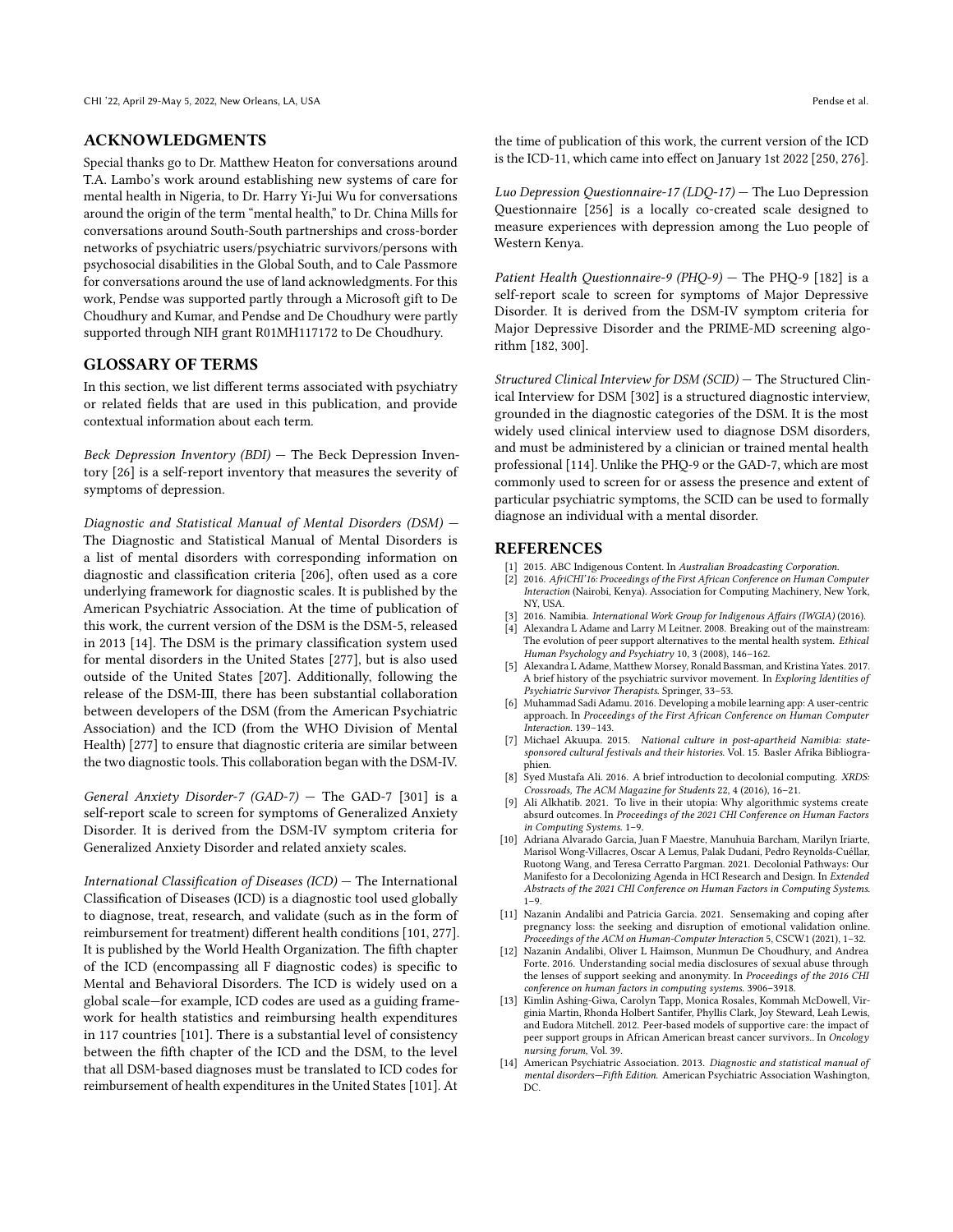- <span id="page-16-40"></span>[15] Tolani Asuni. 1967. Aro hospital in perspective. American Journal of Psychiatry 124, 6 (1967), 763–770.
- <span id="page-16-24"></span>[16] Kagonya Awori, Nicola J Bidwell, Tigist Sherwaga Hussan, Satinder Gill, and Silvia Lindtner. 2016. Decolonising technology design. In Proceedings of the frst African conference on human computer interaction. 226–228.
- <span id="page-16-52"></span>[17] Nicholas B Torretta and Lizette Reitsma. 2019. Design, power and colonisation: decolonial and antioppressive explorations on three approaches for Designfor Sustainability. In Academy for Design Innovation Management Conference 2019.
- <span id="page-16-41"></span>[18] Hans A Baer. 2018. Medical pluralism. The International Encyclopedia of Anthropology (2018), 1–3.
- <span id="page-16-53"></span>[19] David Bamman, Jacob Eisenstein, and Tyler Schnoebelen. 2014. Gender identity and lexical variation in social media. Journal of Sociolinguistics 18, 2 (2014), 135–160.
- <span id="page-16-28"></span>[20] Prathama Banerjee. 2016. Writing the Adivasi: Some historiographical notes. The Indian Economic & Social History Review 53, 1 (2016), 131–153.
- <span id="page-16-21"></span>[21] Jefrey Bardzell and Shaowen Bardzell. 2016. Humanistic Hci. Interactions 23, 2 (2016), 20–29.
- <span id="page-16-20"></span>[22] Shaowen Bardzell. 2010. Feminist HCI: taking stock and outlining an agenda for design. In Proceedings of the SIGCHI conference on human factors in computing systems. 1301–1310.
- <span id="page-16-8"></span>[23] Emily Baum. 2018. The invention of madness: State, society, and the insane in modern China. University of Chicago Press.
- <span id="page-16-17"></span>[24] Eric PS Baumer and M Six Silberman. 2011. When the implication is not to design (technology). In Proceedings of the SIGCHI Conference on Human Factors in Computing Systems. 2271–2274.
- <span id="page-16-44"></span>[25] Andrew Bayor, Clif Schmidt, Fidelis Dauri, Noel Wilson, Christopher Drovandi, and Margot Brereton. 2018. The talking book: participatory design of an iconbased user interface for rural people with low literacy. In Proceedings of the Second African Conference for Human Computer Interaction: Thriving Communities. 1–10.
- <span id="page-16-46"></span>[26] Aaron T Beck, Calvin H Ward, Mock Mendelson, Jeremiah Mock, and John Erbaugh. 1961. An inventory for measuring depression. Archives of general psychiatry 4, 6 (1961), 561–571.
- <span id="page-16-0"></span>[27] Timothy D Becker and John B Torous. 2019. Recent developments in digital mental health interventions for college and university students. Current Treatment Options in Psychiatry 6, 3 (2019), 210–220.
- <span id="page-16-14"></span>[28] Clifford W Beers. 1929. A mind that found itself. (1929).
- <span id="page-16-33"></span>[29] Dörte Bemme, Natassia Brenman, and Beth Semel. 2020. The subjects of digital psychiatry. Somatosphere (2020).
- <span id="page-16-1"></span>[30] Dror Ben-Zeev and David C Atkins. 2017. Bringing digital mental health to where it is needed most. Nature human behaviour 1, 12 (2017), 849–851.
- <span id="page-16-11"></span>[31] Ruha Benjamin. 2019. Race after technology: Abolitionist tools for the new jim code. Social Forces (2019).
- <span id="page-16-34"></span>[32] José Bertolote. 2008. The roots of the concept of mental health. World Psychiatry 7, 2 (2008), 113.
- <span id="page-16-13"></span>[33] Gurminder K Bhambra, Dalia Gebrial, and Kerem Nişancıoğlu. 2018. Decolonising the university. Pluto Press.
- <span id="page-16-50"></span>[34] Umang Bhatt, Alice Xiang, Shubham Sharma, Adrian Weller, Ankur Taly, Yunhan Jia, Joydeep Ghosh, Ruchir Puri, José MF Moura, and Peter Eckersley. 2020. Explainable machine learning in deployment. In Proceedings of the 2020 Conference on Fairness, Accountability, and Transparency. 648–657.
- <span id="page-16-9"></span>[35] Dinesh Bhugra. 2005. The global prevalence of schizophrenia. PLoS Med 2, 5 (2005), e151.
- <span id="page-16-38"></span>[36] Kamaldeep Bhui and Dinesh Bhugra. 2002. Explanatory models for mental distress: implications for clinical practice and research. The British Journal of Psychiatry 181, 1 (2002), 6–7.
- <span id="page-16-39"></span>[37] Kamaldeep Bhui and Dinesh Bhugra. 2002. Mental illness in Black and Asian ethnic minorities: Pathways to care and outcomes. Advances in Psychiatric Treatment 8, 1 (2002), 26–33.
- <span id="page-16-36"></span>[38] Niranjan Bidargaddi, Peter Musiat, Ville-Petteri Makinen, Miikka Ermes, Geoffrey Schrader, and Julio Licinio. 2017. Digital footprints: facilitating large-scale environmental psychiatric research in naturalistic settings through data from everyday technologies. Molecular psychiatry 22, 2 (2017), 164–169.
- <span id="page-16-51"></span>[39] Nicola J Bidwell. 2016. Decolonising HCI and interaction design discourse: some considerations in planning AfriCHI. XRDS: Crossroads, The ACM Magazine for Students 22, 4 (2016), 22–27.
- <span id="page-16-22"></span>[40] Nicola J Bidwell. 2016. Moving the centre to design social media in rural Africa. AI & society 31, 1 (2016), 51–77.
- <span id="page-16-55"></span>[41] Nicola J Bidwell. 2021. Decolonising in the Gaps: Community Networks and the Identity of African Innovation. In Re-imagining Communication in Africa and the Caribbean. Springer, 97–115.
- <span id="page-16-26"></span>[42] Florian Bieber. 2018. Is nationalism on the rise? Assessing global trends. *Eth*nopolitics 17, 5 (2018), 519–540.
- <span id="page-16-29"></span>[43] CR Bijoy. 1999. Adivasis betrayed: Adivasi land rights in Kerala. Economic and Political Weekly (1999), 1329–1335.
- <span id="page-16-23"></span>[44] Abeba Birhane and Olivia Guest. 2020. Towards decolonising computational sciences. arXiv preprint arXiv:2009.14258 (2020).
- <span id="page-16-47"></span>[45] Michael Leo Birnbaum, Sindhu Kiranmai Ernala, AF Rizvi, Elizabeth Arenare, AR Van Meter, M De Choudhury, and John M Kane. 2019. Detecting relapse in youth with psychotic disorders utilizing patient-generated and patient-contributed digital data from Facebook. NPJ schizophrenia 5, 1 (2019), 1–9.
- <span id="page-16-42"></span>[46] Michael L Birnbaum, Sindhu Kiranmai Ernala, Asra F Rizvi, Munmun De Choudhury, and John M Kane. 2017. A collaborative approach to identifying social media markers of schizophrenia by employing machine learning and clinical appraisals. Journal of medical Internet research 19, 8 (2017), e289.
- <span id="page-16-18"></span>[47] Su Lin Blodgett, Solon Barocas, Hal Daumé III, and Hanna Wallach. 2020. Language (Technology) is Power: A Critical Survey of "Bias" in NLP. In ACL.
- <span id="page-16-19"></span>[48] Su Lin Blodgett and Brendan O'Connor. 2017. Racial disparity in natural language processing: A case study of social media african-american english. arXiv preprint arXiv:1707.00061 (2017).
- <span id="page-16-32"></span>[49] Tjeerd W Boonstra, Aliza Werner-Seidler, Bridianne O'Dea, Mark E Larsen, and Helen Christensen. 2017. Smartphone app to investigate the relationship between social connectivity and mental health. In 2017 39th Annual International Conference of the IEEE Engineering in Medicine and Biology Society (EMBC). IEEE, 287–290.
- <span id="page-16-10"></span>[50] Nicholas C Borgogna, Rachel E Brenner, and Ryon C McDermott. 2021. Sexuality and gender invariance of the PHQ-9 and GAD-7: Implications for 16 identity groups. Journal of Afective Disorders 278 (2021), 122–130.
- <span id="page-16-45"></span>[51] Geofrey C Bowker and Susan Leigh Star. 2000. Sorting things out: Classifcation and its consequences. MIT press.
- <span id="page-16-48"></span>[52] Walter Bromberg and Franck Simon. 1968. The protest psychosis: a special type of reactive psychosis. Archives of general psychiatry 19, 2 (1968), 155–160.
- <span id="page-16-12"></span>[53] Joy Buolamwini and Timnit Gebru. 2018. Gender shades: Intersectional accuracy disparities in commercial gender classifcation. In Conference on fairness, accountability and transparency. PMLR, 77–91.
- <span id="page-16-4"></span>[54] Eleanor R Burgess, Kathryn E Ringland, Jennifer Nicholas, Ashley A Knapp, Jordan Eschler, David C Mohr, and Madhu C Reddy. 2019. " I think people are powerful" The Sociality of Individuals Managing Depression. Proceedings of the ACM on Human-Computer Interaction 3, CSCW (2019), 1–29.
- <span id="page-16-2"></span>[55] Eleanor R Burgess, Renwen Zhang, Sindhu Kiranmai Ernala, Jessica L Feuston, Munmun De Choudhury, Mary Czerwinski, Adrian Aguilera, Stephen M Schueller, and Madhu C Reddy. 2020. Technology ecosystems: Rethinking resources for mental health. Interactions 28, 1 (2020), 66–71.
- <span id="page-16-43"></span>[56] Jane M Burns, Tracey A Davenport, Lauren A Durkin, Georgina M Luscombe, and Ian B Hickie. 2010. The internet as a setting for mental health service utilisation by young people. Medical Journal of Australia 192 (2010), S22–S26.
- <span id="page-16-31"></span>[57] Paul Berne Burow, Samara Brock, and Michael R Dove. 2020. Land, Indigeneity, and Hybrid Ontologies. Living Earth Community (2020), 193.
- <span id="page-16-49"></span>[58] Becca Caddy. [n.d.]. Using tech to track employee stress: Work wellbeing win? ([n. d.]).
- <span id="page-16-16"></span>[59] Rafael A Calvo, Karthik Dinakar, Rosalind Picard, and Pattie Maes. 2016. Computing in mental health. In Proceedings of the 2016 CHI Conference Extended Abstracts on Human Factors in Computing Systems. 3438–3445.
- <span id="page-16-3"></span>[60] Rafael A Calvo and Dorian Peters. 2014. Positive computing: technology for wellbeing and human potential. MIT Press.
- <span id="page-16-35"></span>[61] John Colin Carothers, World Health Organization, et al. 1953. The African mind in health and disease: A study in ethnopsychiatry. World Health Organization.
- <span id="page-16-27"></span>[62] Helena Carter, Ricardo Araya, Kavya Anjur, Davy Deng, and John A Naslund. 2020. The emergence of digital mental health in low-income and middle-income countries: A review of recent advances and implications for the treatment and prevention of mental disorders. Journal of psychiatric research (2020).
- <span id="page-16-25"></span>[63] Aimé Césaire. 1972. Discourse on Colonialism. 1955. Trans. Joan Pinkham. New York: Monthly Review Press (1972).
- <span id="page-16-30"></span>[64] Suhas Chakma and Marianne Jensen. 2001. Racism against indigenous peoples. Number 105. IWGIA.
- <span id="page-16-15"></span>[65] Judi Chamberlin. 1978. On our own: Patient-controlled alternatives to the mental health system. McGraw-Hill.
- <span id="page-16-6"></span>[66] Stevie Chancellor, Eric PS Baumer, and Munmun De Choudhury. 2019. Who is the" Human" in Human-Centered Machine Learning: The Case of Predicting Mental Health from Social Media. Proceedings of the ACM on Human-Computer Interaction 3, CSCW (2019), 1–32.
- <span id="page-16-7"></span>[67] Stevie Chancellor, Michael L Birnbaum, Eric D Caine, Vincent MB Silenzio, and Munmun De Choudhury. 2019. A taxonomy of ethical tensions in inferring mental health states from social media. In Proceedings of the Conference on Fairness, Accountability, and Transparency. 79–88.
- <span id="page-16-5"></span>[68] Stevie Chancellor and Munmun De Choudhury. 2020. Methods in predictive techniques for mental health status on social media: a critical review. NPJ digital medicine 3, 1 (2020), 1–11.
- <span id="page-16-37"></span>[69] Pooja Chandrashekar. 2018. Do mental health mobile apps work: evidence and recommendations for designing high-efficacy mental health mobile apps. Mhealth 4 (2018).
- <span id="page-16-54"></span>[70] Ahmad Cheikhyoussef, Martin Shapi, Kenneth Matengu, and Hina Mu Ashekele. 2011. Ethnobotanical study of indigenous knowledge on medicinal plant use by traditional healers in Oshikoto region, Namibia. Journal of ethnobiology and ethnomedicine 7, 1 (2011), 1–11.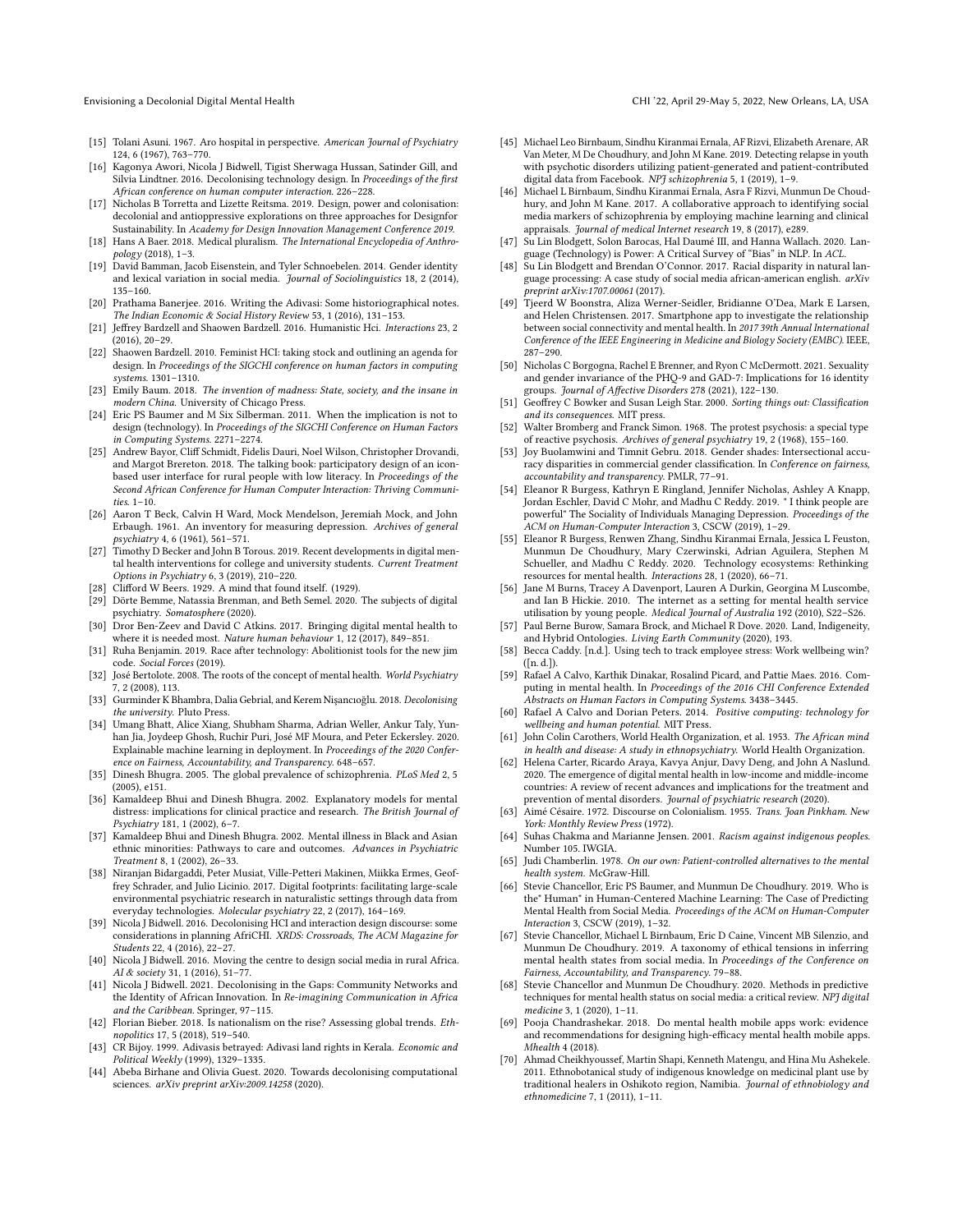CHI '22, April 29-May 5, 2022, New Orleans, LA, USA Pendse et al.

- <span id="page-17-40"></span>[71] Qijin Cheng and Elad Yom-Tov. 2019. Do search engine helpline notices aid in preventing suicide? Analysis of archival data. Journal of medical internet research 21, 3 (2019), e12235.
- <span id="page-17-10"></span>[72] Alex Cohen, Vikram Patel, and Harry Minas. 2014. A brief history of global mental health. Global mental health: Principles and practice (2014), 3–26.
- <span id="page-17-44"></span>[73] Francesca Cormack, Maggie McCue, Nick Taptiklis, Caroline Skirrow, Emilie Glazer, Elli Panagopoulos, Tempest A van Schaik, Ben Fehnert, James King, and Jennifer H Barnett. 2019. Wearable technology for high-frequency cognitive and mood assessment in major depressive disorder: Longitudinal observational study. JMIR mental health 6, 11 (2019), e12814.
- <span id="page-17-6"></span>[74] Sasha Costanza-Chock. 2020. Design justice: Community-led practices to build the worlds we need. The MIT Press.
- <span id="page-17-34"></span>[75] Philip Cushman. 1992. Psychotherapy to 1992: A historically situated interpretation. (1992).
- <span id="page-17-43"></span>[76] Kate Daley, Ines Hungerbuehler, Kate Cavanagh, Heloísa G Claro, Paul Swinton, and Michael Kapps. 2020. Preliminary evaluation of the engagement and efectiveness of a mental health chatbot. Frontiers in digital health (2020).
- <span id="page-17-55"></span>[77] Rebecca Spirito Dalgin, Simonne Maline, and Peter Driscoll. 2011. Sustaining recovery through the night: Impact of a peer-run warm line. Psychiatric Rehabilitation Journal 35, 1 (2011), 65.
- <span id="page-17-54"></span>[78] Sauvik Das, W Keith Edwards, DeBrae Kennedy-Mayo, Peter Swire, and Yuxi Wu. 2021. Privacy for the People? Exploring Collective Action as a Mechanism to Shift Power to Consumers in End-User Privacy. IEEE Security & Privacy 19, 5 (2021), 66–70.
- <span id="page-17-26"></span>[79] Richard Dawkins et al. 1982. The extended phenotype. Vol. 8. Oxford university press Oxford.
- <span id="page-17-42"></span>[80] Munmun De Choudhury. 2015. Anorexia on tumblr: A characterization study. In Proceedings of the 5th international conference on digital health 2015. 43–50.
- <span id="page-17-25"></span>[81] Munmun De Choudhury and Sushovan De. 2014. Mental health discourse on reddit: Self-disclosure, social support, and anonymity. In Eighth international AAAI conference on weblogs and social media.
- <span id="page-17-45"></span>[82] Munmun De Choudhury, Michael Gamon, Scott Counts, and Eric Horvitz. 2013. Predicting depression via social media. Icwsm 13 (2013), 1–10.
- <span id="page-17-2"></span>[83] Munmun De Choudhury, Emre Kiciman, Mark Dredze, Glen Coppersmith, and Mrinal Kumar. 2016. Discovering shifts to suicidal ideation from mental health content in social media. In Proceedings of the 2016 CHI conference on human factors in computing systems. 2098–2110.
- <span id="page-17-1"></span>[84] Munmun De Choudhury, Sanket S Sharma, Tomaz Logar, Wouter Eekhout, and René Clausen Nielsen. 2017. Gender and cross-cultural diferences in social media disclosures of mental illness. In Proceedings of the 2017 ACM conference on computer supported cooperative work and social computing. 353–369.
- <span id="page-17-37"></span>[85] Redesfera Latinoamericana de la Diversidad Psicosocial. 2018. Declaration of Lima. (2018).
- <span id="page-17-56"></span>[86] Boaventura de Sousa Santos. 2015. Epistemologies of the South: Justice against epistemicide. Routledge.
- <span id="page-17-0"></span>[87] Kevin Doherty, José Marcano-Belisario, Martin Cohn, Nikolaos Mastellos, Cecily Morrison, Josip Car, and Gavin Doherty. 2019. Engagement with mental health screening on mobile devices: Results from an antenatal feasibility study. In Proceedings of the 2019 CHI Conference on Human Factors in Computing Systems.  $1 - 15$ .
- <span id="page-17-27"></span>[88] Michael W Dols. 1987. The origins of the Islamic hospital: myth and reality. Bulletin of the History of Medicine 61, 3 (1987), 367–390.
- <span id="page-17-52"></span>[89] Finale Doshi-Velez, Mason Kortz, Ryan Budish, Chris Bavitz, Sam Gershman, David O'Brien, Kate Scott, Stuart Schieber, James Waldo, David Weinberger, et al. 2017. Accountability of AI under the law: The role of explanation. Berkman Klein Working Paper (2017).
- <span id="page-17-7"></span>[90] Paul Dourish and Scott D Mainwaring. 2012. Ubicomp's colonial impulse. In Proceedings of the 2012 ACM Conference on Ubiquitous Computing. 133–142.
- <span id="page-17-48"></span>[91] Robert Dover. 2020. SOCMINT: a shifting balance of opportunity. Intelligence and National Security 35, 2 (2020), 216–232.
- <span id="page-17-19"></span>[92] Jamie Ducharme. 2019. Artifcial Intelligence Could Help Solve America's Impending Mental Health Crisis. (2019).
- <span id="page-17-39"></span>[93] Maria Duerr. 1996. Hearing voices: Resistance among psychiatric survivors and consumers. California Institute of Integral Studies.
- <span id="page-17-53"></span>[94] Upol Ehsan, Q Vera Liao, Michael Muller, Mark O Riedl, and Justin D Weisz. 2021. Expanding explainability: Towards social transparency in ai systems. In Proceedings of the 2021 CHI Conference on Human Factors in Computing Systems.  $1 - 19.$
- <span id="page-17-18"></span>[95] Amanuel Elias, Jehonathan Ben, Fethi Mansouri, and Yin Paradies. 2021. Racism and nationalism during and beyond the COVID-19 pandemic. Ethnic and Racial Studies 44, 5 (2021), 783–793.
- <span id="page-17-8"></span>[96] Eric J Engstrom. 2007. On the Question of Degeneration by Emil Kraepelin (1908) 1. History of Psychiatry 18, 3 (2007), 389–398.
- <span id="page-17-14"></span>[97] Sheena Erete, Aarti Israni, and Tawanna Dillahunt. 2018. An intersectional approach to designing in the margins. Interactions 25, 3 (2018), 66–69.
- <span id="page-17-3"></span>[98] Sindhu Kiranmai Ernala, Michael L Birnbaum, Kristin A Candan, Asra F Rizvi, William A Sterling, John M Kane, and Munmun De Choudhury. 2019. Methodological gaps in predicting mental health states from social media: Triangulating

diagnostic signals. In Proceedings of the 2019 chi conference on human factors in computing systems. 1–16.

- <span id="page-17-29"></span>[99] Waltraud Ernst. 2013. Colonialism and Transnational Psychiatry: The Development of an Indian Mental Hospital in British India, c. 19251940. Anthem Press.
- <span id="page-17-13"></span>[100] Chukwuma N Eruchalu, Margaret S Pichardo, Maheetha Bharadwaj, Carmen B Rodriguez, Jorge A Rodriguez, Regan W Bergmark, David W Bates, and Gezzer Ortega. 2021. The expanding digital divide: digital health access inequities during the COVID-19 pandemic in New York City. Journal of Urban Health 98, 2 (2021), 183–186.
- <span id="page-17-57"></span>[101] Spencer C Evans and Michael C Roberts. 2014. International classifcation of diseases (ICD), mental and behavioural disorders section. The encyclopedia of clinical psychology (2014), 1–10.
- <span id="page-17-49"></span>[102] Noldus FaceReader. [n.d.]. ([n. d.]). <https://www.noldus.com/facereader>
- <span id="page-17-21"></span>[103] Frantz Fanon. 1965. This is the Voice of Algeria. A Dying Colonialism. New York:
- <span id="page-17-16"></span>Monthly Review (1965), 69–98. [104] Frantz Fanon. 2007. The wretched of the earth. Grove/Atlantic, Inc.
- <span id="page-17-11"></span>[105] Frantz Fanon. 2008. Black skin, white masks. Grove press.
- <span id="page-17-33"></span>[106] Ingrid G Farreras. 2019. History of mental illness. General Psychology: Required Reading (2019), 244.
- <span id="page-17-9"></span>[107] Suman Fernando. 2008. Institutional racism and cultural diversity. Critical issues in mental health (2008), 41–57.
- <span id="page-17-46"></span>[108] Suman Fernando. 2011. A'global'mental health program or markets for Big Pharma? Open Mind 475 (2011), 27–30.
- <span id="page-17-28"></span>[109] Suman Fernando. 2014. Mental health worldwide: Culture, globalization and development. Springer.
- <span id="page-17-4"></span>[110] Suman Fernando. 2017. How 'Race'Began, and the Emergence of Psychiatry and Clinical Psychology. In Institutional Racism in Psychiatry and Clinical Psychology. Springer, 11–37.
- <span id="page-17-5"></span>[111] Suman Fernando. 2017. Racialization of the Schizophrenia Diagnosis. Routledge International Handbook of Critical Mental Health (2017), 195–202.
- <span id="page-17-51"></span>[112] Jessica L Feuston and Anne Marie Piper. 2019. Everyday experiences: small stories and mental illness on Instagram. In Proceedings of the 2019 CHI Conference on Human Factors in Computing Systems. 1–14.
- <span id="page-17-24"></span>[113] Deborah L Finfgeld. 2000. Therapeutic groups online: the good, the bad, and the unknown. Issues in mental health nursing 21, 3 (2000), 241–255.
- <span id="page-17-58"></span>[114] Michael B First. 2014. Structured clinical interview for the DSM (SCID). The encyclopedia of clinical psychology (2014), 1–6.
- <span id="page-17-50"></span>[115] Firstbeat. [n.d.]. Firstbeat Life for Corporate Wellness. ([n. d.]). [https://www.](https://www.firstbeat.com/en/wellness-services/firstbeat-life-corporate-wellness/) [frstbeat.com/en/wellness-services/frstbeat-life-corporate-wellness/](https://www.firstbeat.com/en/wellness-services/firstbeat-life-corporate-wellness/)
- <span id="page-17-22"></span>[116] Patrick Fitz-Gerald and Taryn Park. 2020. Telepsychiatry. In Models of Emergency Psychiatric Services That Work. Springer, 153–164.
- <span id="page-17-23"></span>[117] Kathleen Kara Fitzpatrick, Alison Darcy, and Molly Vierhile. 2017. Delivering cognitive behavior therapy to young adults with symptoms of depression and anxiety using a fully automated conversational agent (Woebot): a randomized controlled trial. JMIR mental health 4, 2 (2017), e7785.
- <span id="page-17-38"></span>[118] Transforming Communities for Inclusion Asia Pacifc TCI Asia Pacifc. 2018. The Bali Declaration. (2018).
- <span id="page-17-47"></span>[119] Michel Foucault. 1988. Madness and civilization: A history of insanity in the age of reason. Vintage.
- <span id="page-17-12"></span>[120] Michel Foucault. 2008. Psychiatric power: Lectures at the college de france, 1973– 1974. Macmillan.
- <span id="page-17-35"></span>[121] Sigmund Freud. 1901. The psychopathology of everyday life.<br>[122] Sigmund Freud. 1920. A general introduction to psychoa
- <span id="page-17-36"></span>Sigmund Freud. 1920. A general introduction to psychoanalysis. Boni and Liveright.
- <span id="page-17-15"></span>[123] Patricia Garcia, Tonia Sutherland, Marika Cifor, Anita Say Chan, Lauren Klein, Catherine D'Ignazio, and Niloufar Salehi. 2020. No: Critical Refusal as Feminist Data Practice. In Conference Companion Publication of the 2020 on Computer Supported Cooperative Work and Social Computing. 199–202.
- <span id="page-17-20"></span>[124] Emily M Geramita, Bea Herbeck Belnap, Kaleab Z Abebe, Scott D Rothenberger, Armando J Rotondi, and Bruce L Rollman. 2018. The association between increased levels of patient engagement with an internet support group and improved mental health outcomes at 6-month follow-up: post-hoc analyses from a randomized controlled trial. Journal of medical Internet research 20, 7 (2018), e10402.
- <span id="page-17-17"></span>[125] Rita Giacaman, Yoke Rabaia, Viet Nguyen-Gillham, Rajaie Batniji, Raija-Leena Punamäki, and Derek Summerfeld. 2011. Mental health, social distress and political oppression: The case of the occupied Palestinian territory. Global public health 6, 5 (2011), 547–559.
- <span id="page-17-41"></span>[126] Mary Giliberti. 2017. Learning more about clinical depression with the PHQ-9 questionnaire. (2017).
- <span id="page-17-31"></span>[127] Erving Gofman. 1968. Asylums: Essays on the social situation of mental patients and other inmates. AldineTransaction.
- <span id="page-17-32"></span>[128] Erving Goffman. 2009. Stigma: Notes on the management of spoiled identity. Simon and Schuster.
- <span id="page-17-30"></span>[129] Erving Gofman et al. 1978. The presentation of self in everyday life. Vol. 21. Harmondsworth London.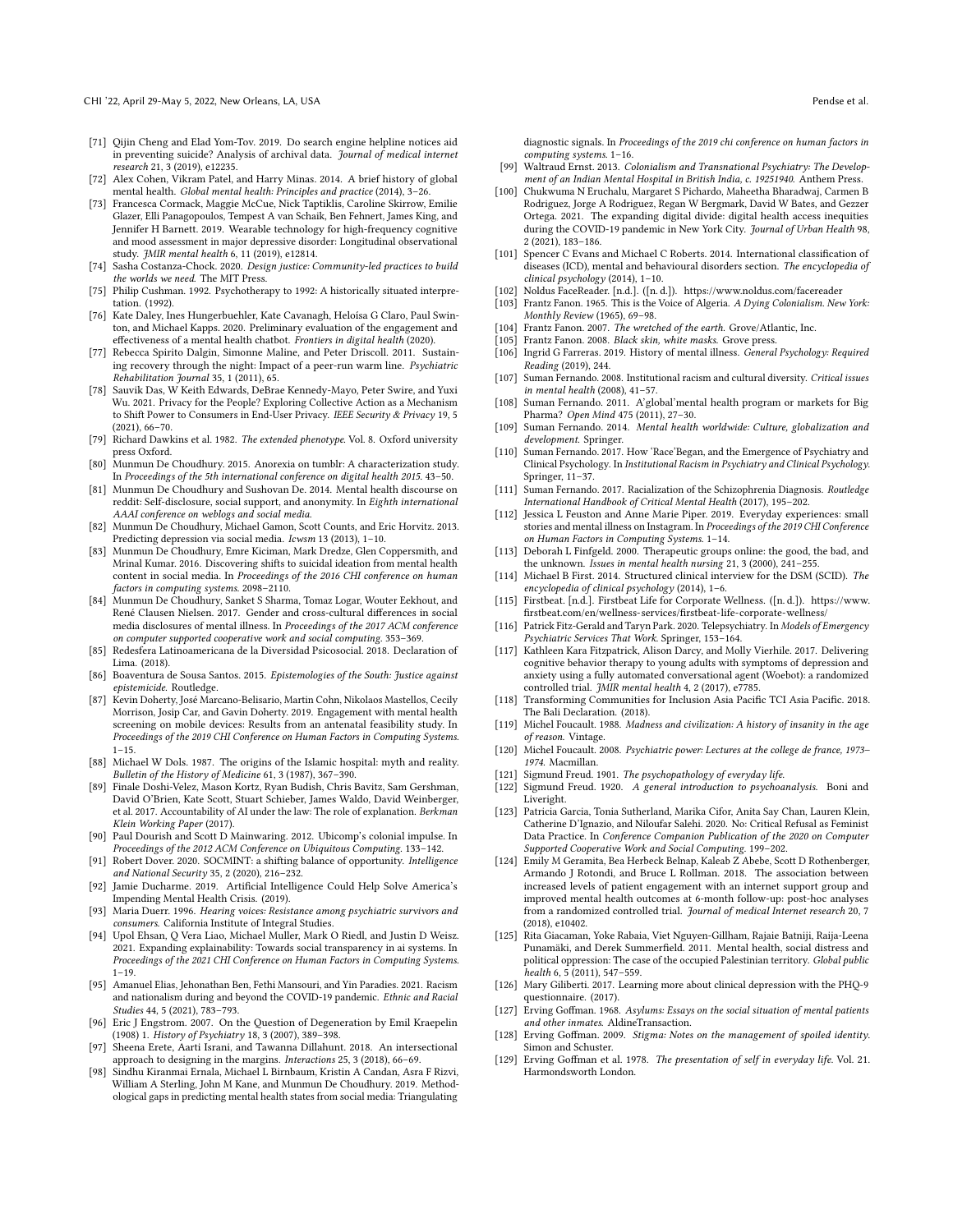- <span id="page-18-52"></span><span id="page-18-2"></span>[130] Bryce Goodman and Seth Flaxman. 2017. European Union regulations on algorithmic decision-making and a "right to explanation". AI magazine 38, 3 (2017), 50–57.
- <span id="page-18-32"></span><span id="page-18-25"></span>[131] Gerald N Grob. 1994. Mad, homeless, and unwanted: A history of the care of the chronic mentally ill in America. Psychiatric Clinics of North America 17, 3 (1994), 541–558.
- <span id="page-18-49"></span><span id="page-18-43"></span><span id="page-18-8"></span>[132] Ramón Grosfoguel. 2002. Colonial diference, geopolitics of knowledge, and global coloniality in the modern/colonial capitalist world-system. Review (Fernand Braudel Center) (2002), 203–224.
- <span id="page-18-53"></span><span id="page-18-16"></span>[133] Félix Guattari. 1996. Soft Subversions, ed. Sylvère Lotringer, trans. D. Sweet and C. Wiener. New York: Semiotex (e) (1996).
- <span id="page-18-45"></span><span id="page-18-44"></span>[134] Maji Hailemariam and Soumitra Pathare. 2020. The missing global in global mental health. The Lancet Psychiatry 7, 12 (2020), 1011–1012.
- <span id="page-18-34"></span><span id="page-18-21"></span>[135] Foad Hamidi, Patrick Mbullo, Deurence Onyango, Michaela Hynie, Susan Mc-Grath, and Melanie Baljko. 2018. Participatory design of DIY digital assistive technology in Western Kenya. In Proceedings of the Second African Conference for Human Computer Interaction: Thriving Communities. 1–11.
- <span id="page-18-28"></span><span id="page-18-9"></span>[136] Jeyda Hammad and Rachel Tribe. 2020. Social sufering and the psychological impact of structural violence and economic oppression in an ongoing confict setting: The Gaza Strip. Journal of community psychology 48, 6 (2020), 1791– 1810.
- <span id="page-18-15"></span>[137] Keith Hariman, Antonio Ventriglio, and Dinesh Bhugra. 2019. The future of digital psychiatry. Current psychiatry reports 21, 9 (2019), 1–8.
- <span id="page-18-36"></span><span id="page-18-3"></span>[138] Mathias Harrer, Sophia H Adam, Harald Baumeister, Pim Cuijpers, Eirini Karyotaki, Randy P Auerbach, Ronald C Kessler, Ronny Brufaerts, Matthias Berking, and David D Ebert. 2019. Internet interventions for mental health in university students: A systematic review and meta-analysis. International journal of methods in psychiatric research 28, 2 (2019), e1759.
- <span id="page-18-33"></span><span id="page-18-14"></span>[139] Johannes Haushofer, Robert Mudida, and Jeremy P Shapiro. 2020. The Comparative Impact of Cash Transfers and a Psychotherapy Program on Psychological and Economic Well-being. Technical Report. National Bureau of Economic Research.
- <span id="page-18-55"></span><span id="page-18-1"></span>[140] Matthew M Heaton. 2013. Black skin, white coats: Nigerian psychiatrists, decolonization, and the globalization of psychiatry. Ohio University Press.
- <span id="page-18-17"></span><span id="page-18-5"></span>[141] Blake Anthony Hickey, Taryn Chalmers, Phillip Newton, Chin-Teng Lin, David Sibbritt, Craig S McLachlan, Roderick Clifton-Bligh, John Morley, and Sara Lal. 2021. Smart Devices and Wearable Technologies to Detect and Monitor Mental Health Conditions and Stress: A Systematic Review. Sensors 21, 10 (2021), 3461.
- <span id="page-18-50"></span><span id="page-18-7"></span>[142] Kashmir Hill. 2020. The Secretive Company That Might End Privacy as We Know It. (2020).
- <span id="page-18-54"></span><span id="page-18-39"></span>[143] Laura D Hirshbein. 2006. Science, gender, and the emergence of depression in American psychiatry, 1952–1980. Journal of the history of medicine and allied sciences 61, 2 (2006), 187–216.
- <span id="page-18-47"></span><span id="page-18-42"></span><span id="page-18-22"></span>[144] Allan V Horwitz, Jerome C Wakefield, and Lorenzo Lorenzo-Luaces. 2016. History of depression. The Oxford handbook of mood disorders (2016), 11–23.
- <span id="page-18-51"></span><span id="page-18-41"></span>[145] Jane Im, Jill Dimond, Melody Berton, Una Lee, Katherine Mustelier, Mark S Ackerman, and Eric Gilbert. 2021. Yes: Affirmative Consent as a Theoretical Framework for Understanding and Imagining Social Platforms. In Proceedings of the 2021 CHI Conference on Human Factors in Computing Systems. 1–18.
- <span id="page-18-48"></span><span id="page-18-13"></span>[146] iMotions. [n.d.]. ([n. d.]). <https://imotions.com/>
- <span id="page-18-31"></span><span id="page-18-29"></span>[147] Thomas Insel, Bruce Cuthbert, Marjorie Garvey, Robert Heinssen, Daniel S Pine, Kevin Quinn, Charles Sanislow, and Philip Wang. 2010. Research domain criteria (RDoC): toward a new classifcation framework for research on mental disorders.
- <span id="page-18-18"></span><span id="page-18-11"></span>[148] Thomas R Insel. 2017. Digital phenotyping: technology for a new science of behavior. Jama 318, 13 (2017), 1215–1216.
- <span id="page-18-20"></span>[149] Thomas R Insel. 2018. Digital phenotyping: a global tool for psychiatry. World Psychiatry 17, 3 (2018), 276.
- <span id="page-18-46"></span><span id="page-18-4"></span>[150] Lilly Irani, Janet Vertesi, Paul Dourish, Kavita Philip, and Rebecca E Grinter. 2010. Postcolonial computing: a lens on design and development. In Proceedings of the SIGCHI conference on human factors in computing systems. 1311–1320.
- <span id="page-18-35"></span><span id="page-18-0"></span>[151] Helvi Itenge and Heike Winschiers-Theophilus. 2018. People's primary school interactive tech library exhibition. In Proceedings of the Second African Conference for Human Computer Interaction: Thriving Communities. 1–4.
- <span id="page-18-40"></span><span id="page-18-37"></span>[152] Stanley W Jackson. 1986. Melancholia and depression: From hippocratic times to modern times. Yale University Press.
- <span id="page-18-24"></span><span id="page-18-23"></span>[153] Sushrut Jadhav. 2009. What is Cultural Validity and Why is it ignored? AmsterdamAMB.
- <span id="page-18-38"></span><span id="page-18-30"></span>[154] Sumeet Jain. 2016. Cross-cultural psychiatry and the user/survivor movement in the context of global mental health. Philosophy, Psychiatry, & Psychology 23, 3 (2016), 305–308.
- <span id="page-18-27"></span><span id="page-18-10"></span>[155] Sumeet Jain and Sushrut Jadhav. 2009. Pills that swallow policy: Clinical ethnography of a community mental health program in Northern India. Transcultural psychiatry 46, 1 (2009), 60–85.
- <span id="page-18-26"></span><span id="page-18-19"></span><span id="page-18-6"></span>[156] Sachin H Jain, Brian W Powers, Jared B Hawkins, and John S Brownstein. 2015. The digital phenotype. Nature biotechnology 33, 5 (2015), 462–463.
- <span id="page-18-12"></span>[157] Vasundhara Jairath. 2020. Situating claim-making: Land and Adivasi assertion in Jharkhand. Sociological Bulletin 69, 1 (2020), 51–66.
- Envisioning a Decolonial Digital Mental Health CHI '22, April 29-May 5, 2022, New Orleans, LA, USA
	- [158] David Jenkins and Lon B Johnston. 2004. Unethical treatment of gay and lesbian people with conversion therapy. Families in Society 85, 4 (2004), 557–561.
	- [159] Janis Jenkins. 1992. The meaning of expressed emotion: Theoretical issues raised by cross-cultural research. American journal of psychiatry 149, 1 (1992),  $9 - 21$
	- [160] Jive. [n.d.]. ([n. d.]). <https://www.jivesoftware.com/product/people-analytics/>
	- [161] Ameil J Joseph. 2015. The Necessity of an Attention to Colonization: An Addition to Mental Health Literature. In Deportation and the Confuence of Violence within Forensic Mental Health and Immigration Systems. Springer, 18–42.
	- [162] Margot E Kaminski. 2019. The right to explanation, explained. Berkeley Tech. LJ 34 (2019), 189.
	- [163] Nadia Kanani. 2011. Race and madness: Locating the experiences of racialized people with psychiatric histories in Canada and the United States. Critical Disability Discourses/Discours critiques dans le champ du handicap 3 (2011).
	- [164] Nitya Kanuri, Prerna Arora, Sai Talluru, Bona Colaco, Rohan Dutta, Abhimanyu Rawat, Barr C Taylor, M Manjula, and Michelle G Newman. 2020. Examining the initial usability, acceptability and feasibility of a digital mental health intervention for college students in India. International Journal of Psychology 55, 4 (2020), 657–673.
	- [165] Tyler S Kaster, Simone N Vigod, Tara Gomes, Duminda N Wijeysundera, Daniel M Blumberger, and Rinku Sutradhar. 2021. A practical overview and decision tool for analyzing recurrent events in mental illness: A review. Journal of Psychiatric Research (2021).
	- [166] Maria Kauhondamwa, Heike Winschiers-Theophilus, Simson Kapembe, Hiskia Costa, Jan Guxab, Isay Kamati, and Helena Afrikaner. 2018. Co-creating personal augmented reality accessories to enhance social well-being of urban San youth. In Proceedings of the Second African Conference for Human Computer Interaction: Thriving Communities. 1–10.
	- [167] Shadia Kawa and James Giordano. 2012. A brief historicity of the Diagnostic and Statistical Manual of Mental Disorders: issues and implications for the future of psychiatric canon and practice.
	- [168] Elizabeth Kaziunas, Michael S Klinkman, and Mark S Ackerman. 2019. Precarious interventions: Designing for ecologies of care. Proceedings of the ACM on Human-Computer Interaction 3, CSCW (2019), 1–27.
	- [169] Richard C Keller. 2008. Colonial Madness: Psychiatry in French North Africa. University of Chicago Press.
	- [170] Os Keyes, Josephine Hoy, and Margaret Drouhard. 2019. Human-computer insurrection: Notes on an anarchist HCI. In  $Proceedings$  of the 2019 CHI Conference on Human Factors in Computing Systems. 1–13.
	- [171] Sarah Khan. 2021. Every second surveyed Dalit and Adivasi student couldn't access online classes: NCDHR report. Justice News (2021).
	- [172] Olga Khazan. 2018. Trump's Call for Mental Institutions Could Be Good. (23 February 2018).
	- [173] Laurence J Kirmayer, Ana Gomez-Carrillo, and Samuel Veissière. 2017. Culture and depression in global mental health: An ecosocial approach to the phenomenology of psychiatric disorders. (2017).
	- [174] Laurence J Kirmayer and Duncan Pedersen. 2014. Toward a new architecture for global mental health.
	- [175] Darley Jose Kjosavik and Nadarajah Shanmugaratnam. 2021. The Persistent Adivasi Demand for Land Rights and the Forest Rights Act 2006 in Kerala, India. Social Sciences 10, 5 (2021), 158.
	- [176] Arthur Kleinman, Leon Eisenberg, and Byron Good. 1978. Culture, illness, and care: clinical lessons from anthropologic and cross-cultural research. Annals of internal medicine 88, 2 (1978), 251–258.
	- [177] Arthur Kleinman and Joan Kleinman. 1994. How bodies remember: Social memory and bodily experience of criticism, resistance, and delegitimation following China's cultural revolution. New Literary History 25, 3 (1994), 707–723.
	- [178] James L Knoll IV and George D Annas. 2016. Mass shootings and mental illness. (2016).
	- [179] Robert Kohn, Shekhar Saxena, Itzhak Levav, and Benedetto Saraceno. 2004. The treatment gap in mental health care. Bulletin of the World health Organization 82 (2004), 858–866.
	- [180] Lindah Kotut and Scott D McCrickard. 2021. Trail as heritage: Safeguarding location-specific and transient indigenous knowledge. In 3rd African Human-Computer Interaction Conference: Inclusiveness and Empowerment. 94–102.
	- [181] Emil Kraepelin. 1921. Manic depressive insanity and paranoia. The Journal of Nervous and Mental Disease 53, 4 (1921), 350.
	- [182] Kurt Kroenke and Robert L Spitzer. 2002. The PHQ-9: a new depression diagnostic and severity measure. Psychiatric annals 32, 9 (2002), 509–515.
	- [183] Annika Kuester, Helen Niemeyer, and Christine Knaevelsrud. 2016. Internetbased interventions for posttraumatic stress: a meta-analysis of randomized controlled trials. Clinical Psychology Review 43 (2016), 1-16.
	- [184] Neha Kumar and Naveena Karusala. 2019. Intersectional computing. Interactions 26, 2 (2019), 50–54.
	- [185] Santosh Kumar, Wendy J Nilsen, Amy Abernethy, Audie Atienza, Kevin Patrick, Misha Pavel, William T Riley, Albert Shar, Bonnie Spring, Donna Spruijt-Metz, et al. 2013. Mobile health technology evaluation: the mHealth evidence workshop. American journal of preventive medicine 45, 2 (2013), 228–236.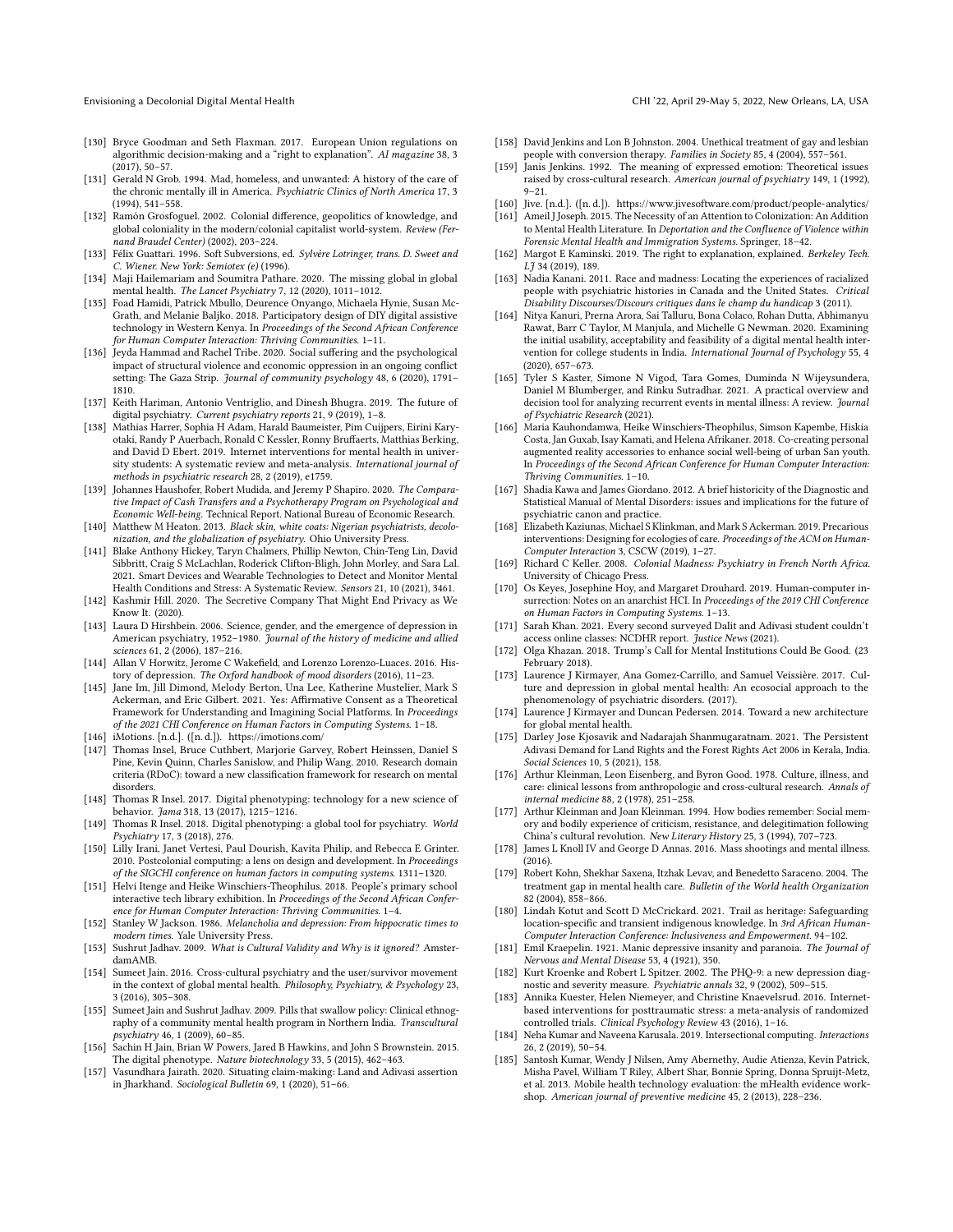- <span id="page-19-47"></span>[186] H Richard Lamb, Linda E Weinberger, and Walter J DeCuir Jr. 2002. The police and mental health. Psychiatric services 53, 10 (2002), 1266–1271.
- <span id="page-19-27"></span>[187] Antonio Lanata, Gaetano Valenza, Mimma Nardelli, Claudio Gentili, and Enzo Pasquale Scilingo. 2014. Complexity index from a personalized wearable monitoring system for assessing remission in mental health. IEEE Journal of Biomedical and health Informatics 19, 1 (2014), 132–139.
- <span id="page-19-3"></span>[188] Claudia Lang. 2018. Depression in Kerala: Ayurveda and Mental Health Care in 21st Century India. Routledge.
- <span id="page-19-13"></span>[189] Emily G Lattie, Elizabeth C Adkins, Nathan Winquist, Colleen Stiles-Shields, Q Eileen Waford, and Andrea K Graham. 2019. Digital mental health interventions for depression, anxiety, and enhancement of psychological well-being among college students: Systematic review. Journal of medical Internet research 21, 7 (2019), e12869.
- <span id="page-19-14"></span>[190] Shaimaa Lazem, Danilo Giglitto, Makuochi Samuel Nkwo, Hafeni Mthoko, Jessica Upani, and Anicia Peters. 2021. Challenges and paradoxes in decolonising HCI: A critical discussion. Computer Supported Cooperative Work (CSCW) (2021), 1–38.
- <span id="page-19-44"></span>[191] Shaimaa Lazem, Mennatallah Saleh, and Ebtisam Alabdulqader. 2021. ArabHCI: five years and counting. Commun. ACM 64, 4 (2021), 69-71.
- <span id="page-19-4"></span>[192] Minha Lee, Sander Ackermans, Nena Van As, Hanwen Chang, Enzo Lucas, and Wijnand IJsselsteijn. 2019. Caring for Vincent: a chatbot for self-compassion. In Proceedings of the 2019 CHI Conference on Human Factors in Computing Systems. 1–13.
- <span id="page-19-10"></span>[193] Alexander Hamilton Leighton. 1963. Psychiatric disorder among the Yoruba: a report. Cornell University Press.
- <span id="page-19-11"></span>[194] Alexander H Leighton. 1969. A comparative study of psychiatric disorder in Nigeria and rural North America. Changing Perspectives in Mental Illness (1969), 179–199.
- <span id="page-19-45"></span>[195] Jason Edward Lewis, Angie Abdilla, Noelani Arista, Kaipulaumakaniolono Baker, Scott Benesiinaabandan, Michelle Brown, Melanie Cheung, Meredith Coleman, Ashley Cordes, Joel Davison, et al. 2020. Indigenous protocol and artifcial intelligence position paper. (2020).
- <span id="page-19-39"></span>[196] Roberto Lewis-Fernández, Neil Krishan Aggarwal, Ladson Hinton, Devon E. Hinton, and Laurence J. Kirmayer. 2015. DSM-5 handbook on the cultural formulation interview. American Psychiatric Pub.
- <span id="page-19-18"></span>[197] Ann Light. 2011. HCI as heterodoxy: Technologies of identity and the queering of interaction with computers. Interacting with computers 23, 5 (2011), 430–438.
- <span id="page-19-6"></span>[198] Edwina M Light, Ian H Kerridge, Christopher J Ryan, and Michael D Robertson. 2012. Out of sight, out of mind: making involuntary community treatment visible in the mental health system. Medical Journal of Australia 196, 9 (2012), 591–593.
- <span id="page-19-5"></span>[199] Roland Littlewood and Maurice Lipsedge. 1997. Aliens and alienists: ethnic minorities and psychiatry. Psychology Press.
- <span id="page-19-12"></span>[200] Marti Loring and Brian Powell. 1988. Gender, race, and DSM-III: A study of the objectivity of psychiatric diagnostic behavior. Journal of health and social behavior (1988), 1–22.
- <span id="page-19-33"></span>[201] David D Luxton, Jennifer D June, and Julie T Kinn. 2011. Technology-based suicide prevention: current applications and future directions. Telemedicine and e-Health 17, 1 (2011), 50–54.
- <span id="page-19-28"></span>[202] Sujen Man Maharjan, Anubhuti Poudyal, Alastair van Heerden, Prabin Byanjankar, Ada Thapa, Celia Islam, Brandon A Kohrt, and Ashley Hagaman. 2021. Passive sensing on mobile devices to improve mental health services with adolescent and young mothers in low-resource settings: the role of families in feasibility and acceptability. BMC medical informatics and decision making 21, 1 (2021), 1–19.
- <span id="page-19-2"></span>[203] Catherine A Maloney, Wendel D Abel, and Hamish J McLeod. 2020. Jamaican adolescents' receptiveness to digital mental health services: A cross-sectional survey from rural and urban communities. Internet Interventions (2020), 100325.
- <span id="page-19-36"></span>[204] Akio Mantani, Tadashi Kato, Toshi A Furukawa, Masaru Horikoshi, Hissei Imai, Takahiro Hiroe, Bun Chino, Tadashi Funayama, Naohiro Yonemoto, Qi Zhou, et al. 2017. Smartphone cognitive behavioral therapy as an adjunct to pharmacotherapy for refractory depression: randomized controlled trial. Journal of medical Internet research 19, 11 (2017), e373.
- <span id="page-19-0"></span>[205] Nayra A Martin-Key, Thea S Schei, Eleanor J Barker, Benedetta Spadaro, Erin Funnell, Jiri Benacek, Jakub Tomasik, and Sabine Bahn. 2021. The Current State and Diagnostic Accuracy of Digital Mental Health Assessment Tools for Psychiatric Disorders: Protocol for a Systematic Review and Meta-analysis. JMIR Research Protocols 10, 1 (2021), e25382.
- <span id="page-19-49"></span>[206] Meghan A Marty and Daniel L Segal. 2014. DSM-5. The Encyclopedia of Clinical Psychology (2014), 1–6.
- <span id="page-19-50"></span>[207] Jack D Maser, Charles Kaelber, and Richard E Weise. 1991. International use and attitudes toward DSM-III and DSM-III—R: Growing consensus in psychiatric classifcation. Journal of Abnormal Psychology 100, 3 (1991), 271.
- <span id="page-19-25"></span>[208] Bernard Duncan Mayes. 2012. Escaping God's Closet: The Revelations of a Queer Priest. University of Virginia Press.
- <span id="page-19-23"></span>[209] Topher McDougal. 2011. Law of the landless: the Dalit bid for land redistribution in Gujarat, India. The Law and Development Review 4, 1 (2011), 141–167.
- <span id="page-19-32"></span>[210] Cheryl McGeachan and Chris Philo. 2017. Occupying space: Mental health geography and global directions. In The Palgrave handbook of sociocultural perspectives on global mental health. Springer, 31–50.
- <span id="page-19-26"></span>[211] E Menchen-Trevino. 2018. Digital trace data and social research: A proactive research ethics. , 20 pages.
- <span id="page-19-8"></span>[212] Jonathan M Metzl. 2010. The protest psychosis: How schizophrenia became a black disease. Beacon Press.
- <span id="page-19-38"></span>[213] Jonathan M Metzl and Kenneth T MacLeish. 2015. Mental illness, mass shootings, and the politics of American frearms. American journal of public health 105, 2 (2015), 240–249.
- <span id="page-19-17"></span>[214] Walter D Mignolo. 2007. Introduction: Coloniality of power and de-colonial thinking. Cultural studies 21, 2-3 (2007), 155–167.
- <span id="page-19-19"></span>[215] Walter D Mignolo. 2012. Local histories/global designs. Princeton University Press.
- <span id="page-19-41"></span>[216] Jude Mikal, Samantha Hurst, and Mike Conway. 2016. Ethical issues in using Twitter for population-level depression monitoring: a qualitative study. BMC medical ethics 17, 1 (2016), 22.
- <span id="page-19-37"></span>[217] Jeannette Milgrom, Brian G Danaher, Alan W Gemmill, Charlene Holt, Christopher J Holt, John R Seeley, Milagra S Tyler, Jessica Ross, and Jennifer Ericksen. 2016. Internet cognitive behavioral therapy for women with postnatal depression: a randomized controlled trial of MumMoodBooster. Journal of Medical Internet Research 18, 3 (2016), e54.
- <span id="page-19-40"></span>[218] China Mills. 2014. Decolonizing global mental health: The psychiatrization of the majority world. Routledge.
- <span id="page-19-21"></span>[219] China Mills. 2015. The Psychiatrization of poverty: rethinking the mental health–poverty Nexus. Social and Personality Psychology Compass 9, 5 (2015), 213–222.
- <span id="page-19-34"></span>[220] China Mills and Eva Hilberg. 2018. The construction of mental health as a technological problem in India. Critical Public Health (2018), 1–12.
- <span id="page-19-30"></span>[221] RD Milns. 1986. Squibb academic lecture: attitudes towards mental illness in antiquity. Australian & New Zealand Journal of Psychiatry 20, 4 (1986), 454–462.
- <span id="page-19-16"></span>[222] Shakir Mohamed, Marie-Therese Png, and William Isaac. 2020. Decolonial ai: Decolonial theory as sociotechnical foresight in artificial intelligence. Philosophy & Technology 33, 4 (2020), 659–684.
- <span id="page-19-1"></span>[223] David C Mohr, Heleen Riper, and Stephen M Schueller. 2018. A solution-focused research approach to achieve an implementable revolution in digital mental health.  $\hat{A}$ MA psychiatry 75, 2 (2018), 113–114.
- <span id="page-19-29"></span>[224] David C Mohr, Ken R Weingardt, Madhu Reddy, and Stephen M Schueller. 2017. Three problems with current digital mental health research... and three things we can do about them. Psychiatric services 68, 5 (2017), 427–429.
- <span id="page-19-35"></span>[225] Maletsabisa Molapo, Melissa Densmore, and Limpho Morie. 2016. Designing with community health workers: enabling productive participation through exploration. In Proceedings of the First African Conference on Human Computer Interaction. 58–68.
- <span id="page-19-24"></span>[226] P Read Montague, Raymond J Dolan, Karl J Friston, and Peter Dayan. 2012. Computational psychiatry. Trends in cognitive sciences 16, 1 (2012), 72–80.
- <span id="page-19-42"></span>[227] Parimala Moodley and Rachel E Perkins. 1991. Routes to psychiatric inpatient care in an Inner London Borough. Social Psychiatry and Psychiatric Epidemiology 26, 1 (1991), 47–51.
- <span id="page-19-43"></span>[228] Craig Morgan, Rosemarie Mallett, Gerard Hutchinson, Hemant Bagalkote, Kevin Morgan, Paul Fearon, Paola Dazzan, Jane Boydell, Kwame McKenzie, Glynn Harrison, et al. 2005. Pathways to care and ethnicity. 1: Sample characteristics and compulsory admission: Report from the AeSOP study. The British journal of psychiatry 186, 4 (2005), 281–289.
- <span id="page-19-7"></span>[229] Stephen J Morse. 1982. A preference for liberty: The case against involuntary commitment of the mentally disordered. Calif. L. Rev. 70 (1982), 54.
- <span id="page-19-20"></span>[230] Pascah Mungwini. 2013. African modernities and the critical reappropriation of indigenous knowledges: Towards a polycentric global epistemology. International Journal of African Renaissance Studies-Multi-, Inter-and Transdisciplinarity 8, 1 (2013), 78–93.
- <span id="page-19-9"></span>[231] Robin Munro. 2000. Judicial psychiatry in China and its political abuses. Colum. J. Asian L. 14 (2000), 1.
- <span id="page-19-48"></span>[232] Elizabeth L Murnane, Tara G Walker, Beck Tench, Stephen Voida, and Jaime Snyder. 2018. Personal informatics in interpersonal contexts: towards the design of technology that supports the social ecologies of long-term mental health management. Proceedings of the ACM on Human-Computer Interaction 2, CSCW (2018), 1–27.
- <span id="page-19-31"></span>[233] Elizabeth Murray, Eric B Hekler, Gerhard Andersson, Linda M Collins, Aiden Doherty, Chris Hollis, Daniel E Rivera, Robert West, and Jeremy C Wyatt. 2016. Evaluating digital health interventions: key questions and approaches.
- <span id="page-19-15"></span>[234] Padmini Ray Murray, Naveen L Bagalkot, Shreyas Srivatsa, and Paul Anthony. [n.d.]. Design Beku: Toward Decolonizing Design and Technology through Collaborative and Situated Care-in-Practices. Global Perspectives ([n. d.]).
- <span id="page-19-22"></span>[235] Paulus Mwetulundila and Johannes Matsi. 2021. Chapter Fifteen—Autonomy and Sovereignty in Pre-colonial Namibia: A Case of Aawambo People. From #RhodesMustFall Movements to #HumansMustFall Movements (2021), 409.
- <span id="page-19-46"></span>[236] Lameck Mwewa and N Bidwell. 2015. African narratives in technology research & design. At the Intersection of Indigenous and Traditional Knowledge and Technology Design (2015), 353.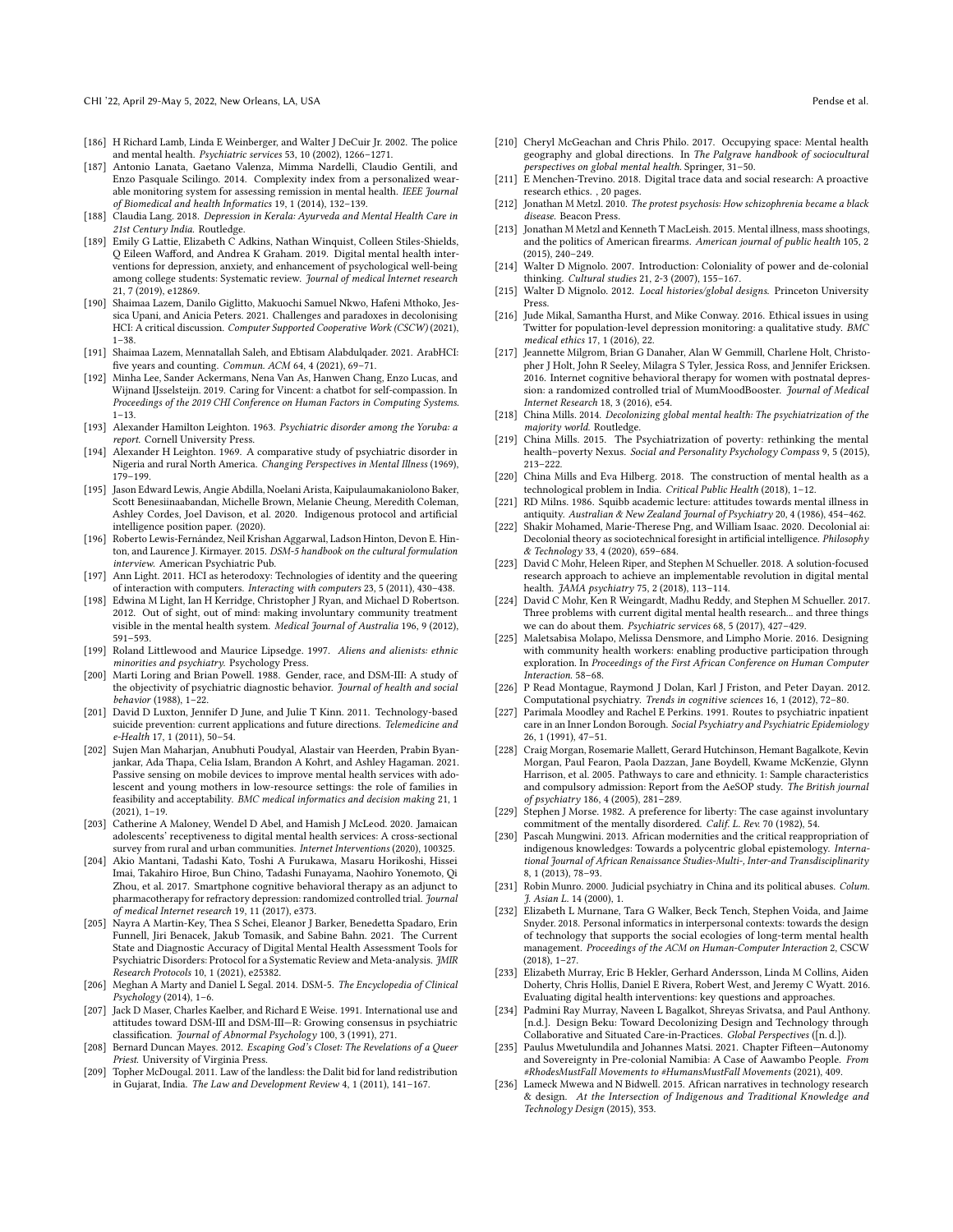- <span id="page-20-17"></span>[237] Meera Nanda. 2003. Prophets facing backward: postmodern critiques of science and Hindu nationalism in India. Rutgers University Press.
- <span id="page-20-9"></span>[238] Ashis Nandy. 1989. Intimate enemy. Oxford University Press Oxford.
- <span id="page-20-1"></span>[239] John A Naslund, Kelly A Aschbrenner, Ricardo Araya, Lisa A Marsch, Jürgen Unützer, Vikram Patel, and Stephen J Bartels. 2017. Digital technology for treating and preventing mental disorders in low-income and middle-income countries: a narrative review of the literature. The Lancet Psychiatry 4, 6 (2017), 486–500.
- <span id="page-20-25"></span>[240] Mervat Nasser. 1987. Psychiatry in ancient Egypt. Bulletin of the Royal College of Psychiatrists 11, 12 (1987), 420–422.
- <span id="page-20-45"></span>[241] James Y Nazroo, Kamaldeep S Bhui, and James Rhodes. 2020. Where next for understanding race/ethnic inequalities in severe mental illness? Structural, interpersonal and institutional racism. Sociology of Health & Illness 42, 2 (2020), 262–276.
- <span id="page-20-32"></span>[242] Martha Neary and Stephen M Schueller. 2018. State of the feld of mental health apps. Cognitive and Behavioral Practice 25, 4 (2018), 531–537.
- <span id="page-20-5"></span>[243] Harold W Neighbors, Steven J Trierweiler, Briggett C Ford, and Jordana R Murof. 2003. Racial diferences in DSM diagnosis using a semi-structured instrument: The importance of clinical judgment in the diagnosis of African Americans. Journal of health and social behavior (2003), 237–256.
- <span id="page-20-23"></span>[244] Jennifer Nicholas, Katie Shilton, Stephen M Schueller, Elizabeth L Gray, Mary J Kwasny, and David C Mohr. 2019. The role of data type and recipient in individuals' perspectives on sharing passively collected smartphone data for mental health: Cross-sectional questionnaire study. JMIR mHealth and uHealth 7, 4 (2019), e12578.
- <span id="page-20-33"></span>[245] Mark Nichter. 2010. Idioms of distress revisited. Culture, Medicine, and Psychiatry 34, 2 (2010), 401–416.
- <span id="page-20-34"></span>[246] Pan African Network of People with Psychosocial Disabilities (PANUSP), 2012. The Cape Town Declaration 2011. Disability and the Global South: An International Journal (2012).
- <span id="page-20-12"></span>[247] Ihudiya Finda Ogbonnaya-Ogburu, Angela DR Smith, Alexandra To, and Kentaro Toyama. 2020. Critical race theory for HCI. In Proceedings of the 2020 CHI Conference on Human Factors in Computing Systems. 1–16.
- <span id="page-20-8"></span>[248] Cathy O'Neil. 2016. Weapons of math destruction: How big data increases inequality and threatens democracy. Crown.
- <span id="page-20-24"></span>[249] Jukka-Pekka Onnela and Scott L Rauch. 2016. Harnessing smartphone-based digital phenotyping to enhance behavioral and mental health. Neuropsychopharmacology 41, 7 (2016), 1691–1696.
- <span id="page-20-52"></span>[250] World Health Organization. 2022. International Classifcation of Diseases (ICD)- 11. (2022).
- <span id="page-20-28"></span>[251] World Health Organization et al. 1950. Expert Committee on Mental Health: report on the frst session, Geneva, 29 August-2 September 1949. World Health Organization.
- <span id="page-20-29"></span>[252] World Health Organization et al. 1951. Expert Committee on Mental Health: report on the second session, Geneva, 11-16 September 1950. World Health Organization.
- <span id="page-20-31"></span>[253] World Health Organization et al. 1992. The ICD-10 classification of mental and behavioural disorders: clinical descriptions and diagnostic guidelines. World Health Organization.
- <span id="page-20-49"></span>[254] World Health Organization et al. 2020. Coronavirus disease 2019 (COVID-19): situation report, 72. (2020).
- <span id="page-20-38"></span>[255] David MR Orr and Serena Bindi. 2017. Medical pluralism and global mental health. In The Palgrave handbook of sociocultural perspectives on global mental health. Springer, 307–328.
- <span id="page-20-6"></span>[256] Tom L Osborn, Arthur Kleinman, and John R Weisz. 2020. Complementing standard Western measures of depression with locally Co-developed instruments: a cross-cultural study on the experience of depression among the Luo in Kenya. Transcultural Psychiatry (2020), 13634615211000555.
- <span id="page-20-18"></span>[257] Toks Oyedemi. 2020. (De) coloniality and South African academe. Critical Studies in Education 61, 4 (2020), 399–415.
- <span id="page-20-43"></span>[258] Albert Park, Mike Conway, and Annie T Chen. 2018. Examining thematic similarity, diference, and membership in three online mental health communities from Reddit: a text mining and visualization approach. Computers in human behavior 78 (2018), 98–112.
- <span id="page-20-47"></span>[259] Emma M Parrish, Tess F Filip, John Torous, Camille Nebeker, Raeanne C Moore, and Colin A Depp. 2021. Are mental health apps adequately equipped to handle users in crisis? Crisis: The Journal of Crisis Intervention and Suicide Prevention (2021).
- <span id="page-20-39"></span>[260] Javier Pastor-Galindo, Pantaleone Nespoli, Félix Gómez Mármol, and Gregorio Martínez Pérez. 2020. The not yet exploited goldmine of OSINT: Opportunities, open challenges and future trends. IEEE Access 8 (2020), 10282–10304.
- <span id="page-20-10"></span>[261] Sachin R Pendse, Naveena Karusala, Divya Siddarth, Pattie Gonsalves, Seema Mehrotra, John A Naslund, Mamta Sood, Neha Kumar, and Amit Sharma. 2019. Mental health in the global south: challenges and opportunities in HCI for development. In Proceedings of the 2nd ACM SIGCAS Conference on Computing and Sustainable Societies. 22–36.
- <span id="page-20-2"></span>[262] Sachin R Pendse, Faisal M Lalani, Munmun De Choudhury, Amit Sharma, and Neha Kumar. 2020. " Like Shock Absorbers": Understanding the Human Infrastructures of Technology-Mediated Mental Health Support. In Proceedings of the

2020 CHI Conference on Human Factors in Computing Systems. 1–14.

- <span id="page-20-35"></span>[263] Sachin R Pendse, Kate Niederhoffer, and Amit Sharma. 2019. Cross-Cultural Diferences in the Use of Online Mental Health Support Forums. Proceedings of the ACM on Human-Computer Interaction 3, CSCW (2019), 1–29.
- <span id="page-20-3"></span>[264] Sachin R Pendse, Amit Sharma, Aditya Vashistha, Munmun De Choudhury, and Neha Kumar. 2021. "Can I Not Be Suicidal on a Sunday?": Understanding Technology-Mediated Pathways to Mental Health Support. In Proceedings of the 2021 CHI Conference on Human Factors in Computing Systems. 1–16.
- <span id="page-20-19"></span>[265] Michael A Peters and Carl T Mika. 2017. Aborigine, Indian, indigenous or frst nations?
- <span id="page-20-4"></span>[266] Trevor J Pinch and Wiebe E Bijker. 1984. The social construction of facts and artefacts: Or how the sociology of science and the sociology of technology might beneft each other. Social studies of science 14, 3 (1984), 399–441.
- <span id="page-20-27"></span>[267] Roy Porter. 2002. Madness: A brief history. (2002).
- <span id="page-20-22"></span>[268] Yada Pruksachatkun, Sachin R Pendse, and Amit Sharma. 2019. Moments of change: Analyzing peer-based cognitive support in online mental health forums. In Proceedings of the 2019 CHI Conference on Human Factorsin Computing Systems. 1–13.
- <span id="page-20-0"></span>[269] Sana Qadar and Aunty Lorraine Peeters. 2020. All In The Mind. In Australian Broadcasting Corporation.
- <span id="page-20-46"></span>[270] Eric Rafla-Yuan, Divya K Chhabra, and Michael O Mensah. 2021. Decoupling Crisis Response from Policing—A Step Toward Equitable Psychiatric Emergency Services.
- <span id="page-20-37"></span>[271] Ruth O Ralph. 2000. Recovery. Psychiatric rehabilitation skills 4, 3 (2000), 480–517.
- <span id="page-20-21"></span>[272] Allura L Ralston, Arthur R Andrews III, and Debra A Hope. 2019. Fulflling the promise of mental health technology to reduce public health disparities: Review and research agenda. Clinical Psychology: Science and Practice 26, 1 (2019), e12277.
- <span id="page-20-14"></span>[273] Yolanda A Rankin and Jakita O Thomas. 2019. Straighten up and fly right: Rethinking intersectionality in HCI research. Interactions 26, 6 (2019), 64–68.
- <span id="page-20-15"></span>[274] Yolanda A Rankin, Jakita O Thomas, and Nicole M Joseph. 2020. Intersectionality in HCI: Lost in translation. Interactions 27, 5 (2020), 68–71.
- <span id="page-20-7"></span>[275] Amy Leigh Rathbone and Julie Prescott. 2017. The use of mobile apps and SMS messaging as physical and mental health interventions: systematic review. Journal of medical Internet research 19, 8 (2017), e295.
- <span id="page-20-53"></span>[276] Geofrey M Reed, Michael B First, Cary S Kogan, Steven E Hyman, Oye Gureje, Wolfgang Gaebel, Mario Maj, Dan J Stein, Andreas Maercker, Peter Tyrer, et al. 2019. Innovations and changes in the ICD-11 classifcation of mental, behavioural and neurodevelopmental disorders. World Psychiatry 18, 1 (2019), 3–19.
- <span id="page-20-51"></span>[277] Darrel A Regier, Emily A Kuhl, and David J Kupfer. 2013. The DSM-5: Classifcation and criteria changes. World psychiatry 12, 2 (2013), 92–98.
- <span id="page-20-20"></span>[278] Steffi Retzlaff. 2005. What's in a name? The politics of labelling and Native identity constructions. The Canadian Journal of Native Studies 25, 2 (2005), 609–626.
- <span id="page-20-30"></span>[279] Derek Richards and Thomas Richardson. 2012. Computer-based psychological treatments for depression: a systematic review and meta-analysis. Clinical psychology review 32, 4 (2012), 329–342.
- <span id="page-20-13"></span>[280] Jennifer A Rode. 2011. A theoretical agenda for feminist HCI. Interacting with Computers 23, 5 (2011), 393–400.
- <span id="page-20-41"></span>[281] Kat Roemmich and Nazanin Andalibi. 2021. Data Subjects' Conceptualizations of and Attitudes toward Automatic Emotion Recognition-enabled Wellbeing Interventions on Social Media. Proceedings of the ACM on Human-Computer Interaction CSCW (2021).
- <span id="page-20-44"></span>[282] Ribana Roscher, Bastian Bohn, Marco F Duarte, and Jochen Garcke. 2020. Explainable machine learning for scientifc insights and discoveries. Ieee Access 8 (2020), 42200–42216.
- <span id="page-20-48"></span>[283] Jefrey Rosen. 2011. The right to be forgotten. Stan. L. Rev. Online 64 (2011), 88.
- <span id="page-20-26"></span>[284] Jonathan Hal Sadowsky. 1999. Imperial bedlam: Institutions of madness in colonial Southwest Nigeria. Vol. 10. Univ of California Press.
- <span id="page-20-11"></span>[285] Morgan Klaus Scheuerman, Jacob M Paul, and Jed R Brubaker. 2019. How computers see gender: An evaluation of gender classifcation in commercial facial analysis services. Proceedings of the ACM on Human-Computer Interaction 3, CSCW (2019), 1–33.
- <span id="page-20-16"></span>[286] Ari Schlesinger, W Keith Edwards, and Rebecca E Grinter. 2017. Intersectional HCI: Engaging identity through gender, race, and class. In Proceedings of the 2017 CHI conference on human factors in computing systems. 5412–5427.
- <span id="page-20-36"></span>[287] Andrew Scull. 1991. Psychiatry and social control in the nineteenth and twentieth centuries. History of Psychiatry 2, 6 (1991), 149–169.
- <span id="page-20-50"></span>[288] Patience Seebohm, Sarah Chaudhary, Melanie Boyce, Ruth Elkan, Mark Avis, and Carol Munn-Giddings. 2013. The contribution of self-help/mutual aid groups to mental well-being. Health & social care in the community 21, 4 (2013), 391–401.
- <span id="page-20-40"></span>[289] Ivan Sekulić and Michael Strube. 2020. Adapting deep learning methods for mental health prediction on social media. arXiv preprint arXiv:2003.07634 (2020).
- <span id="page-20-42"></span>[290] Evan Selinger and Brenda Leong. 2021. The ethics of facial recognition technology. Forthcoming in The Oxford Handbook of Digital Ethics ed. Carissa Véliz (2021).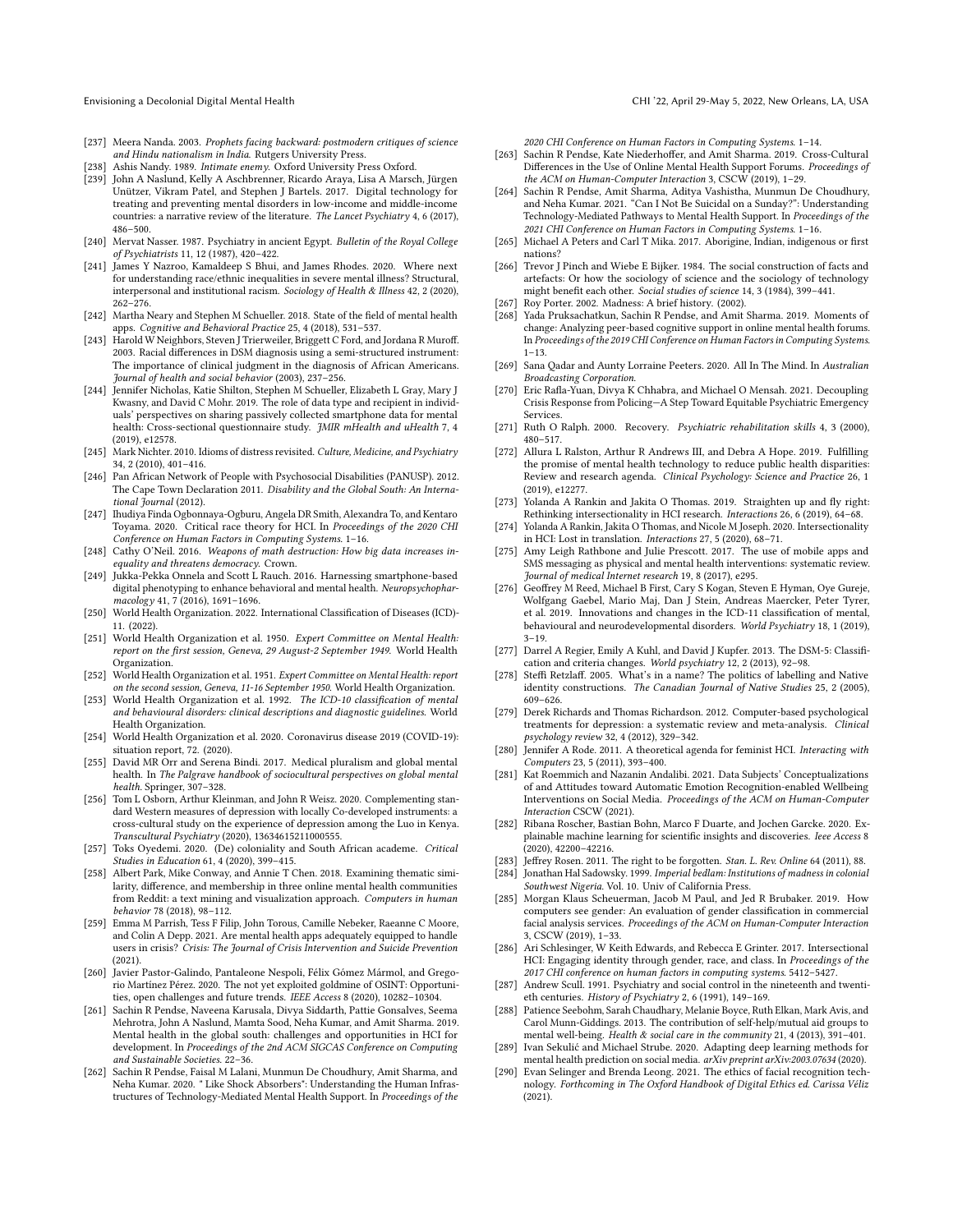- <span id="page-21-39"></span>[291] Adrian Shahbaz and Allie Funk. 2019. Freedom on the net 2019: The crisis of social media. Freedom on the Net. Freedom House (2019).
- <span id="page-21-42"></span>[292] Eva Sharma and Munmun De Choudhury. 2018. Mental health support and its relationship to linguistic accommodation in online communities. In Proceedings of the 2018 CHI conference on human factors in computing systems. 1–13.
- <span id="page-21-33"></span>[293] Amit Sheth, Hong Yung Yip, and Saeedeh Shekarpour. 2019. Extending Patient-Chatbot Experience with Internet-of-Things and Background Knowledge: Case Studies with Healthcare Applications. IEEE Intelligent Systems 34, 4 (2019), 24–30.
- <span id="page-21-40"></span>[294] Nisha P Shetty, Balachandra Muniyal, Arshia Anand, Sushant Kumar, and Sushant Prabhu. 2020. Predicting depression using deep learning and ensemble algorithms on raw twitter data. International Journal of Electrical & Computer Engineering (2088-8708) 10 (2020).
- <span id="page-21-13"></span>[295] Jay Shore. 2015. The evolution and history of telepsychiatry and its impact on psychiatric care: Current implications for psychiatrists and psychiatric organizations. International Review of Psychiatry 27, 6 (2015), 469–475.
- <span id="page-21-3"></span>[296] Petr Slovák, Nikki Theofanopoulou, Alessia Cecchet, Peter Cottrell, Ferran Altarriba Bertran, Ella Dagan, Julian Childs, and Katherine Isbister. 2018. " I just let him cry... Designing Socio-Technical Interventions in Families to Prevent Mental Health Disorders. Proceedings of the ACM on Human-Computer Interaction 2, CSCW (2018), 1–34.
- <span id="page-21-41"></span>[297] Marcus Smith and Seumas Miller. 2021. The ethical application of biometric facial recognition technology. Ai & Society (2021), 1–9.
- <span id="page-21-7"></span>[298] Thomas Spear. 2003. Neo-traditionalism and the limits of invention in British colonial Africa. Journal of African history (2003), 3–27.
- <span id="page-21-9"></span>[299] Katta Spiel, Os Keyes, Ashley Marie Walker, Michael A DeVito, Jeremy Birnholtz, Emeline Brulé, Ann Light, Pınar Barlas, Jean Hardy, Alex Ahmed, et al. 2019. Queer (ing) HCI: Moving forward in theory and practice. In Extended Abstracts of the 2019 CHI Conference on Human Factors in Computing Systems. 1–4.
- <span id="page-21-48"></span>[300] Robert L Spitzer, Kurt Kroenke, Janet BW Williams, Patient Health Questionnaire Primary Care Study Group, Patient Health Questionnaire Primary Care Study Group, et al. 1999. Validation and utility of a self-report version of PRIME-MD: the PHQ primary care study. Jama 282, 18 (1999), 1737–1744.
- <span id="page-21-31"></span>[301] Robert L Spitzer, Kurt Kroenke, Janet BW Williams, and Bernd Löwe. 2006. A brief measure for assessing generalized anxiety disorder: the GAD-7. Archives of internal medicine 166, 10 (2006), 1092–1097.
- <span id="page-21-32"></span>[302] Robert L Spitzer, Janet BW Williams, Miriam Gibbon, and Michael B First. 1992. The structured clinical interview for DSM-III-R (SCID): I: history, rationale, and description. Archives of general psychiatry 49, 8 (1992), 624–629.
- <span id="page-21-28"></span>[303] Fiona Ssozi-Mugarura, Thomas Reitmaier, Anja Venter, and Edwin Blake. 2016. Enough with'In-The-Wild'. In Proceedings of the First African Conference on Human Computer Interaction. 182–186.
- <span id="page-21-22"></span>[304] Monique Starkowitz et al. 2013. African traditional healers' understanding of depression as a mental illness: implications for social work practice. Ph.D. Dissertation. University of Pretoria.
- <span id="page-21-38"></span>[305] Robert David Steele. 2007. Open source intelligence. Handbook of intelligence studies 42, 5 (2007), 129–147.
- <span id="page-21-29"></span>[306] Sharifa Sultana and Syed Ishtiaque Ahmed. 2019. Witchcraft and hci: Morality, modernity, and postcolonial computing in rural bangladesh. In Proceedings of the 2019 CHI Conference on Human Factors in Computing Systems. 1–15.
- <span id="page-21-30"></span>[307] Sharifa Sultana, Zinnat Sultana, and Syed Ishtiaque Ahmed. 2020. Parareligious-HCI: Designing for'Alternative'Rationality in Rural Wellbeing in Bangladesh. In Extended Abstracts of the 2020 CHI Conference on Human Factors in Computing Systems. 1–13.
- <span id="page-21-5"></span>[308] Martin Summers. 2010. " Suitable Care of the African When Aficted With Insanity": Race, Madness, and Social Order in Comparative Perspective. Bulletin of the History of Medicine (2010), 58–91.
- <span id="page-21-12"></span>[309] Amir Tal and John Torous. 2017. The digital mental health revolution: Opportunities and risks. (2017).
- <span id="page-21-35"></span>[310] Michel A Thibodeau and Gordon JG Asmundson. 2014. The PHQ-9 assesses depression similarly in men and women from the general population. Personality and Individual Diferences 56 (2014), 149–153.
- <span id="page-21-1"></span>[311] Anja Thieme, Danielle Belgrave, and Gavin Doherty. 2020. Machine learning in mental health: A systematic review of the HCI literature to support the development of efective and implementable ML systems. ACM Transactions on Computer-Human Interaction (TOCHI) 27, 5 (2020), 1–53.
- <span id="page-21-44"></span>[312] Marilyn D Thomas, Nicholas P Jewell, and Amani M Allen. 2020. Black and unarmed: statistical interaction between age, perceived mental illness, and geographic region among males fatally shot by police using case-only design. Annals of Epidemiology (2020).
- <span id="page-21-4"></span>[313] Bill Tomlinson. 2020. Sufering-centered design. In Extended Abstracts of the 2020 CHI Conference on Human Factors in Computing Systems. 1–19.
- <span id="page-21-25"></span>[314] John Torous, Gerhard Andersson, Andrew Bertagnoli, Helen Christensen, Pim Cuijpers, Joseph Firth, Adam Haim, Honor Hsin, Chris Hollis, Shôn Lewis, et al. 2019. Towards a consensus around standards for smartphone apps and digital mental health. World Psychiatry 18, 1 (2019), 97.
- <span id="page-21-11"></span>[315] John Torous, Matcheri Keshavan, and Thomas Gutheil. 2014. Promise and perils of digital psychiatry. Asian journal of psychiatry 10 (2014), 120–122.
- <span id="page-21-0"></span>[316] John Torous, Keris Jän Myrick, Natali Rauseo-Ricupero, and Joseph Firth. 2020. Digital mental health and COVID-19: using technology today to accelerate the curve on access and quality tomorrow. JMIR mental health 7, 3 (2020), e18848.
- <span id="page-21-17"></span>[317] John Torous and Adam C Powell. 2015. Current research and trends in the use of smartphone applications for mood disorders. Internet Interventions 2, 2 (2015), 169–173.
- <span id="page-21-2"></span>[318] John Torous, Maria K Wolters, Greg Wadley, and Rafael A Calvo. 2019. 4 th Symposium on Computing and Mental Health: Designing Ethical eMental Health Services. In Extended Abstracts of the 2019 CHI Conference on Human Factors in Computing Systems. 1–9.
- <span id="page-21-10"></span>[319] Eve Tuck, Marcia McKenzie, and Kate McCoy. 2014. Land education: Indigenous, post-colonial, and decolonizing perspectives on place and environmental education research.
- <span id="page-21-8"></span>[320] Eve Tuck and K Wayne Yang. 2012. Decolonization is not a metaphor. Decolonization: Indigeneity, education & society 1, 1 (2012).
- <span id="page-21-24"></span>[321] Hidde van der Meulen, Darragh McCashin, Gary O'Reilly, David Coyle, et al. 2019. Using computer games to support mental health interventions: naturalistic deployment study. JMIR mental health 6, 5 (2019), e12430.
- <span id="page-21-14"></span>[322] Chad Varah. 1962. How" The Samaritans" Combat Suicide. Mental health 21, 4 (1962), 132.
- <span id="page-21-16"></span>[323] Mélodie Vidal, Jayson Turner, Andreas Bulling, and Hans Gellersen. 2012. Wearable eye tracking for mental health monitoring. Computer Communications 35, 11 (2012), 1306–1311.
- <span id="page-21-43"></span>[324] Nicholas Vincent, Hanlin Li, Nicole Tilly, Stevie Chancellor, and Brent Hecht. 2021. Data Leverage: A Framework for Empowering the Public in its Relationship with Technology Companies. In Proceedings of the 2021 ACM Conference on Fairness, Accountability, and Transparency. 215–227.
- <span id="page-21-45"></span>[325] Maggie Walter and Chris Andersen. 2016. Indigenous statistics: A quantitative research methodology. Routledge.
- <span id="page-21-46"></span>[326] Maggie Walter and Michele Suina. 2019. Indigenous data, indigenous methodologies and indigenous data sovereignty. International Journal of Social Research Methodology 22, 3 (2019), 233–243.
- <span id="page-21-37"></span>[327] William Wan. 2019. White House weighs controversial plan on mental illness and mass shootings. (9 September 2019).
- <span id="page-21-18"></span>[328] Rui Wang, Fanglin Chen, Zhenyu Chen, Tianxing Li, Gabriella Harari, Stefanie Tignor, Xia Zhou, Dror Ben-Zeev, and Andrew T Campbell. 2014. StudentLife: assessing mental health, academic performance and behavioral trends of college students using smartphones. In Proceedings of the 2014 ACM international joint conference on pervasive and ubiquitous computing. 3–14.
- <span id="page-21-19"></span>[329] Rui Wang, Fanglin Chen, Zhenyu Chen, Tianxing Li, Gabriella Harari, Stefanie Tignor, Xia Zhou, Dror Ben-Zeev, and Andrew T Campbell. 2017. StudentLife: Using smartphones to assess mental health and academic performance of college students. In Mobile health. Springer, 7-33.
- <span id="page-21-34"></span>[330] Rui Wang, Weichen Wang, Alex DaSilva, Jeremy F Huckins, William M Kelley, Todd F Heatherton, and Andrew T Campbell. 2018. Tracking depression dynamics in college students using mobile phone and wearable sensing. Proceedings of the ACM on Interactive, Mobile, Wearable and Ubiquitous Technologies 2, 1 (2018),  $1 - 26$
- <span id="page-21-21"></span>[331] Akash R Wasil, Tom Lee Osborn, John R Weisz, and Robert J DeRubeis. 2021. Online single-session interventions for Kenyan adolescents: study protocol for a comparative efectiveness randomised controlled trial. General Psychiatry 34, 3 (2021), e100446.
- <span id="page-21-27"></span>[332] Emma Watson. 2019. What is peer support? History, evidence and values. Red Globe Press London.
- <span id="page-21-36"></span>[333] Ethan Watters. 2010. Crazy like us: The globalization of the American psyche. Simon and Schuster.
- <span id="page-21-23"></span>[334] Paul Weindling. 1993. Health, race and German politics between national unifcation and Nazism, 1870-1945. Cambridge University Press.
- <span id="page-21-15"></span>[335] Joseph Weizenbaum. 1966. ELIZA—a computer program for the study of natural language communication between man and machine. Commun. ACM 9, 1 (1966), 36–45.
- <span id="page-21-26"></span>[336] Ross G White and China Mills. 2017. 'Global mental health spreads like bush fre in the global South': Eforts to scale up mental health services in low-and middle-income countries. In The Palgrave handbook of sociocultural perspectives on global mental health. Springer, 187–209.
- <span id="page-21-47"></span>[337] Heike Winschiers-Theophilus, Nicola J Bidwell, Shilumbe Chivuno-Kuria, and Gereon Koch Kapuire. 2010. Determining requirements within an indigenous knowledge system of African rural communities. In Proceedings of the 2010 Annual Research Conference of the South African Institute of Computer Scientists and Information Technologists. 332–340.
- <span id="page-21-20"></span>[338] Mary K Wojczynski and Hemant K Tiwari. 2008. Defnition of phenotype. Advances in genetics 60 (2008), 75–105.
- <span id="page-21-6"></span>[339] Marisol Wong-Villacres, Adriana Alvarado Garcia, Juan F Maestre, Pedro Reynolds-Cuéllar, Heloisa Candello, Marilyn Iriarte, and Carl DiSalvo. 2020. Decolonizing learning spaces for sociotechnical research and design. In Conference Companion Publication of the 2020 on Computer Supported Cooperative Work and Social Computing. 519–526.